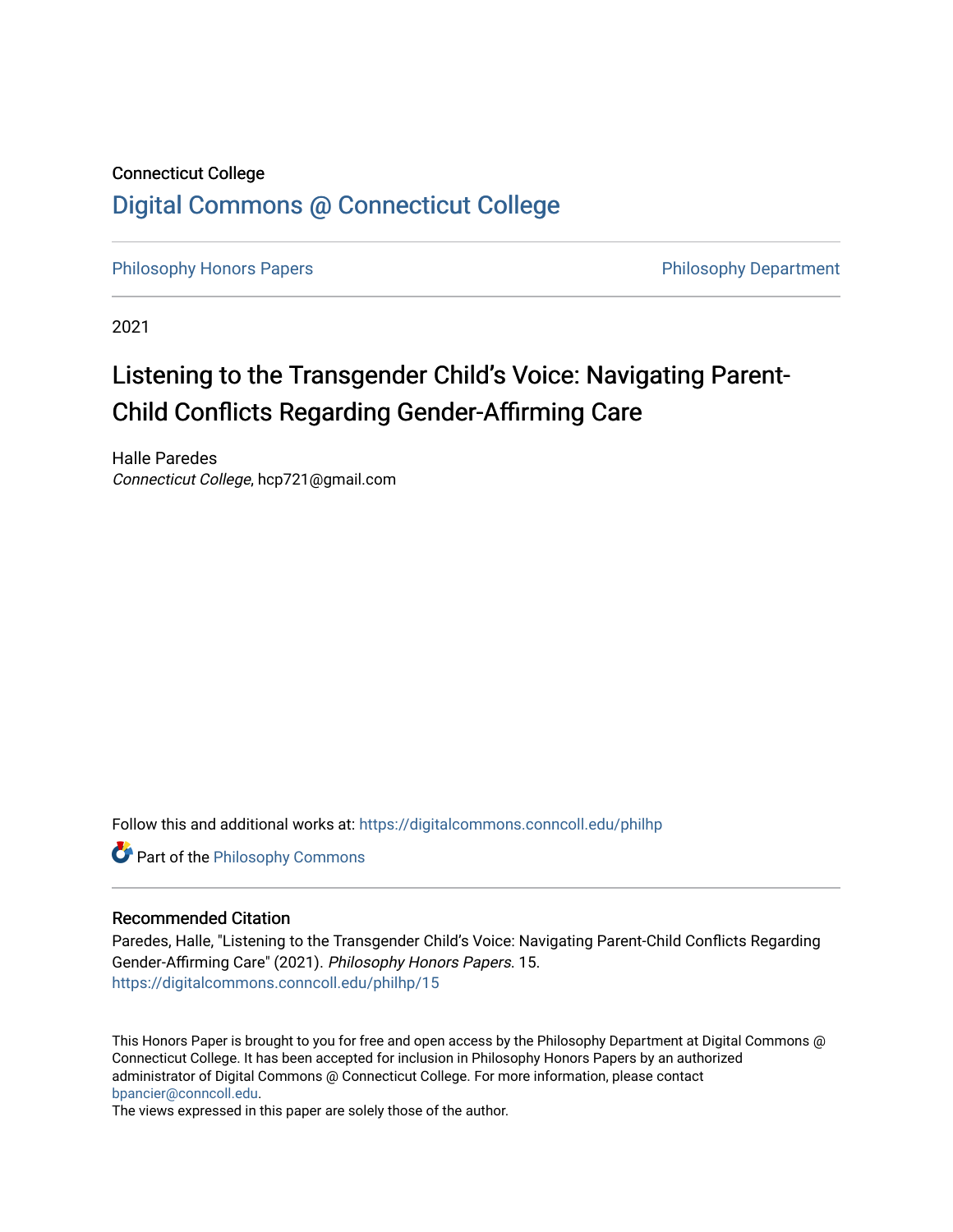## **Listening to the Transgender Child's Voice: Navigating Parent-Child**

## **Conflicts Regarding Gender-Affirming Care**

An Honors Thesis presented by

Halle Cottle Paredes

to the Department of Philosophy

Connecticut College

May 2021

Advisor: Lindsay Crawford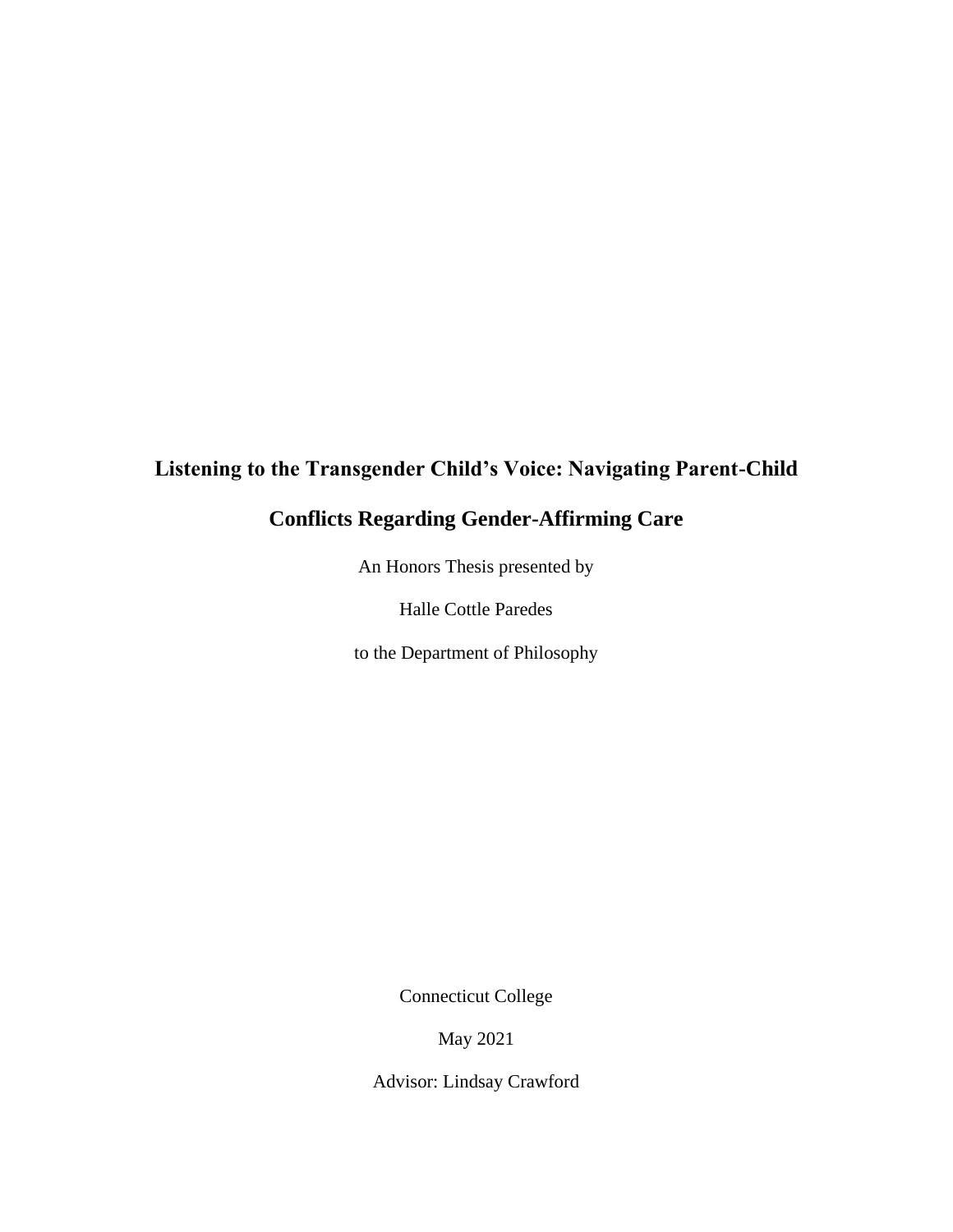| <b>Contents</b>                                                                          |  |
|------------------------------------------------------------------------------------------|--|
|                                                                                          |  |
|                                                                                          |  |
| <b>Chapter 2: The Best Interest View: Exploring Justifications for Parental</b>          |  |
|                                                                                          |  |
|                                                                                          |  |
|                                                                                          |  |
|                                                                                          |  |
|                                                                                          |  |
|                                                                                          |  |
| <b>Chapter 3: A Harm-Based Argument Against Sole Parental Authority in PBT Decision-</b> |  |
|                                                                                          |  |
|                                                                                          |  |
|                                                                                          |  |
|                                                                                          |  |
|                                                                                          |  |
| Testimonial Injustice and Children Experiencing Gender Dysphoria29                       |  |
|                                                                                          |  |
|                                                                                          |  |
| <b>Chapter 4: A Positive Argument for Pediatric Autonomy in PBT Decision-Making</b>      |  |
|                                                                                          |  |
|                                                                                          |  |
|                                                                                          |  |
|                                                                                          |  |
|                                                                                          |  |
|                                                                                          |  |
|                                                                                          |  |
|                                                                                          |  |
|                                                                                          |  |
|                                                                                          |  |
|                                                                                          |  |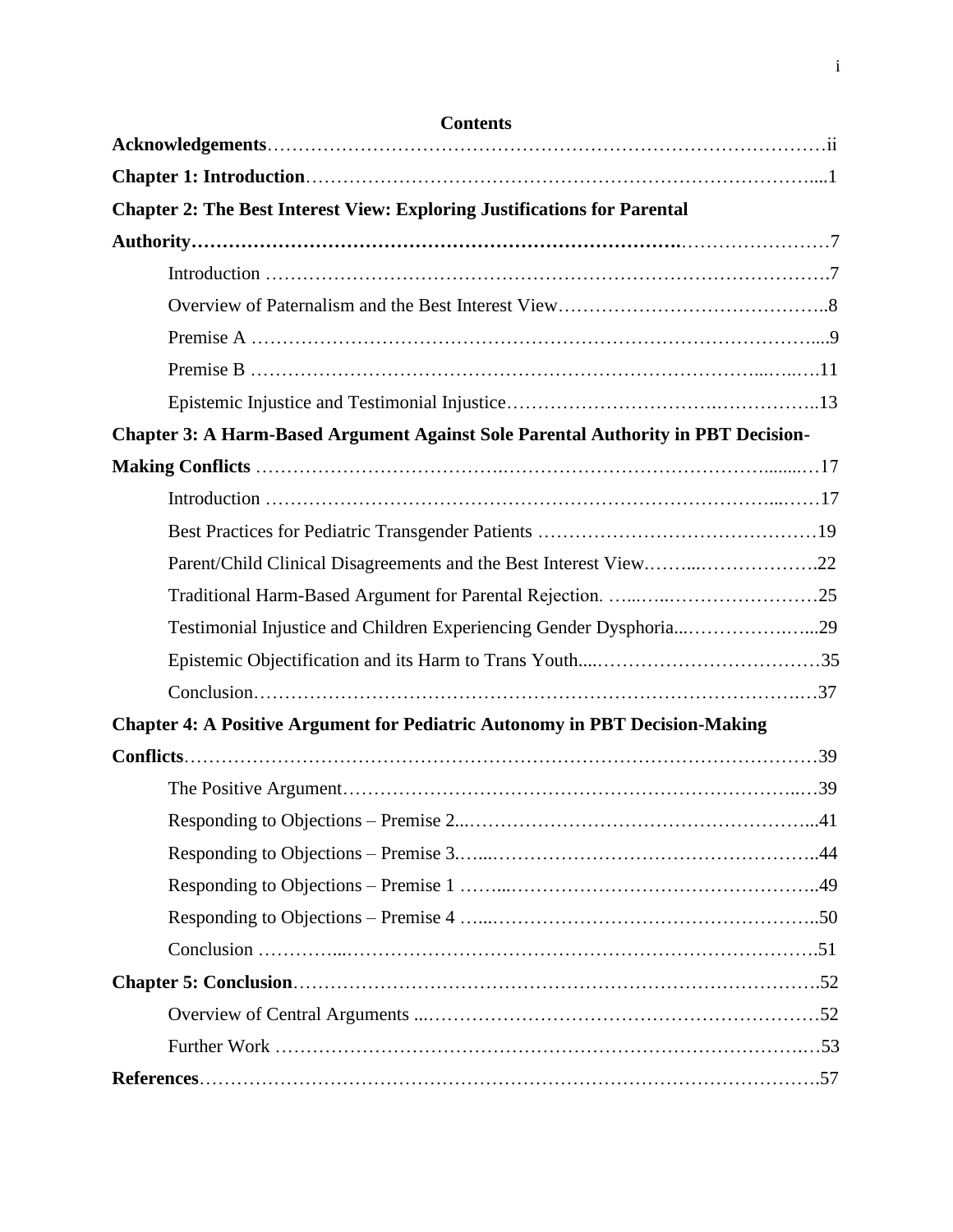#### **Acknowledgements**

First and foremost, I would like to thank my incredible thesis advisor, Professor Crawford, for her consistent and unrelenting support during this thesis process, as well as the entire Philosophy Department (Professor Turner, Professor Pessin, Professor Vogel, and Professor Feldman) for challenging and championing me throughout my study of philosophy. I feel so lucky to have had the privilege of learning from you.

I must also thank my on-campus family, including my friends, teammates, coaches (Eva and LC), and career advisors (especially Dot and Deb) for reminding me of all I'm capable of and cheering me on throughout my four years at Connecticut College. You have taught me so much—be it in the classroom, in the boathouse, and everywhere in between—and though I'm devastated to be parted from you, I am confident that I am leaving Conn a better person because of you.

I'd also like to thank my friend Eve— I'm so grateful that your critical and argumentative nature finally came in handy.

I would like to thank my entire family, especially my adoring parents, for their unwavering guidance, patience, and love. I'm so grateful for your unyielding support of my pursuits, even those that fell outside your purview. The parts of myself I love the most were built by you. When I was most alone I had you by my side, and I'm so lucky to have a life and a family filled with so much resilience and warmth. Thank you for reminding me of all I'm capable of, even when I forget. Through dark challenges and exciting triumphs, I cannot thank you enough for your steadfast encouragement and love. Though I'll be an ocean away next year, you should know I would not be able to do so without your unconditional love and support.

Finally, I want to thank my Nana, my Tita, and my Lola. *Though we be parted wide and far a moment's space*, the power of your kindness, love, and strength sustains me each day. As I grow older, I'm learning how much of a privilege it was to grow up with you three as my role models. Your commitment to family, medicine, academia, and kindness has provided me with a lifetime of inspiration. Though haven't gotten to spend enough time with you all recently (though, no amount of time could ever be enough), I hope you know I think of you all each day.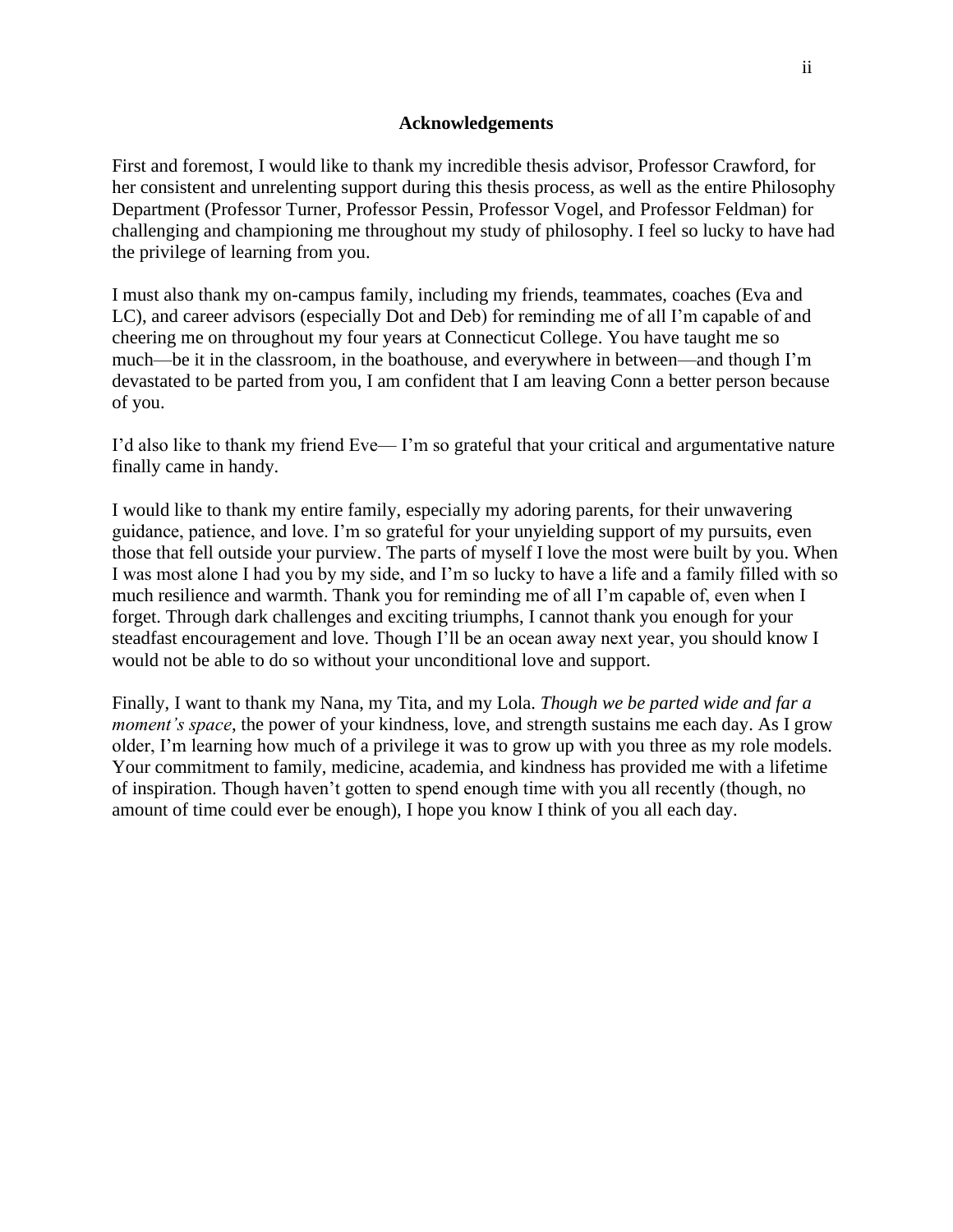#### **CHAPTER 1: INTRODUCTION**

The political landscape in the United States (not to mention globally) has historically and continuously aimed to restrict the rights of transgender people. Major news stories regarding harmful legislation tend to center around "bathroom bills" prohibiting people from using restrooms that align with their gender identity; restrictions to athletic participation for trans people; and failures to properly eradicate systemic biases against trans people that hinder their employment and access to equitable and appropriate medical care. These legislative barriers in the United States are accelerating in frequency, with 2021 being a record-breaking year for antitransgender legislation at state levels.<sup>1</sup> These consistent and unrelenting attacks on the rights of transgender and gender-questioning people pose serious threats more seriously to children within this population.

Though President Joe Biden signed an executive order extending federal protections against discrimination for LGBTQIA+ people on his first day in office, $2$  many states are continuing to enact harmful legislation that further restricts the rights and freedoms of transgender children and adults. More recently, Arkansas passed a bill on Monday, March 29, 2021 that comprehensively bans access to gender affirming care for trans youth in the state. Its acronym is "SAFE", which stands for Save Adolescents from Experimentation.<sup>3</sup> This piece of legislation, pushed by Republican lawmakers, is the first of its kind to be approved in the United States, and is being condemned as one of the most dangerous and extreme legal acts against trans

<sup>&</sup>lt;sup>1</sup> Krishnakumar, Priya. "This record-breaking year for anti-transgender legislation would affect minors the most." *CNN*, 15 April 2021. https://www.cnn.com/2021/04/15/politics/anti-transgender-legislation-2021/index.html

<sup>2</sup> The White House. 2021."Executive Order on Preventing and Combating Discrimination on the Basis of Gender Identity or Sexual Orientation." *The United States Government*. Accessed 3 May 2021,

www.whitehouse.gov/briefing-room/presidential-actions/2021/01/20/executive-order-preventing-and-combatingdiscrimination-on-basis-of-gender-identity-or-sexual-orientation/.

<sup>3</sup> Arkansas SAFE Act of 2021. House Bill 1570, Arkansas 93rd General Assembly. Accessed 4 May 2021. https://legiscan.com/AR/text/HB1570/2021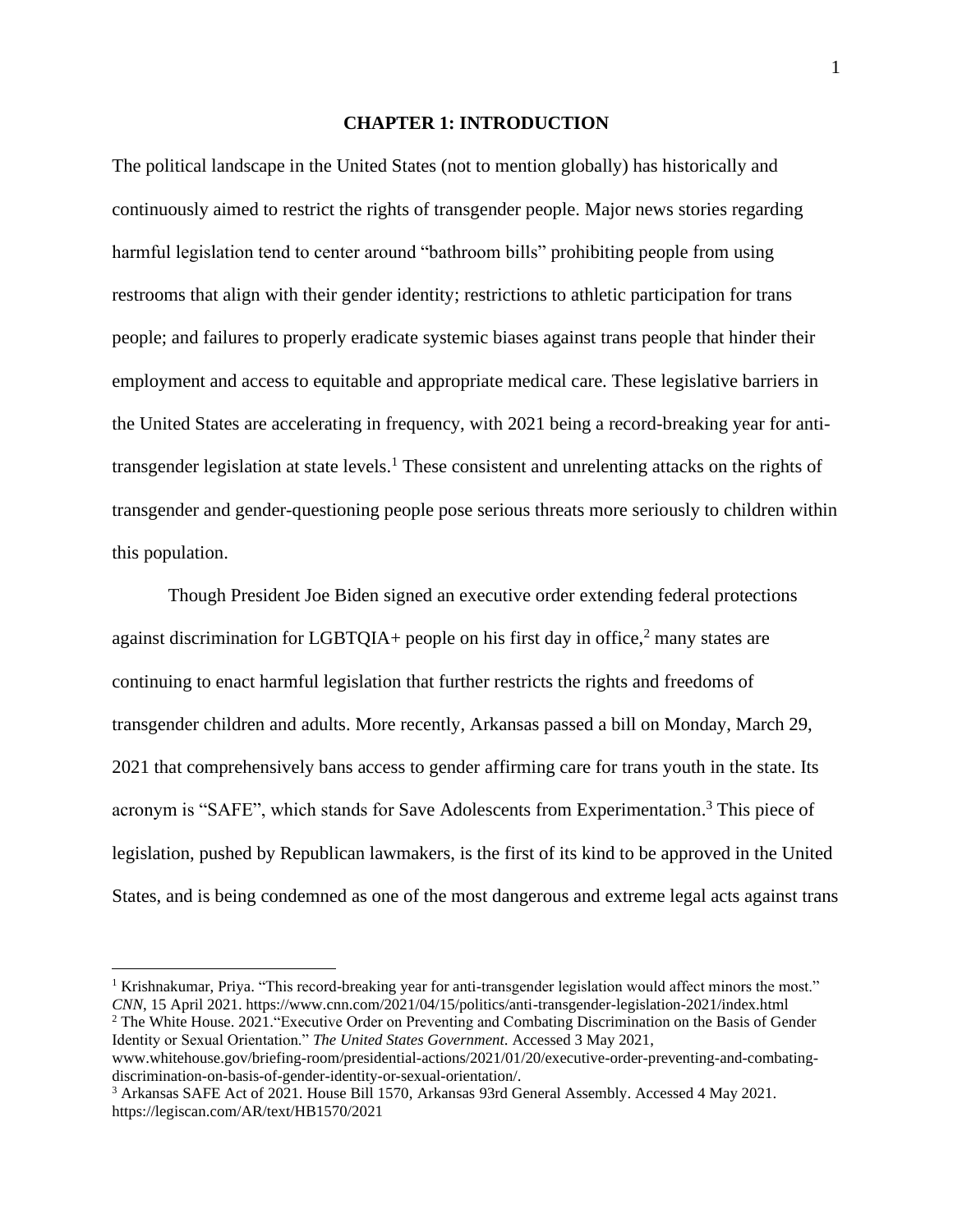youth across the country by Chase Strangio, deputy director for transgender justice at the American Civil Liberties Union LGBT & HIV Project.<sup>4</sup> Even its name stands to reinforce harmful perceptions of gender identity, by reinforcing the corrosive idea that that children must be protected or kept "safe" from exploring their gender, and face danger when physicians provide gender-affirming care. This bill prevents trans children under the age of 19 from receiving any gender affirmation care, threatening felony penalties for any physicians who provide care that is incongruent with the restrictions laid out in this act.

One treatment prohibited under this wide-reaching bill is the provision of pubertyblocking hormonal therapy, also known as PBT. PBT is mainly used to pause pubertal development into one's sex assigned at birth and proves helpful to children experiencing gender dysphoria who seek further gender-affirming measures as they explore their gender identity. The SAFE act aims to fully ban and restrict medical support for gender-questioning children, regardless of a physician's or a parent's consent, until the child turns 18. This restriction of care not only harms children in Arkansas, it also significantly sets back LGBTQIA+ rights by reintroducing dangerous and incorrect perceptions of gender identity into legal and societal dialogue.

Every day, transgender and gender-questioning children face harmful attacks from both social and political angles that threaten their ability to embrace their gender identity. One important element of care that children with gender dysphoria need access to is PBT. As mentioned earlier, PBT provides necessary hormonal assistance to children as they approach puberty and experience a disconnect between their gender identity and their body's biological

<sup>4</sup> Yurcaba, Jo. "Arkansas passes bill to ban gender-affirming care for trans youth." *NBC News*, last modified 29 March 2021, accessed 20 April 2021. https://www.nbcnews.com/feature/nbc-out/arkansas-passes-bill-ban-genderaffirming-care-trans-youth-n1262412.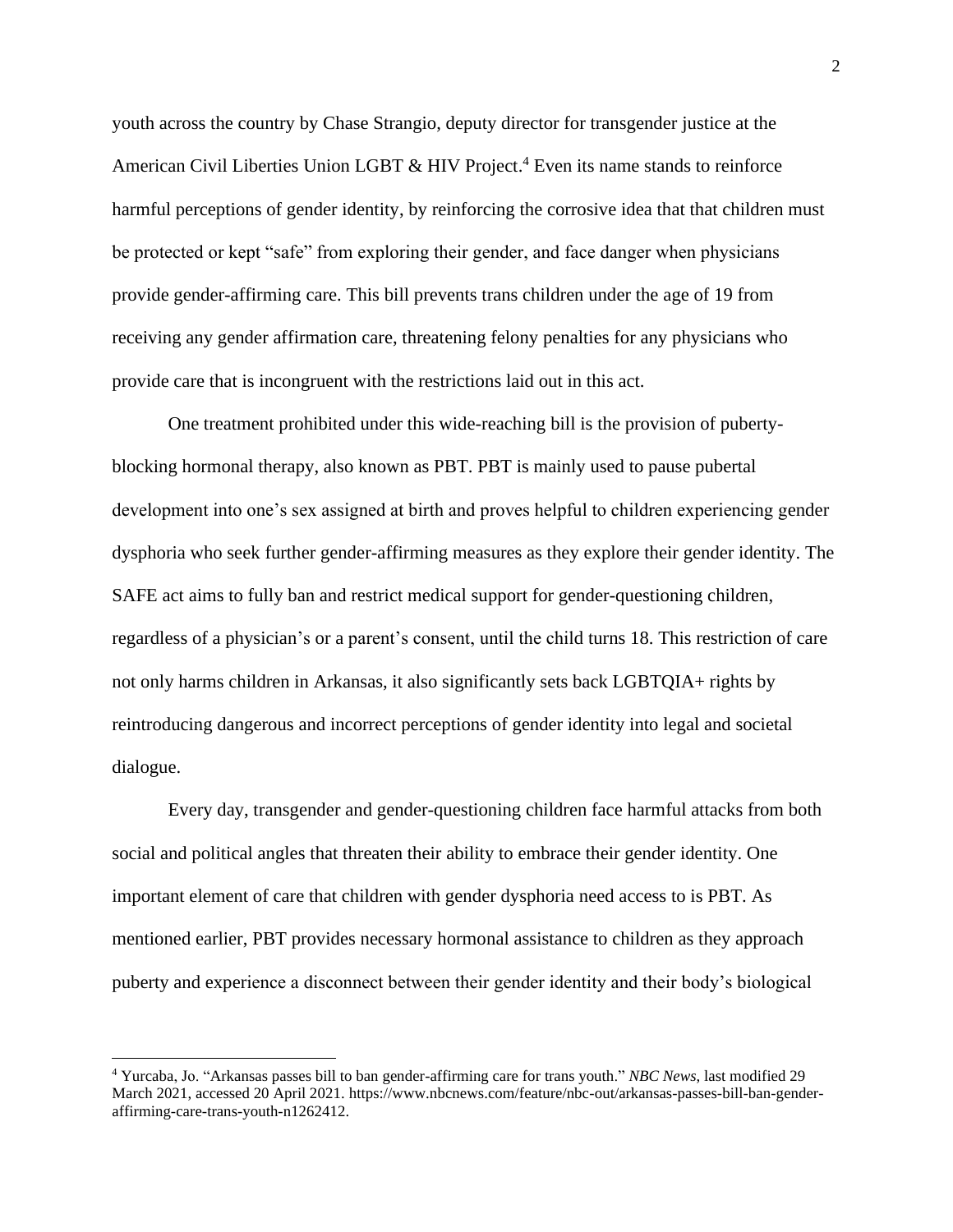development. The present medical system in the United States maintains that children in medical contexts cannot provide consent until age 18; until then, they must defer to their parents or guardian's medical decision making on their behalf. Though this system may normally operate well, as parents are able to understand the nature of medical situations and risk assessments for non-identity bearing medical procedures like well-visits, medical procedures, or vaccinations (though vaccine restriction is another politically charged issue, in and of itself), deferring to parental consent has the potential to harm children when parents are unable or unwilling to listen to a child's perspective regarding identity-based care. Receiving gender-affirming hormone treatment involves factors deeply personal and most apparent to the child experiencing gender dysphoria. This deferral of autonomy to parents imposes serious barriers for children accessing care. When put in the position to comprehensively deny PBT to their children, parents are not always equipped with the best tools to make these informed decisions on behalf of their child. Biases, denial, and misunderstandings or interpersonal barriers within parent/child relationships stand to complicate their ability to make choices that reflect their child's best interest. In this thesis, I will argue that children requesting PBT should have comprehensive autonomy over these medical decisions.

This thesis will begin, in **Chapter 2**, with an exploration into the basis of parental authority over their children. I examine the "best interest view," outlined in Robin Downie and Fiona Randall (1997)*,* <sup>5</sup> which offers two main premises that guide parental autonomy over their child's medical care and interests. The premises are: (A) that children are incapable of understanding their best interests and, conversely, (B) that parents can know and act in their

<sup>5</sup> Downie, Robin and Fiona Randall. 1997. "Parenting and the Best Interests of Minors." *The Journal of Medicine and Philosophy; J Med Philos* 22 (3): 219-231. doi:10.1093/jmp/22.3.219.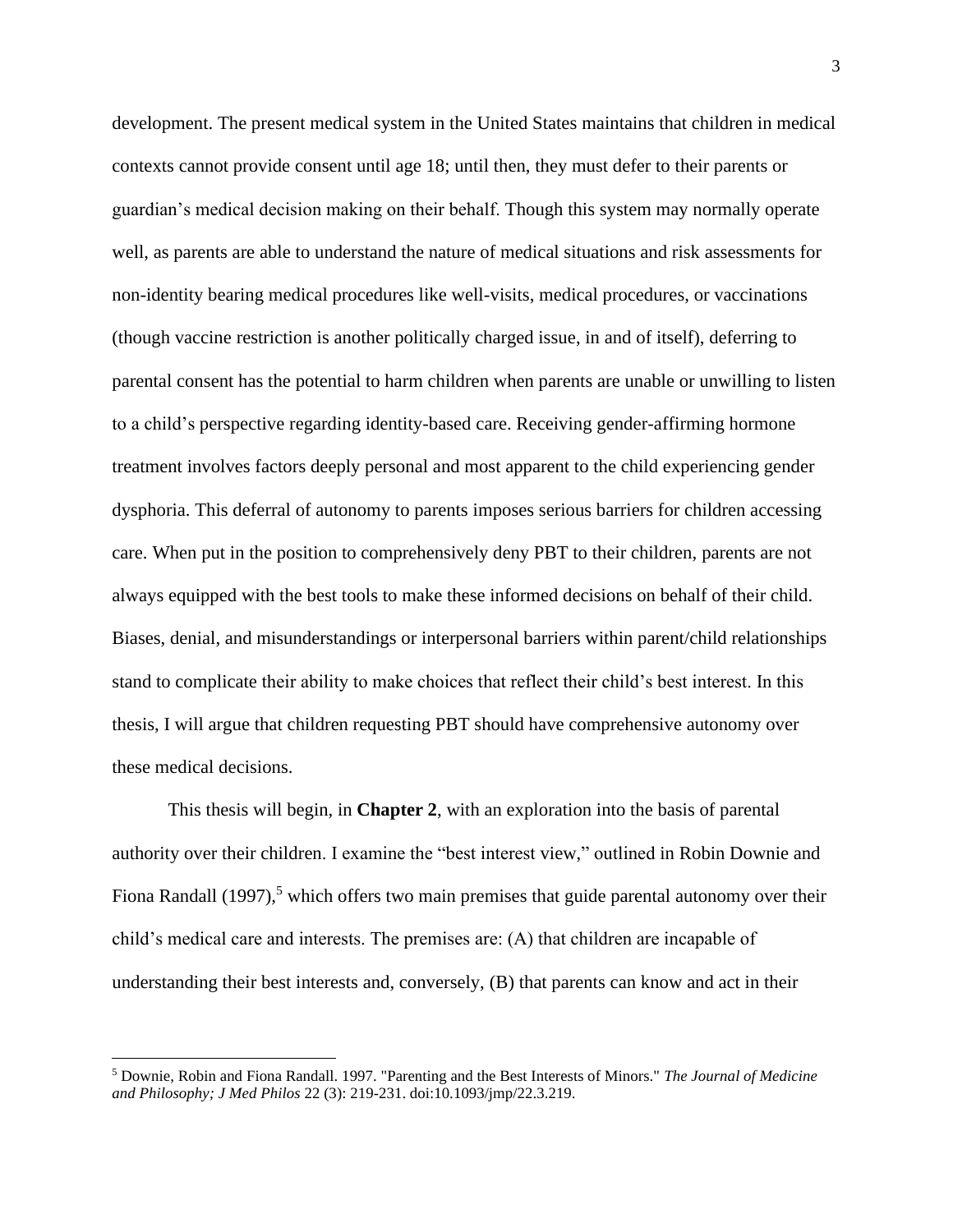child's best interests. I then take time to unpack and provide objections to each of these premises. Regarding Premise A, I question the assumption that children are incapable of understanding their best interests by raising commonplace situations in which children are awarded the latitude to conceive of and act upon their own interests. When tackling Premise B, I attack the view that parents are always able to know of and act in accordance with their child's interests by raising instances in which parent's judgements about their children is clouded by their own experiences. In this vein, I examine the psychological phenomena called "ambiguous loss," in which parents grapple with feelings of loss when their children do not fulfill the idealized plans that parent's set for them. I argue that parents are not necessarily the absolute source of levelheadedness that they are often assumed to be. Following an exploration of these premises, I provide an introduction to the concept of *epistemic injustice*. Epistemic injustice is a specific, epistemic harm incurred by a knower when their credibility is not provided sufficient weight by a hearer. Epistemic injustice is revisited later in the thesis, however its introduction in this chapter serves to point out the significance of epistemic harm in the discussion of surrogate decision making.

**Chapter 3** focuses more closely on the application of parental autonomy to cases when children with gender dysphoria request PBT and their parents refuse. The chapter begins with an overview of the best medical practices for transgender or gender-questioning children. Following a summarization of The World Professional Association for Transgender Health (WPATH)'s "Standards of Care for the Health of Transsexual, Transgender, and Gender Non-Confirming People," as well as a review of other resources to understand the diagnostic criteria and nature of gender-affirming care, I begin to apply the "best interest view" to instances of parent/child disagreements regarding gender-affirming care. I revisit the phenomenon of ambiguous loss as it pertains to a parent grappling with feeling like they "lost" their daughter or son when their child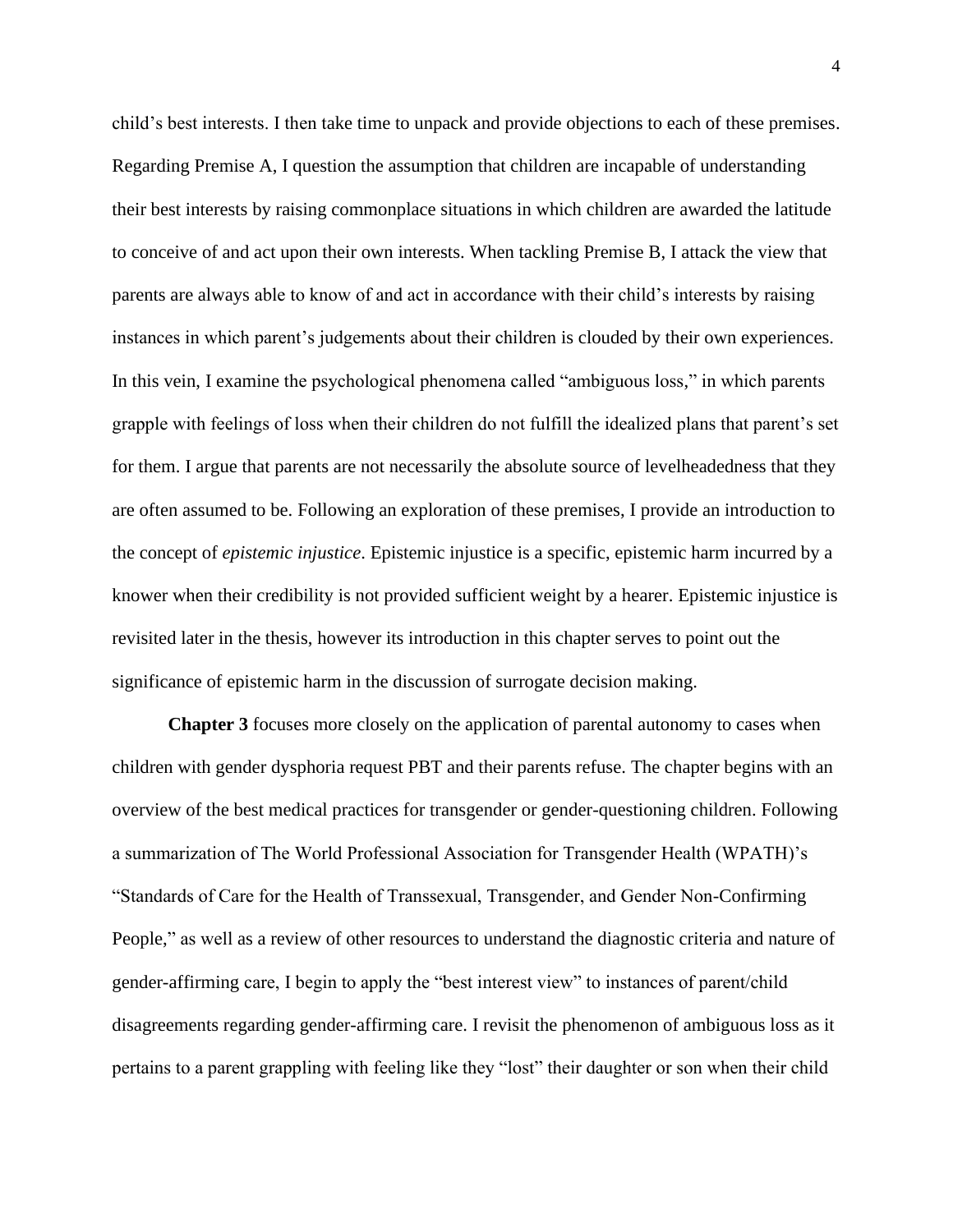comes out and explores their gender identity. Drawing on Jeni Wahlig (2015)<sup>6</sup>, I will argue that parental judgement cannot always be upheld as levelheaded when making decisions regarding their child's gender affirmative care.

Chapter 3 then presents a negative, harm-based argument against sole parental authority in these medical decision-making contexts. Heavily integrating Maura Priest (2019)*,* 7 I explore the harms incurred by transgender children and children with gender dysphoria when they are denied access to care and rejected by their parents. These harms include, but are not limited to, mental illness, homelessness, and epistemic harm. This chapter more closely analyzes the incidence of epistemic injustice and uniquely applies one type of epistemic injustice, *testimonial injustice*, to the experience of children with gender dysphoria who advocate for medical resources and are rejected by their parents. I argue that when children share their gender identity with their parents and request PBT but face resistance from their parents, children's capacity as a knower is significantly harmed as a result of epistemic objectification and other secondary consequences of mishandling their voice.

The final substantive chapter of this thesis, **Chapter 4**, pivots to provide a positive argument in favor of providing children who request PBT with greater decision-making authority over their access to gender affirmative care. My four-premise argument combines the position of a child's epistemic agency with their decision-making capacity to conclude that children with gender dysphoria are best positioned to determine whether PBT would be in their best interest. My argument is subsequently qualified and clarified through the consideration of relevant

<sup>6</sup> Wahlig, Jeni L. 2015. "Losing the child they thought they had: Therapeutic suggestions for an ambiguous loss perspective with parents of a transgender child." *Journal of GLBT Family Studies*, 11(4), 305–326. https://doi.org/10.1080/1550428X.2014.945676.

 $7$  Priest, Maura. 2019. "Transgender Children and the Right to Transition: Medical Ethics when Parents Mean Well but Cause Harm." *American Journal of Bioethics;* Am J Bioeth 19 (2): 45-59. doi:10.1080/15265161.2018.1557276.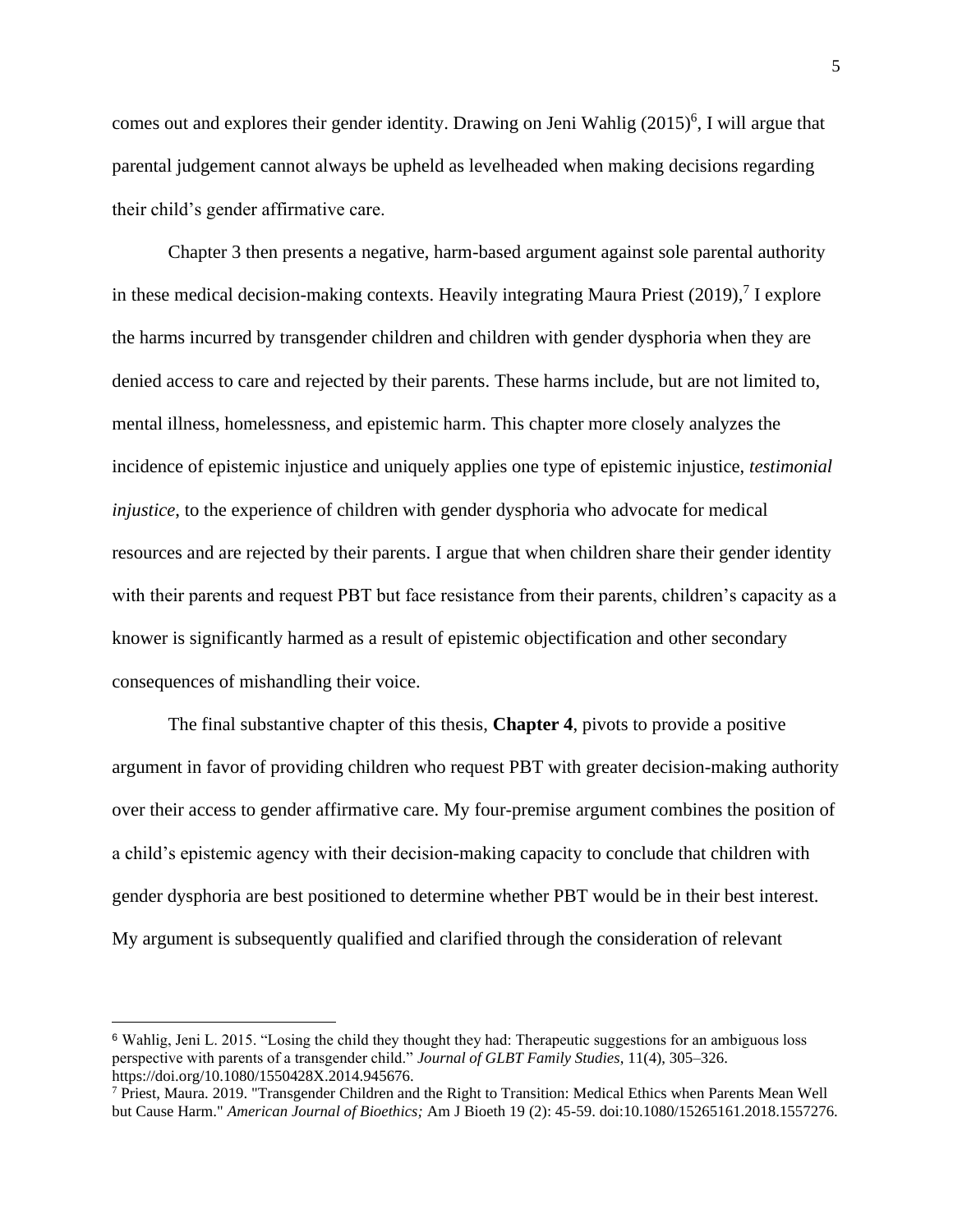objections. I focus primarily on two objections. The first raises the incidence of people identifying as transgender during their childhood but discontinuing their gender transition. This phenomenon, called "desistance," is not without controversy, as critics argue against its general use due to its implication of a gender binary. $8$ 

The second primary objection I focus on is the objection that providing children with greater autonomy in medical contexts may introduce a "slippery slope" in the approach towards medical decision-making and pediatric autonomy. In this case, I argue that my argument only goes so far to advocate for pediatric autonomy in medical contexts that bear on procedures or treatments inextricably linked to a child's identity. Therefore, I will provide a principled boundary to halt any concerns regarding the lengths with which my argument can be taken to permit more radical or irresponsible instances where children can consent/dissent to medical practice. I also take time to address objections I found to be less significant to my argument, in which I argue that children are still best *epistemically positioned* to know what is in their best interest despite the fact that they may not be fully abreast of the medical or clinical background that influences their decision. In this vein, I further clarify that my argument only stands to influence situations in which children receive support from their care providers (on diagnostic or clinical grounds), but resistance from their parents.

**Chapter 5** of this thesis concludes with a summary of each chapter, along with some insights regarding the potential for further work to be done to examine this issue with a more nuanced or deeper lens.

<sup>8</sup> While I acknowledge the weight this term holds, for the sake of the objection within this paper, I use this term to argue that children who may explore their identity and decide against further gender affirmative treatments would still benefit from the temporary and reversable pubertal pause that PBT would provide.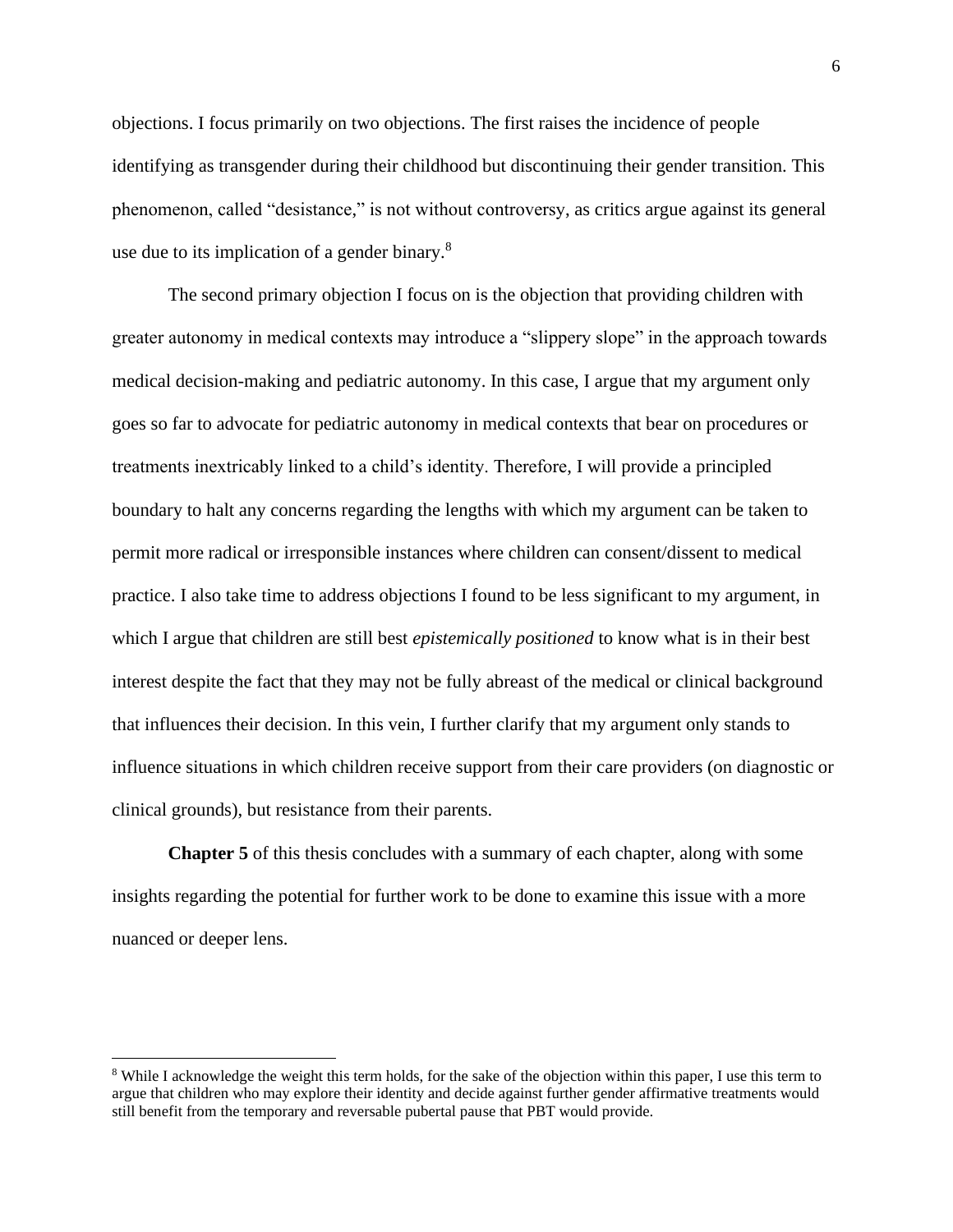#### **CHAPTER 2:**

# **THE BEST INTEREST VIEW: EXPLORING JUSTIFICATIONS FOR PARENTAL AUTHORITY**

### **I. INTRODUCTION**

This chapter examines a common argument that accords parents decision-making authority when it comes to determining their child's care, followed by a brief introduction to epistemic injustice. That argument, which I will refer to as the *best interest view*, is grounded in the idea that parents are best positioned to act in their child's best interests. Robin Downie and Fiona Randall (1997) articulate this argument by drawing attention to two core premises.<sup>9</sup> These two premises are: (A) that children are incapable of understanding their best interests and, conversely, (B) that parents can know and act upon their child's best interests. Following an outline of the best interest view, I will examine and argue against both premises.

I will then provide a basic overview of epistemic injustice, a form of injustice one experiences in one's capacity as a knower. One more specific type of epistemic injustice is testimonial injustice, in which a knower's testimony is accorded insufficient credibility. Throughout this thesis, I will provide a novel way to use these phenomena to examine the harms of parental interference and the suppression of a child's voice in medical decision-making. I am most interested in cases where children and parents disagree about a course of care or treatment options that stand to bear most heavily the child's identity formation. As such, I will focus on the children falling within the adolescent age-group (more specifically, children aged 10 and older) as a young population undergoing an integral period of maturity growth and identity formation. Later in this thesis, I will examine instances in which children who are exploring or questioning

<sup>9</sup> Downie and Randall (1997), 219–231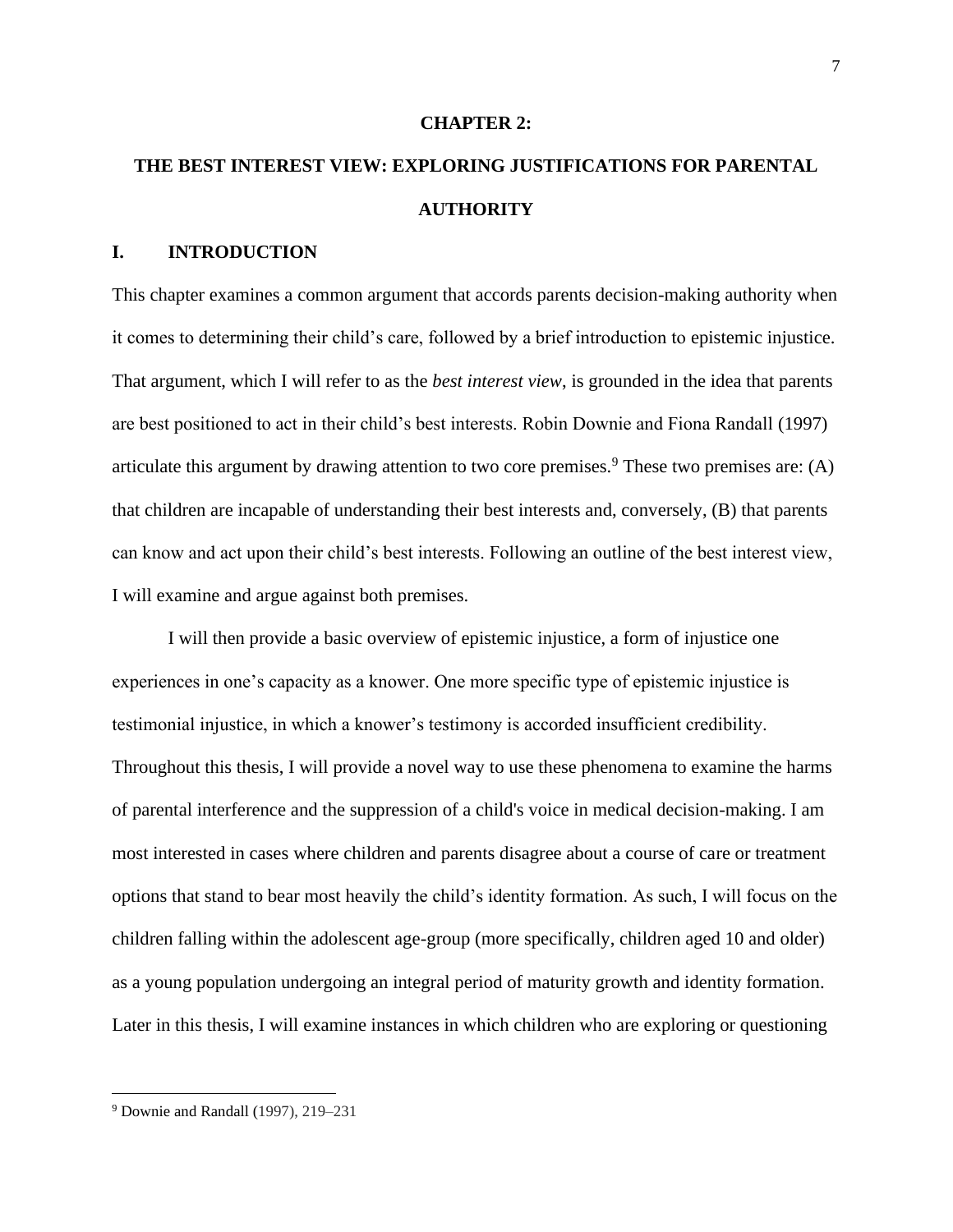their gender identity and decisions regarding access to gender affirmation care to deepen my exploration into identity-related medical decision-making. Throughout this chapter, however, I will provide a more general analysis and exploration of parental authority over their children in healthcare settings.

#### **II. OVERVIEW OF PATERNALISM AND THE BEST INTEREST VIEW**

Understanding how parental rights are grounded is integral to understanding why parents serve as the default medical proxies of their child in the first place. I would like to explore the relevance of *paternalism*, one relevant philosophy through which parental rights over children can be considered. Paternalism asserts that parents possess inherent authority over their offspring's decisions and behaviors to promote the most good for the aforementioned child. The best interest view serves as one argument that utilizes paternalistic ideas to defend its premises, which are as follows: (A) that young children do not know their own best interests and (B) that parents do know their young children's best interests. These premises are outlined by Downie and Randall (1997), in which they dissected the foundational claims central to parental control in favor of promoting greater latitude for their children's exercise of autonomy.<sup>10</sup>

In order to support Premise (A), a deficit in a child's knowledge and understanding needs to be established. Age and immaturity are cited as major factors disqualifying children's voices and autonomy. The lack of fully developed psychological faculties prevents the child from being fully autonomous until, supposedly, they progress to an age that confirms their freedom and independence. A child's lack of fully developed faculties renders them incapable of balancing their interests sufficiently; their lack of autonomy invalidates their opinions or beliefs.

<sup>10</sup> Downie and Randall (1997), 222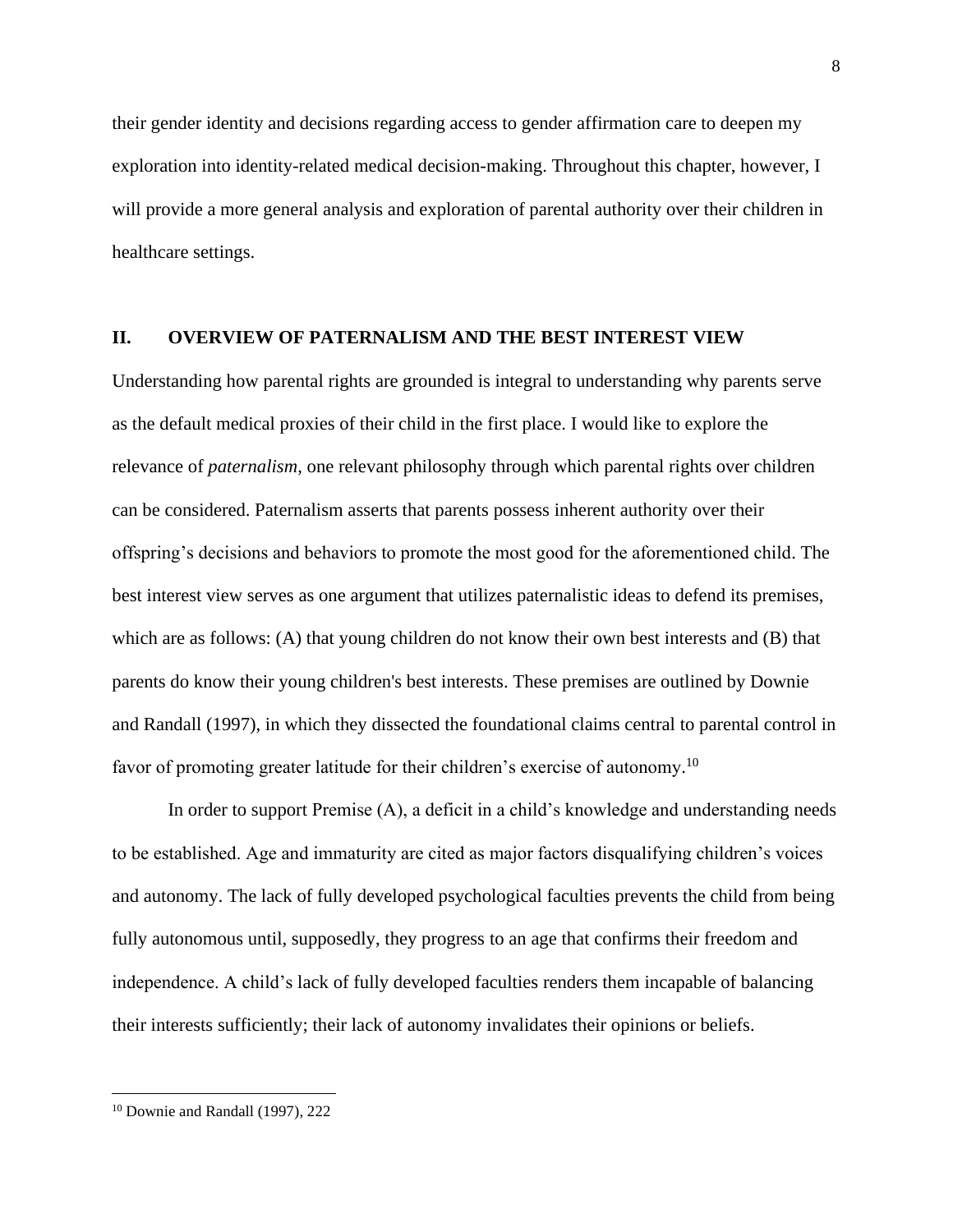Premise (B), on the other hand, states that, though children are unable to make their own decisions, their parents are generally knowledgeable enough to know of their child's best interests and are able to make decisions accordingly. Parents, as persons with full agency, sufficient knowledge, and assumed maturity, are expected to know their child most intimately, and therefore are best positioned to know their child's best interests. They are capable of exercising sound judgement and contemplation to act properly in accordance with what is "right" for their child. Regardless of a child's assent or dissent to a decision, parents are granted comprehensive trust in judgement over decisions made in the best interest of their child.

#### **III. PREMISE A**

One argument supporting Premise A of the best interest view argues that children, because of their youth, are too immature to comprehend their best interests and act on them with a sufficient understanding of the consequences and permanence of these choices. I would like to argue, on the contrary, that children's self-knowledge and emotional intuition are often more developed than we give them credit for. Children are agents who actively experience and interpret the world around them. As they repeatedly encounter both positive and negative consequences, children are able to develop a sense of permanence and an understanding of how their actions affect themselves and others around them. Their identities are not formulated in isolation; external relationships provide children with opportunities to learn from others and formulate beliefs central to their experiences as a person.

These identity-forming social situations culminate in deepening emotional maturity and intelligence. Although they may be younger than 18, the generally accepted marker of maturity and autonomy, a child or adolescent's distance from that benchmark does not invalidate their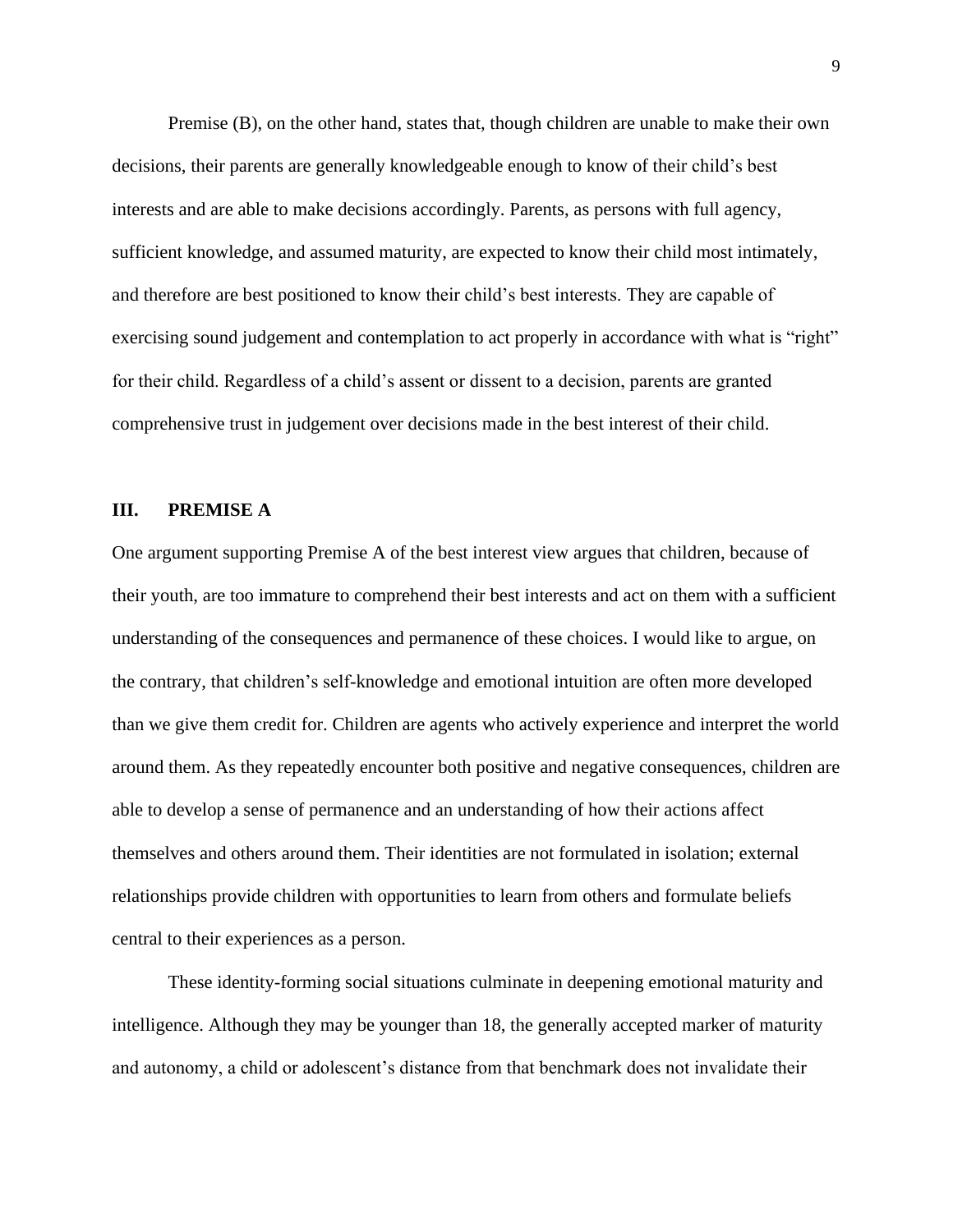present possession of these abilities. Though the timeframe in which a child may possess sufficient self-awareness and autonomy will change for children at different levels of maturity or growth, it would be unfair to make the blanket claim that all children or adolescents are unable to perform this calculus in a sufficient way.

Of course, there are instances in which adolescents improperly assess risks prior to enacting certain behaviors. Though it is understood that children will not always make decisions with optimal risk-assessment or foresight, I think that the significance of certain medical decisions that specifically pertain to a child's identity formation is one area in which they may be more reliable in their decision making. This thought will be revisited throughout Chapter 3 and Chapter 4 of this thesis, but it is important to note that the missteps teenagers or children might take in assessing the relative risk and reward of certain decisions in other areas are different from the assessments of risk and reward of decisions that are pertinent to the situations that are discussed in this thesis.

Another argument supporting Premise A is that children are not used to making largescale decisions that ultimately shape their developing identity in the long run. However, as we examine accepted opportunities in which children exercise their decision-making capacities, it becomes clear that children frequently make decisions that accumulate in large, identity-forming ways. By providing children with the autonomy to decide on things as trivial as what sport they would like to play, adults are providing children with the opportunity to act in ways that influence their identity and sense of self. By providing children with the ability to design the way they present themselves aesthetically, as well (including through their clothing choices and other modes of self-expression), children are actively exercising self-knowledge and putting forth a representation of their identity to present to their peers and the external world. These are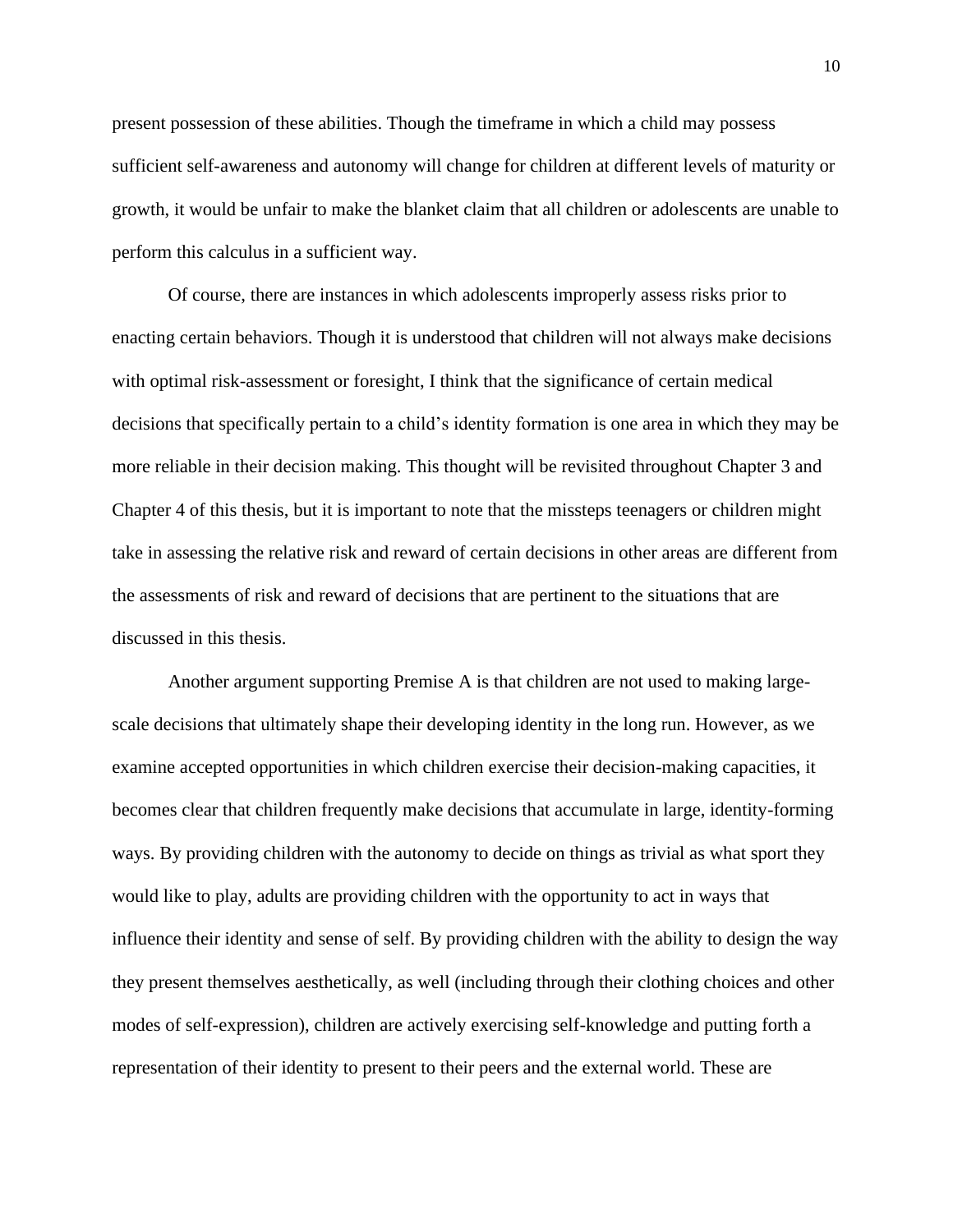consistent applications of calculated, identity-driven decision making that we readily provide to children. Therefore, it would be misleading to claim that children are entirely unable to make decisions and act in their best interest solely because they have never done so in official, more structured instances. The accumulation of these choices primes children to understand their identity, allowing for the ability to graduate to greater crossroads and opportunities to determine and act on their interests and desires.

#### **IV. PREMISE B**

Premise B maintains that parents are best positioned to know and make decisions in a child's best interest. Arguments for this premise typically attempt to prove that parents are more capable of acting level-headedly. Parents can, for example, tune out temporary feelings of emotional discomfort or strife to maintain focus on the decision at hand. The argument operates on the assumption that children, by comparison, allow fleeting, distracting feelings or thoughts to affect their cognition in ways that lead them to lose track of the important choice at hand. In the previous section, I defended the view that children are more emotionally mature than we may give them credit for. In conjunction with detailing the emotional capacity of children, the incidence of parents operating with bias similar to the perceived flaws attributed to children must also be addressed to further disprove Premise B. Here I will argue that parents, more often than is typically acknowledged, operate with biases that affect their ability to make decisions in their child's best.

Some emotional experiences of parents culminate in bias that complicate claims asserting parent's relative emotional competence in making sound decisions for their children. Parents commonly create a robust narrative of their child's future, including expectations for a child's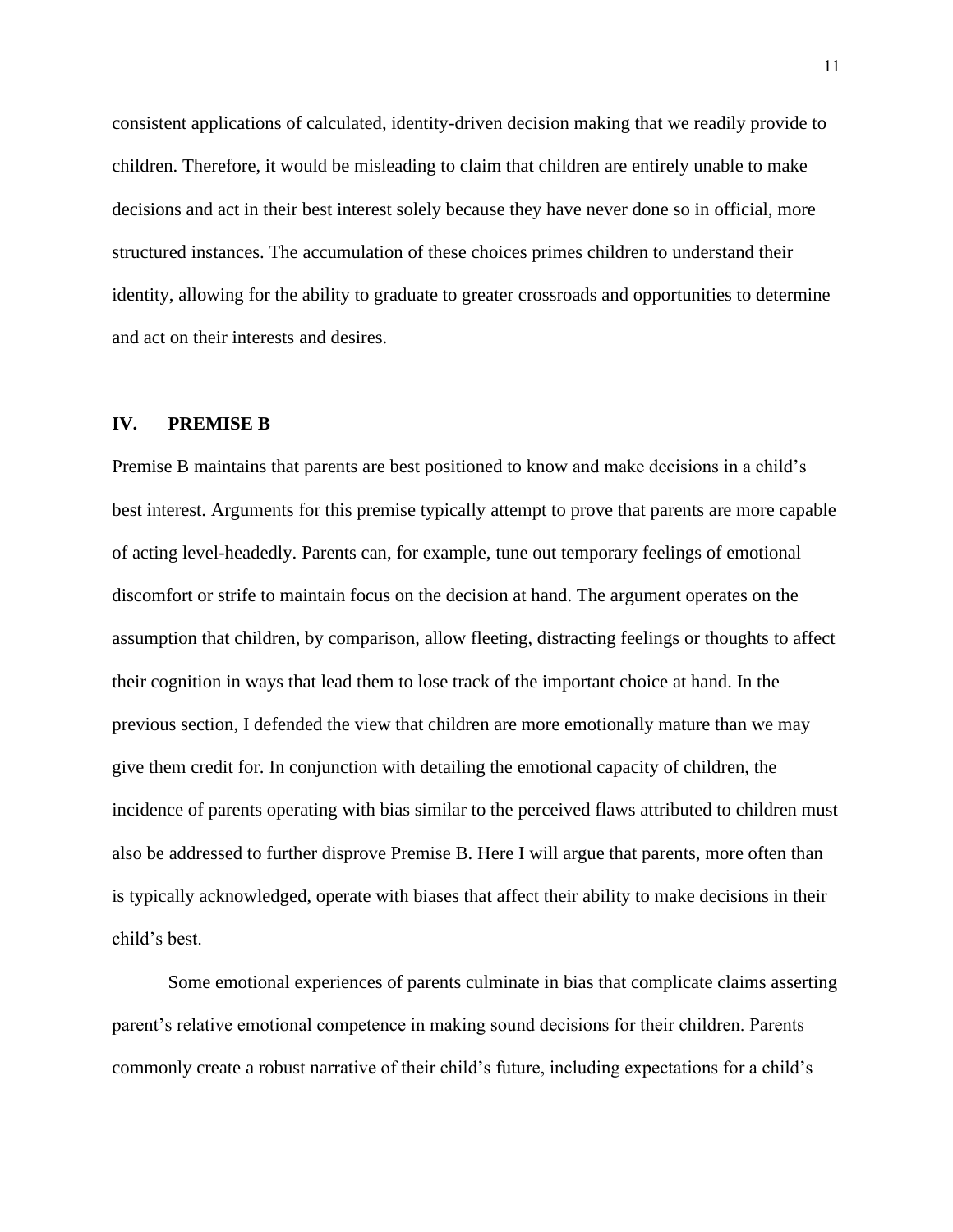behavior and identity. For example, when children are young, some parents may fantasize about teaching them violin in the hopes they will grow up to become a virtuoso so they can proudly attend their recitals. Others hope their children will follow in their footsteps or pursue completely different identity forming interests. When their children actually grow up and share their interests and intentions for themselves, it may feel disheartening for parents to watch their children diverge from their imagined and intended path. In some instances of strong identity disconnects between children and parents, parents may have feelings akin to grief or loss as their children stray away from their idealizations.

A psychological phenomenon known as "ambiguous loss" has been applied to help understand the experiences of parents with children whose identities or interests fall in discord with what was imagined for them. Pauline Boss (2016) helps define and contextualize ambiguous loss as unresolved or unverified feelings of grief in which the object of loss is "psychologically missing but physically present."<sup>11</sup> Though the concept originated as a concept to help understand the experiences of spouses of soldiers deployed for military service, it is now also applied to other relationship-dynamic changes, such as divorce, immigration, or adoption.

When tasked with understanding a child's best interest, parents may exercise an opportunity for control to steer their child towards their own, idealized versions of their child rather than catering to the actual interests or needs of their child. Ambiguous loss plays a role in parent decision making by providing parents with a dichotomous choice, in which they can further act to impose their idealization onto their child to prevent the loss they feel of that ideal or address a child's actual desire that may contradict the wants parents have for them. Especially when these decisions surround changes to a child's identity, such as medical decisions regarding

<sup>&</sup>lt;sup>11</sup> Boss, Pauline. "The Context and Process of Theory Development: The Story of Ambiguous Loss," The Journal of *Family Theory & Review* 8 no. 3 (September 2016).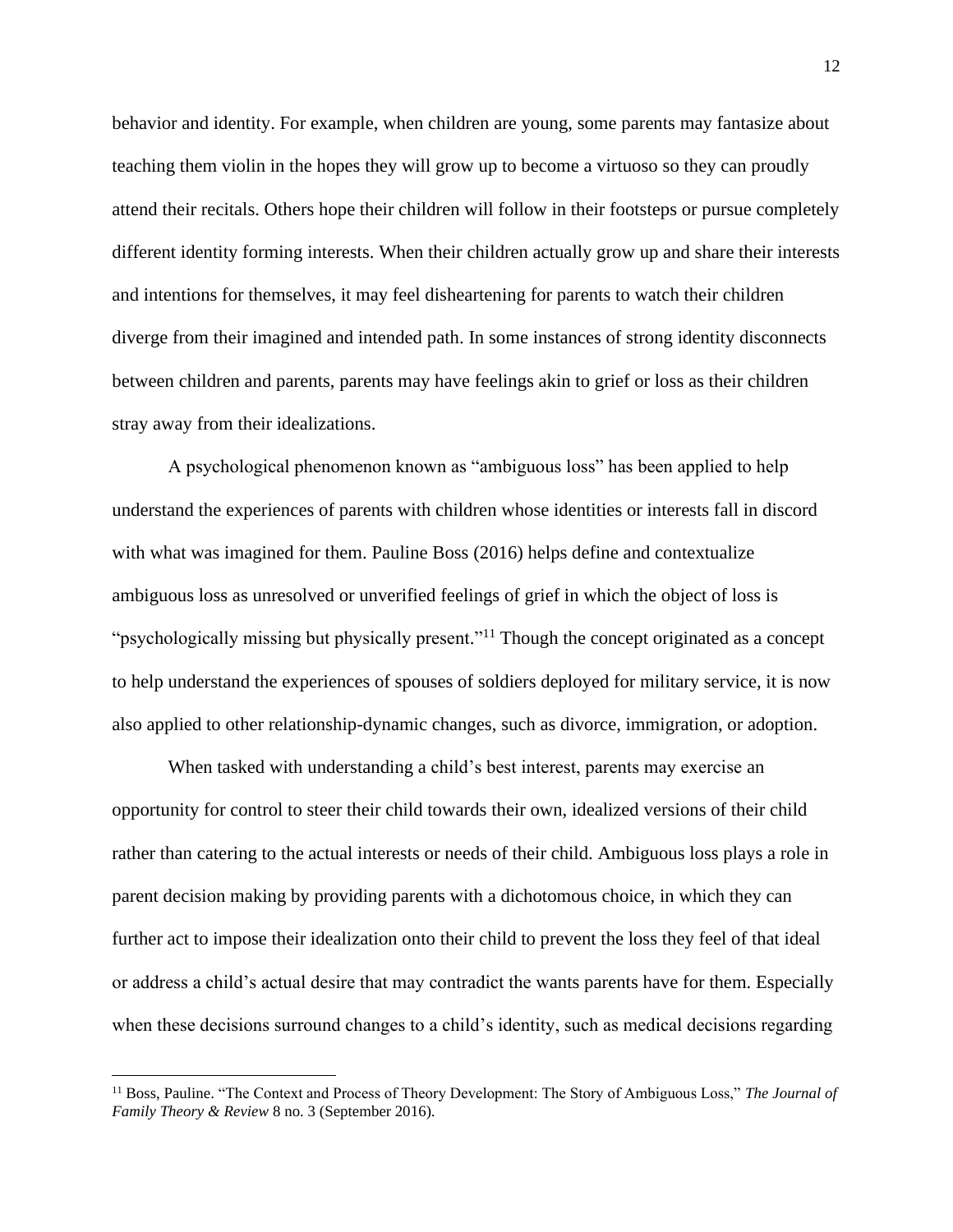behavior-changing medications or other medical interventions, a parent may be unable to separate the necessity for that intervention with the unwanted consequence of a departure from their desired narrative.

Ambiguous loss provides significant evidence to support an argument against the claim that parents are always best positioned to make decisions in their child's best interest. The difficult experience of ambiguous loss complicates a parent's ability to make decisions for their children as sound as we might like to assume. Though we may intend for parents to act with levels of neutrality or clear-headedness in ways children may not be able to, parents themselves experience a form of emotional hardship that has the potential to interfere with their objectivity when making decisions for their children.

#### **V. EPISTEMIC INJUSTICE AND TESTIMONIAL INJUSTICE**

There exists another reason to reject the assumption that parents are better positioned to know what's in the child's best interests. As mentioned earlier in the discussion about children's emotional maturity, parents' own perceptions of their child and subsequent determinations of their child's best interest may be shaped by biases against their child's maturity. As explored in the previous section, the experience of ambiguous loss exemplifies instances in which parents grapple with feelings of loss when they realize their child diverges from their previously imposed idealizations or expectations. As a result of these biases, a parent's consideration of their child's voice may be diminished or belittled. In failing to accord their child's testimony sufficient credibility, they stand to harm their child in an epistemic way. The wrongdoing within this dynamic is called *testimonial injustice*, a type of *epistemic injustice*.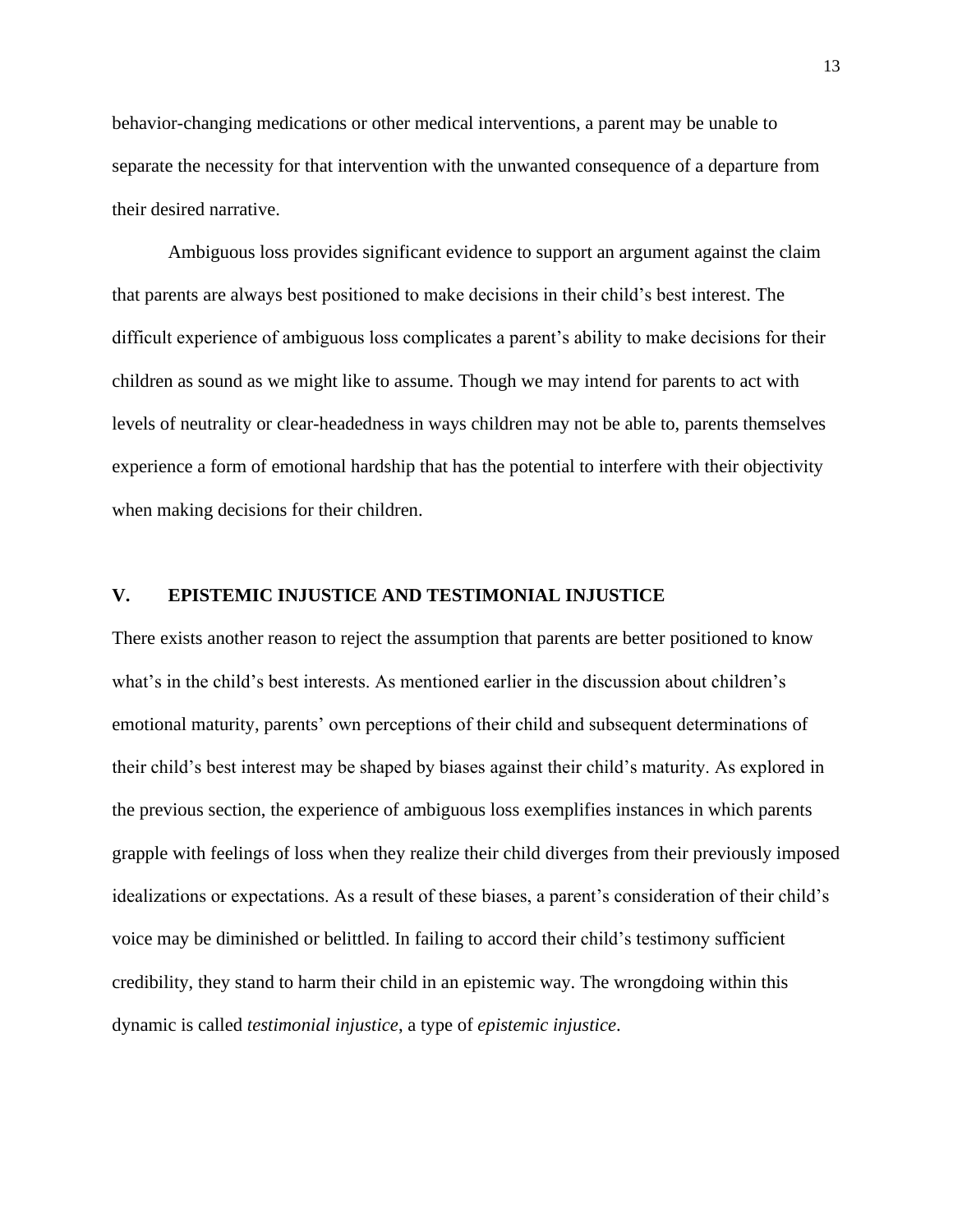Epistemic injustice is a distinct harm inflicted on someone based on their capacity as a knower. <sup>12</sup> Miranda Fricker (2007) explores one mode in which persons can be harmed in their capacity as a knower – they can be harmed as *testifiers*. This is known as testimonial injustice. This field of study examines the circumstances and conditions that need to be met for a hearer to believe the testimony of a speaker.<sup>13</sup> Testimonial injustice, as Fricker outlines, occurs when a speaker is not accorded sufficient credibility. Often this credibility deficit is triggered by prejudicial bias against a speaker's race, age, gender, or sexual orientation. This concept is identified by Fricker as a *negative identity-prejudicial stereotype*. <sup>14</sup> A contemporary example of this type of testimonial injustice, Fricker explains, is the incidence of Black people fighting against doubt when articulating their negative or biased interactions with law enforcement officers, based on existing racial bias.

Fricker outlines the harms of testimonial injustice in terms of primary and secondary harms. The primary harm resulting from epistemic injustice is the wrong *intrinsic* to a speaker's being accorded insufficient credibility. This wrong can be understood in terms of *epistemic objectification*. Epistemic objectification occurs when a hearer views a speaker as a mere *source of information*, rather than an *informant*. <sup>15</sup> Someone who is treated merely as a source of information is incapable of actively interpreting or engaging with the knowledge they possess and share. Viewing speakers as mere things, capable only of providing sources of information, complicates their ability to be considered rightfully as an equal, epistemic agent, and serves to

<sup>14</sup> Fricker (2007), 35

<sup>&</sup>lt;sup>12</sup> Fricker, Miranda. 2007. *Epistemic Injustice: Power and the Ethics of Knowing*. Oxford: Oxford University Press. <sup>13</sup> McKinnon, Rachel. 2016. "Epistemic Injustice," *Philosophy Compass* 11, no. 8.

https://doi.org/10.1111/phc3.12336.

<sup>15</sup> Fricker (2007), 133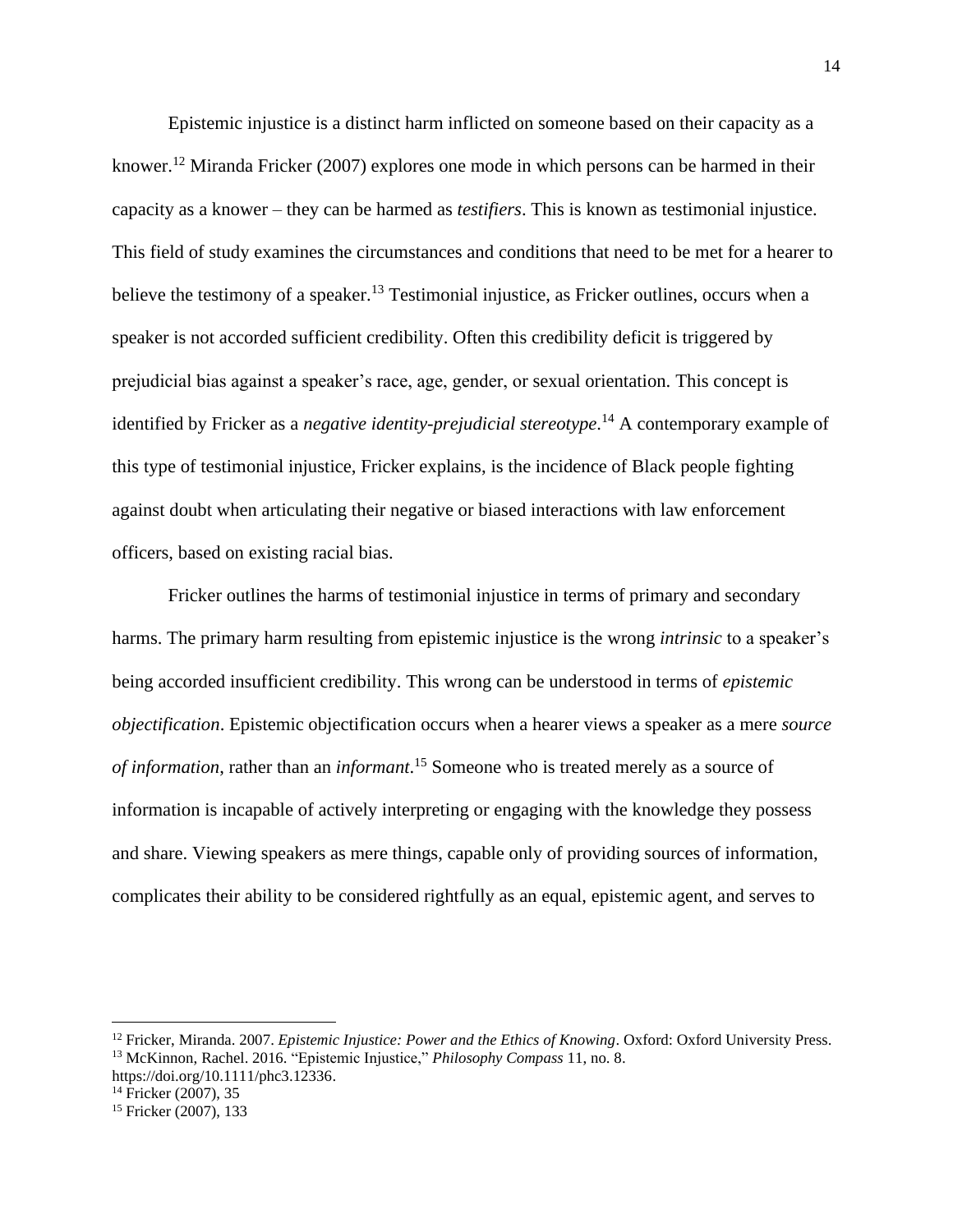deprive speakers of respect and community that is typically afforded to reliable informants, further othering and objectifying the speaker.<sup>16</sup>

Secondary harms are those that occur as consequences of the credibility deficit. Fricker distinguishes two dimensions of these secondary harms: *practical* and *epistemic*. <sup>17</sup> Practical secondary harms from testimonial injustice encompass the tangible setbacks or challenges facing a speaker when their testimony is afforded insufficient credibility. Fricker uses the example of testimonial injustice occurring in a courtroom setting, culminating in a plaintiff receiving a 'guilty' verdict facing a daunting sentence or hefty fine. The other type of secondary harm caused by testimonial injustice is epistemic. This may look like a speaker's losing confidence in their beliefs or their ability to justify these beliefs, imposing long-term doubt in or hindrances to their epistemic agency. Secondary harms of testimonial injustice ultimately hold a broader impact or hindrance on a person's life, by either inflicting concrete impediments or imposing pervasive concerns regarding their own internal perceptions of their capacity as a knower.

When a child shares deeply valuable information that reflects personal aspects of their identity, and experiences a credibility deficit, stands to incur the harms distinctive of testimonial injustice. One type of information that I am referencing and will explore further in this thesis is the instance of children sharing testimony in regard to their gender identity. In Chapter 3, I will explore these harms to support an argument in favor of providing children greater authority over identity-based decisions made in their best interest specifically regarding access to medical tools that assist them in their gender identity exploration. By exploring the experiences of children experiencing gender dysphoria seeking PBT in the face of parental rejection and resistance, I will advocate in favor of greater decision-making latitude for children. To do so, I will employ a

<sup>16</sup> Fricker (2007), 134

<sup>17</sup> Fricker (2007), 48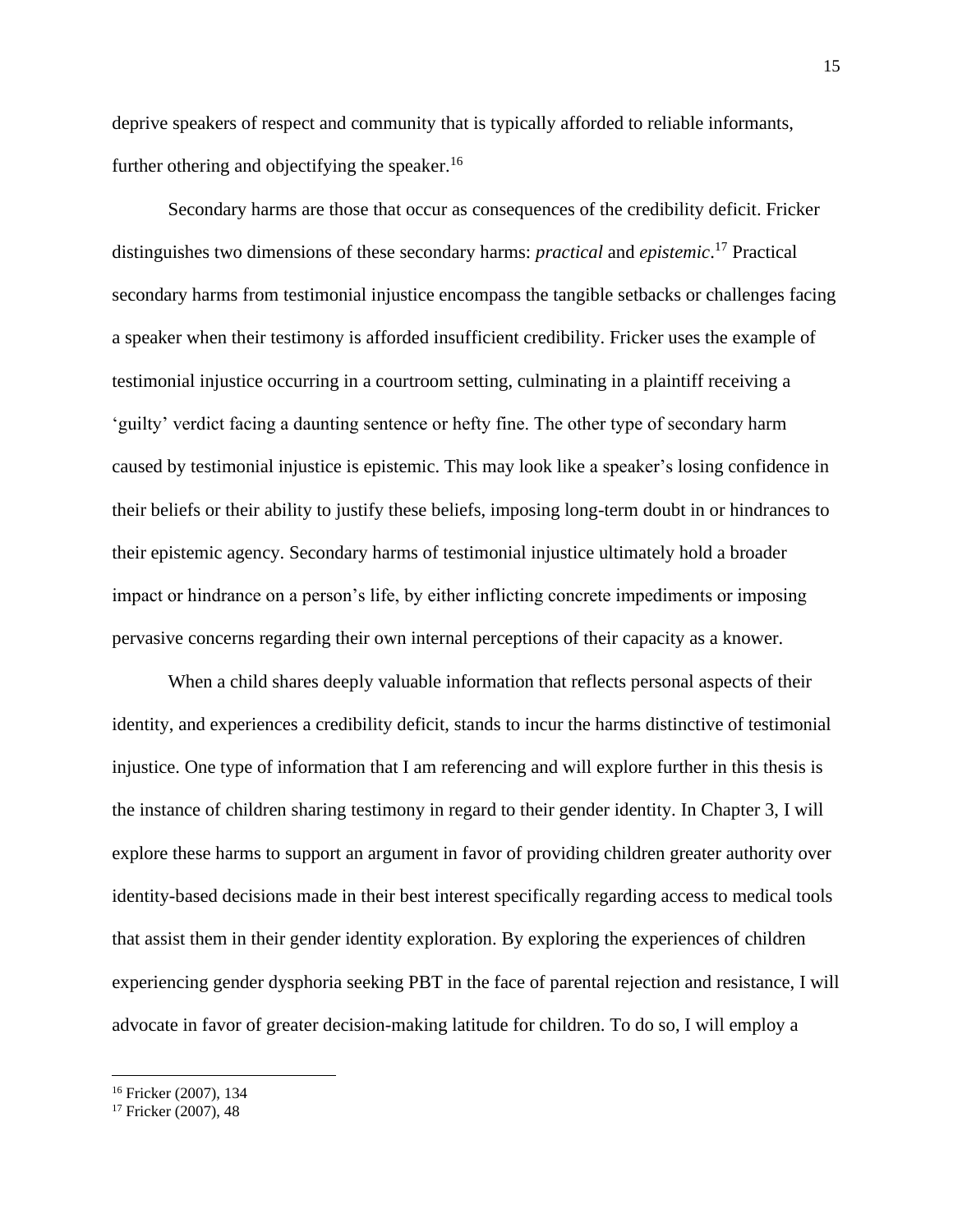more detailed approach to explore epistemic harms experienced by children experiencing gender dysphoria in these situations, while also defending a harm-based argument against paternalism.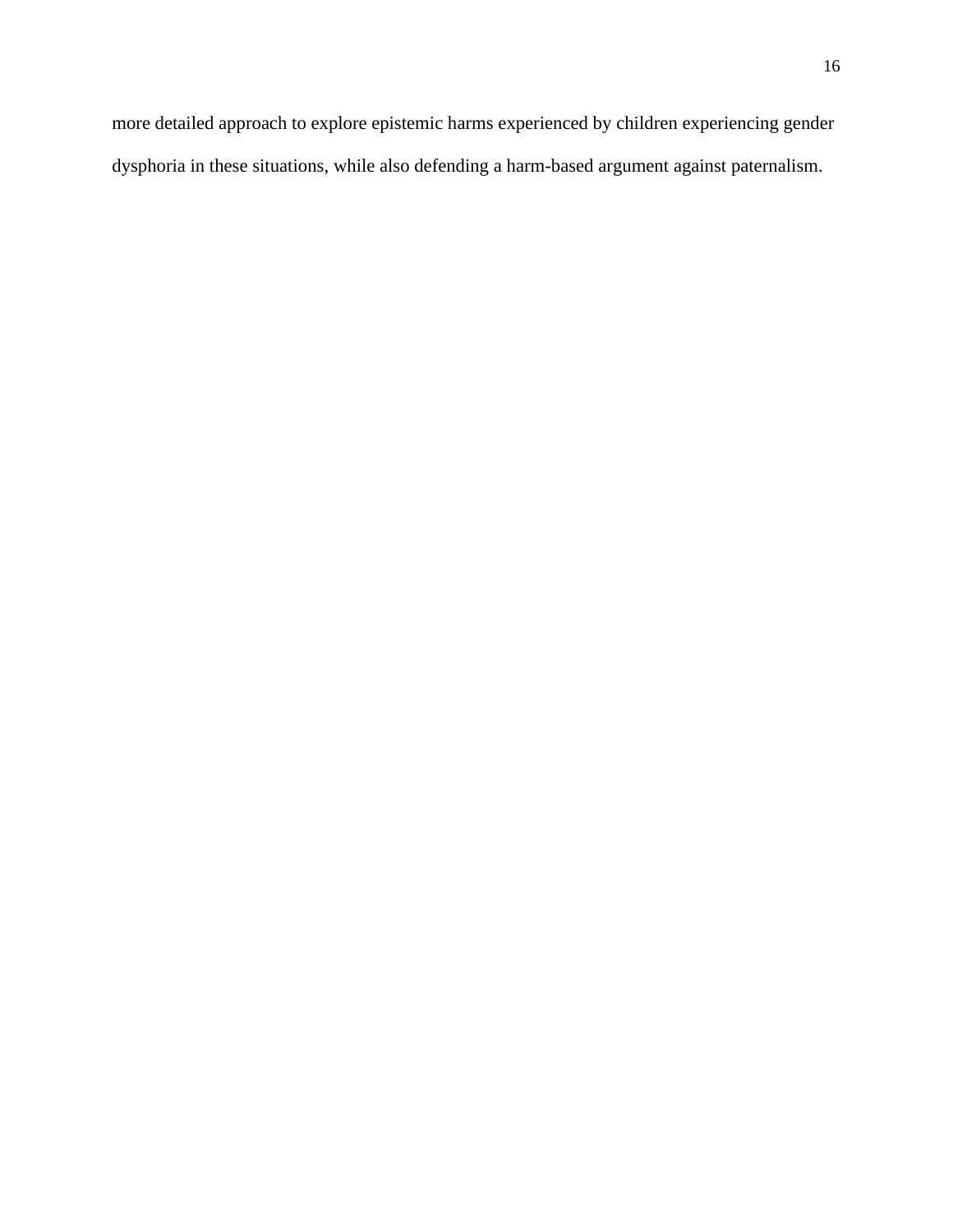# **CHAPTER 3: A HARM-BASED ARGUMENT AGAINST SOLE PARENTAL AUTHORITY IN PBT DECISION-MAKING CONFLICTS**

#### **I. INTRODUCTION**

In this chapter, I will discuss conflicts between parents and trans children in medical decisionmaking situations regarding a child's gender-affirming care. I begin this chapter by providing clinical background information about diagnostic criteria that make children eligible for medical treatments for gender dysphoria, as well as the gender-affirming medical interventions that are available to these patients. Though options for gender-affirming care vary in their degree of invasiveness, those offered to pediatric patients are typically limited to less invasive or permanent options, including psychological support and endocrine/hormonal treatments.

The following chapters in this thesis will primarily examine the decision for adolescents to embark on puberty-blocking hormonal therapy (PBT) to assist with their gender affirmation. The reversible nature of PBT provides a greater opportunity to provide pediatric patients with more latitude in exercising their autonomy over their identity-bearing medical choices. Because these children must fall within a certain age group for PBT to be most effective, the window for these puberty blockers to sufficiently pause their sex development is slim. The time-sensitivity of these decisions, therefore, pose unique and pressing circumstances. PBT provides children with the opportunity to further explore their gender identity, combined with psychological counseling and socialization, without the pressure or influence of feeling trapped in a body advancing towards a gender they feel uncomfortable with. Not only is it generally important to preserve the wellbeing of children experiencing gender dysphoria, but it is also paramount that a child's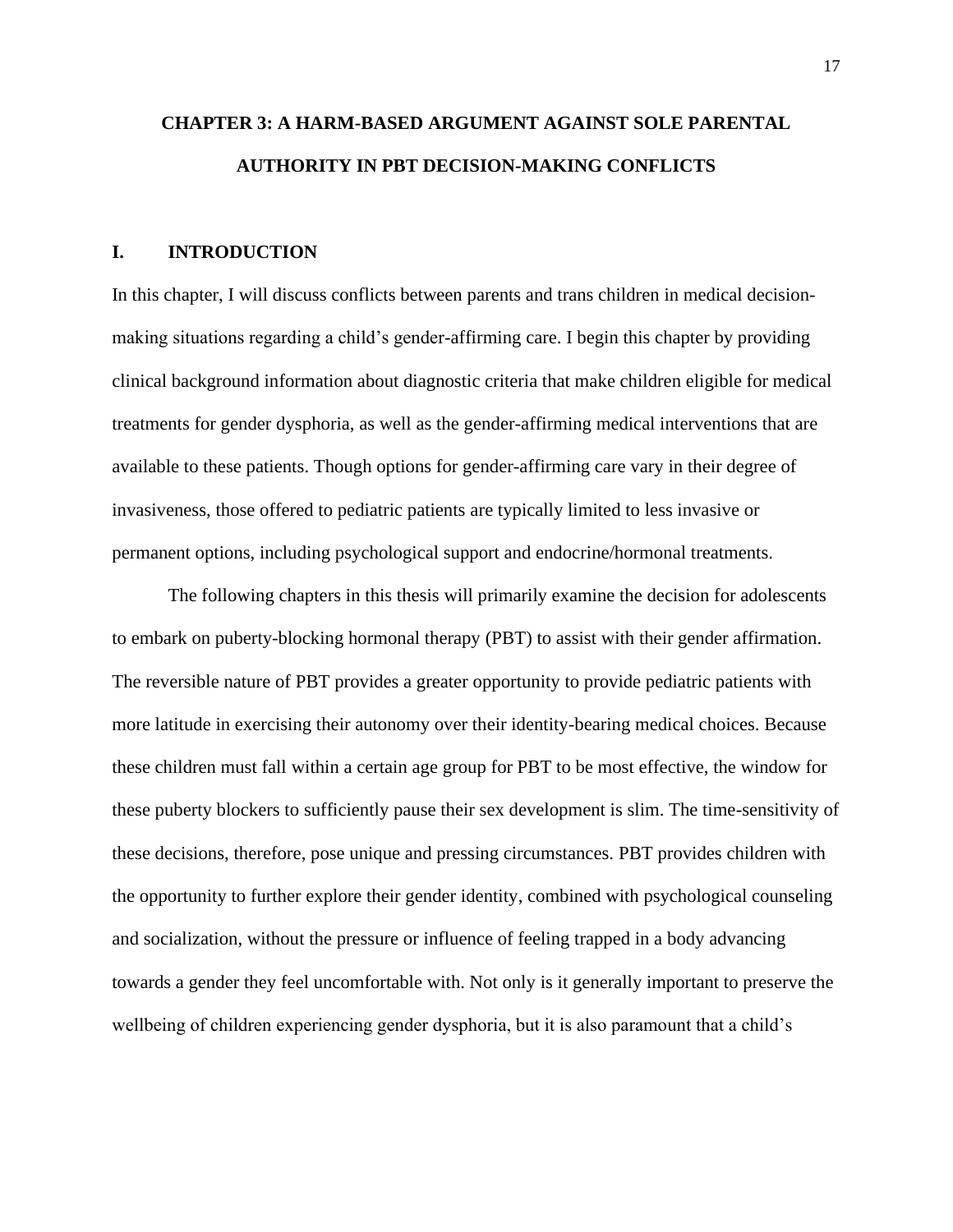mental health stay as centered as possible to maintain that child's eligibility to receive genderaffirming treatment in the future.

Following a clinical introduction to gender-affirming care, I will explore the general nature of parent-child disagreements regarding the use of PBT. One common argument in favor of parental decision-making draws on Premise B from the Chapter 2, holding that parents are best positioned to foresee potential harm and protect their children from harm. However, parents often inflict lasting harm on their children unknowingly in response to their child's gender identity and exploration. Parents often inflict harm without being aware of it, and they frequently fail to agree on what constitutes significant harm to their children (i.e., mental health and epistemic harms versus physical, medical harms), which would effectively invalidate an argument that claims that parents are the most qualified to recognize and reduce harm on behalf of their children.

In addition to outlining a traditional harm-based argument against giving parents sole decision-making authority in these contexts, I believe the phenomenon of epistemic injustice can be applied in novel ways to provide insight into a distinctive type of harm in these conflicts. Testimonial injustice, a specific form of epistemic injustice, can be used as a framework to support arguments in favor of allowing children to have greater control over their medical care. Children are harmed when their voices are not accorded proper credibility and weight by their parents due to biases held against their gender identity or age. Fricker (2007) lays the groundwork to understand the nature of testimony sharing and the dynamic between speakers and hearers. In this chapter, I will apply Fricker's work to the instances of children diagnosed with gender dysphoria being denied authority in PBT decision making by their resistant parents to further argue against total parental authority in these clinical contexts. Testimonial injustice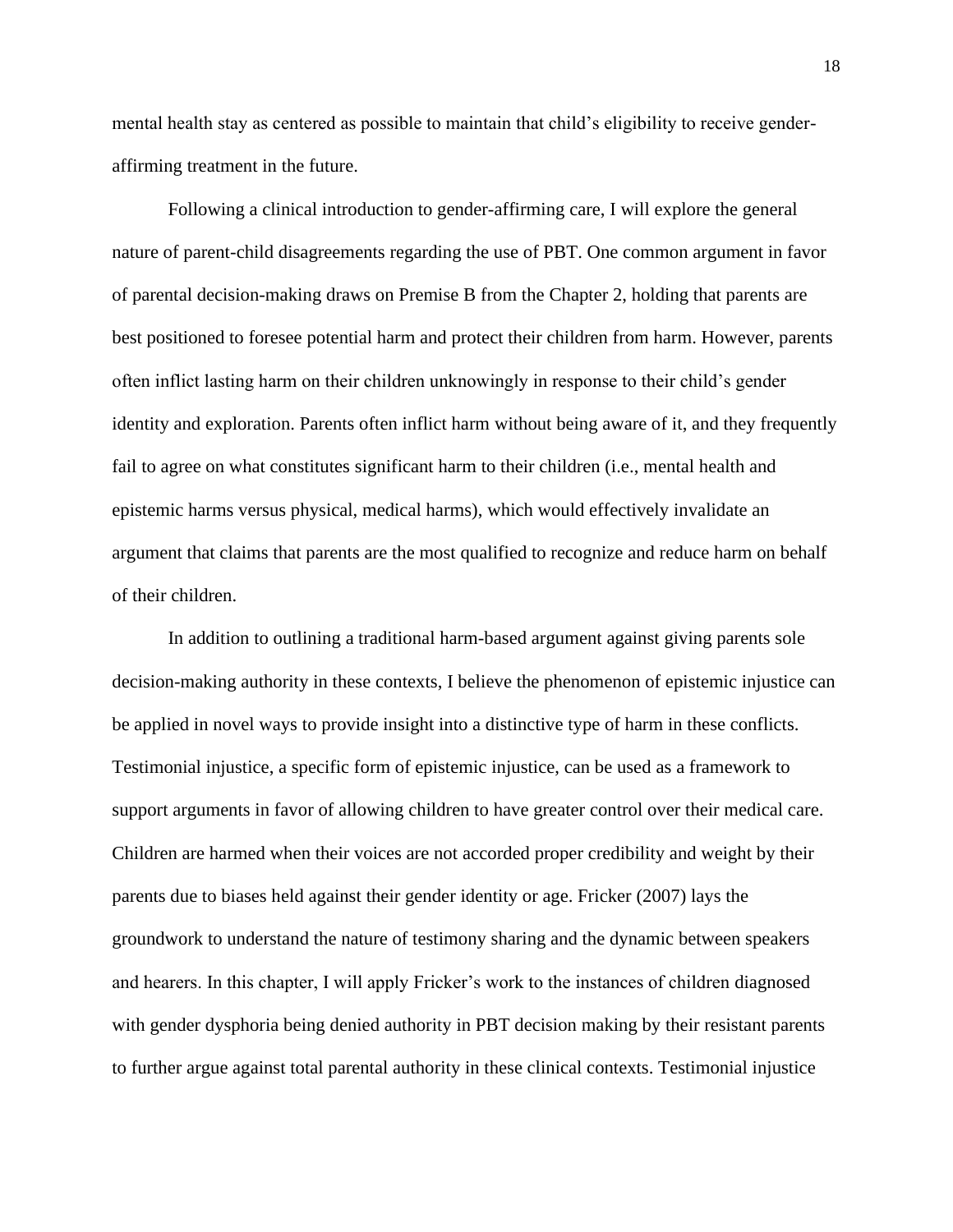supplies a unique lens to examine how harmful it can be when children's testimony regarding their body and their interests are discredited based on assumptions that they are too young or too biased to exercise sound judgement.

### **II. BEST PRACTICES FOR PEDIATRIC TRANSGENDER PATIENTS**

The focus of the remainder of this work will examine parent-child conflicts regarding PBT administration. However. it is important to first understand the best practices regarding genderaffirming treatment options available to patients, specifically adolescents, who experience gender dysphoria and who request medical interventions to affirm their gender identity.

There are different waves of gender-affirming steps that patients can advance through as they embrace their gender identity. The process begins with a diagnosis or discovery of gender dysphoria, the feeling that their sex assigned at birth conflicts with their gender identity. The DSM V diagnostic criteria used to diagnose children with gender dysphoria requires that children must express at least 6 months of discomfort with one's gender experience as their gender assigned at birth.<sup>18</sup> Other diagnostic cues include changes in gender expression and presentation through a strong rejection of typically masculine or feminine clothing, toys, or activities, and a significant dislike of their sexual anatomy. For adolescents and adults, gender dysphoria diagnostic cues advance into more pointed desires to align more closely with the primary and secondary features of another gender. Specifically for adolescent patients, this involves the desire to prevent anticipated developmental changes that advance biological features associated with their sex assigned at birth. The World Professional Association for Transgender Health (WPATH)'s "Standards of Care for the Health of Transsexual, Transgender, and Gender Non-

<sup>&</sup>lt;sup>18</sup> American Psychiatric Association. 2013. Diagnostic and statistical manual of mental disorders: DSM-5. Arlington, VA: American Psychiatric Association.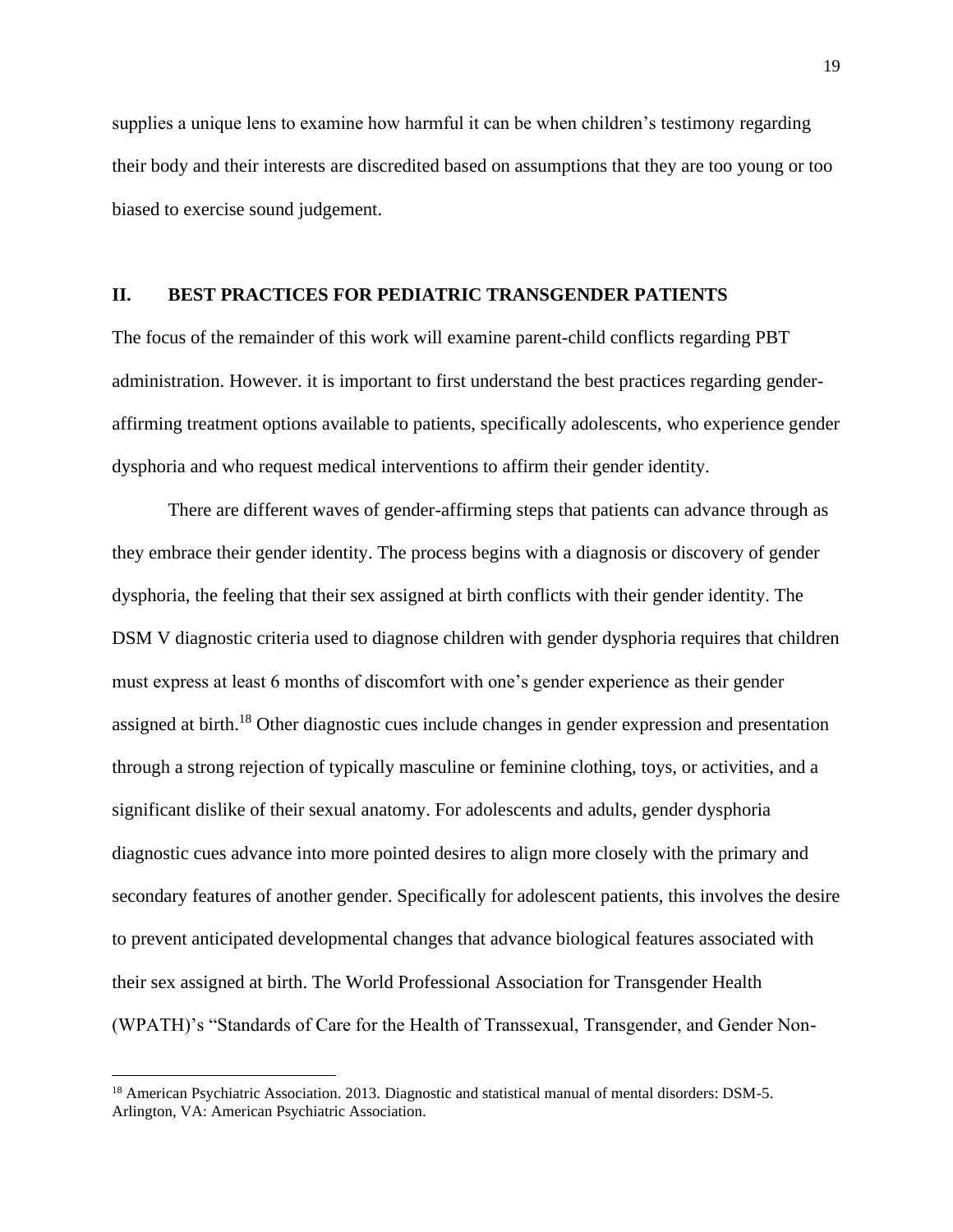Confirming People" advises mental-health experts to examine how this expression of gender discomfort pervades a patient's emotional and intellectual functioning, as well as their relationships with peers.<sup>19</sup>

Options to assist patients in their gender transition span across a variety of different treatments, varying in their degree of permanence and invasiveness. One level includes changing one's gender expression in cosmetic or aesthetic ways and adopting pronouns that align most closely with their gender identity. Psychotherapy or counseling can assist with a patient's gender exploration and cosmetic measures like hair removal, breast binding, or genital tucking. These are examples of less invasive and less permanent steps that are often taken by patients as they affirm their gender identity through presentation.<sup>20</sup>

A further step to be taken to assist with gender affirmation for trans patients is hormone therapy. These treatments aim to masculinize or feminize the body, or, for patients in the pertinent age group, delay the natural biological development into their sex assigned at birth. For adolescents, hormone therapy can vary in permanence. Fully reversible hormone therapy for adolescent patients consists in what are commonly known as "puberty blockers." As patients approach the ages of 10 or 11, their bodies begin to develop secondary sex characteristics, which include facial hair growth and breast development.<sup>21</sup> Puberty blockers are gonadotropin-releasing hormone (GnRH) analogues, delivered by monthly injection, that act to suppress the development of secondary sex characteristics. For those assigned male at birth, GnRH analogues reduce voice-deepening, limit genitalia growth, and prevent the growth of facial hair.

<sup>&</sup>lt;sup>19</sup> World Professional Association for Transgender Health. 2012. "Standards of Care for the Health of Transsexual, Transgender, and Gender Non-Confirming People." 7<sup>th</sup> ed.

https://www.wpath.org/media/cms/Documents/SOC%20v7/SOC%20V7\_English2012.pdf?\_t=1613669341 <sup>20</sup> The World Professional Association for Transgender Health (2012), 16

 $21$  Mayo Clinic. n.d. "Pubertal blockers for transgender and gender diverse youth" Accessed 7 February 2021. https://www.mayoclinic.org/diseases-conditions/gender-dysphoria/in-depth/pubertal-blockers/art-20459075.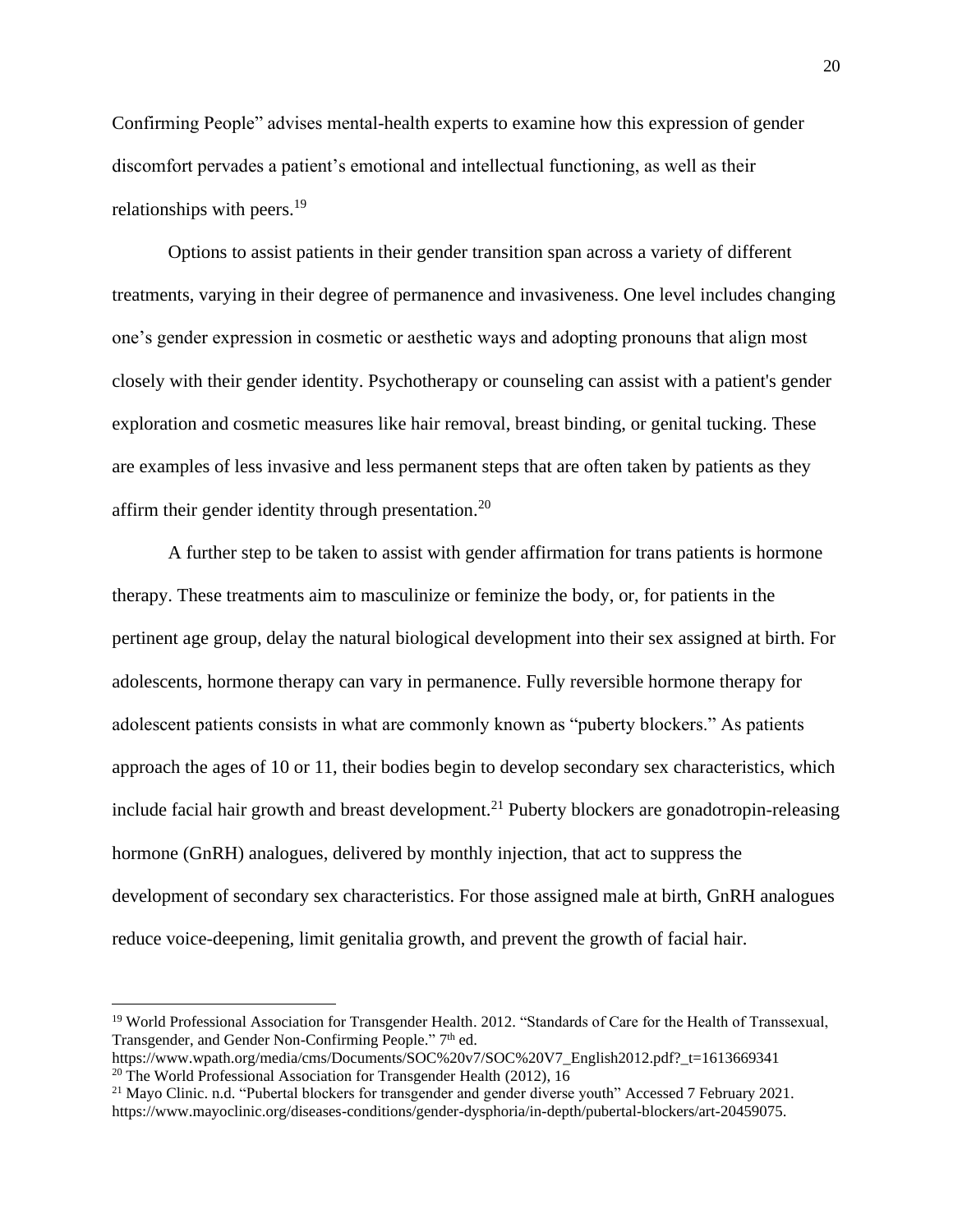Conversely, those assigned female at birth would experience a delay in menstruation and breast development after receiving GnRH analogues. GnRH analogues only pause puberty; when a patient stops taking GnRH, puberty resumes.<sup>22</sup> The timing of providing puberty blocking treatment to stop the growth of secondary sex characteristics is integral to preserving a child's wellbeing as they navigate their gender dysphoria and desired next steps.<sup>23</sup> Because PBT is newer to the arsenal of treatment options for trans children, its long-term effects are relatively unknown. Despite its impermanence, the main risks that PBT poses to a child's health include compromised fertility and barriers to bone mineralization, according to one study examining the treatment's long-term effects.<sup>24</sup>

Partially reversible hormonal therapies to advance gender affirmation are aimed at masculinizing or feminizing the body. For male-to-female patients, hormones aimed at minimizing the production of androgen, the male sex hormone, are provided prior to taking doses of estrogen to decrease the body's production of testosterone and induce feminization.<sup>25</sup> Conversely, female-to-male patients begin taking testosterone to masculinize their body.<sup>26</sup>

For adult patients seeking gender affirmation, a more invasive and permanent step towards gender transition can include surgical interventions. Options for surgical sex reassignment range in detail and can vary in functional and cosmetic significance, but include hysterectomies, oophorectomies, vaginectomies, and chest reconstruction for female-to-male

<sup>&</sup>lt;sup>22</sup> Mayo Clinic. n.d. "Pubertal blockers for transgender and gender diverse youth." Accessed 7 February 2021. https://www.mayoclinic.org/diseases-conditions/gender-dysphoria/in-depth/pubertal-blockers/art-20459075 <sup>23</sup> Lambrese, Jason. 2008. "Suppression of Puberty in Transgender Children." *Journal of Medical Ethics* 34 (8):580-

<sup>584.</sup> https://journalofethics.ama-assn.org/article/suppression-puberty-transgender-children/2010-08.

<sup>&</sup>lt;sup>24</sup> Giovanardi, Guido. 2017. "Buying Time Or Arresting Development? the Dilemma of Administering Hormone Blockers in Trans Children and Adolescents." Porto Biomedical Journal; Porto Biomed J 2 (5): 153-156. doi:10.1016/j.pbj.2017.06.001.

<sup>25</sup> Mayo Clinic. n.d. "Feminizing Hormone Therapy." Accessed 7 February 2021. https://www.mayoclinic.org/testsprocedures/feminizing-hormone-therapy/about/pac-20385096.

<sup>&</sup>lt;sup>26</sup> Mayo Clinic. n.d. "Masculinizing Hormone Therapy." Accessed 7 February 2021.

https://www.mayoclinic.org/tests-procedures/masculinizing-hormone-therapy/about/pac-20385099.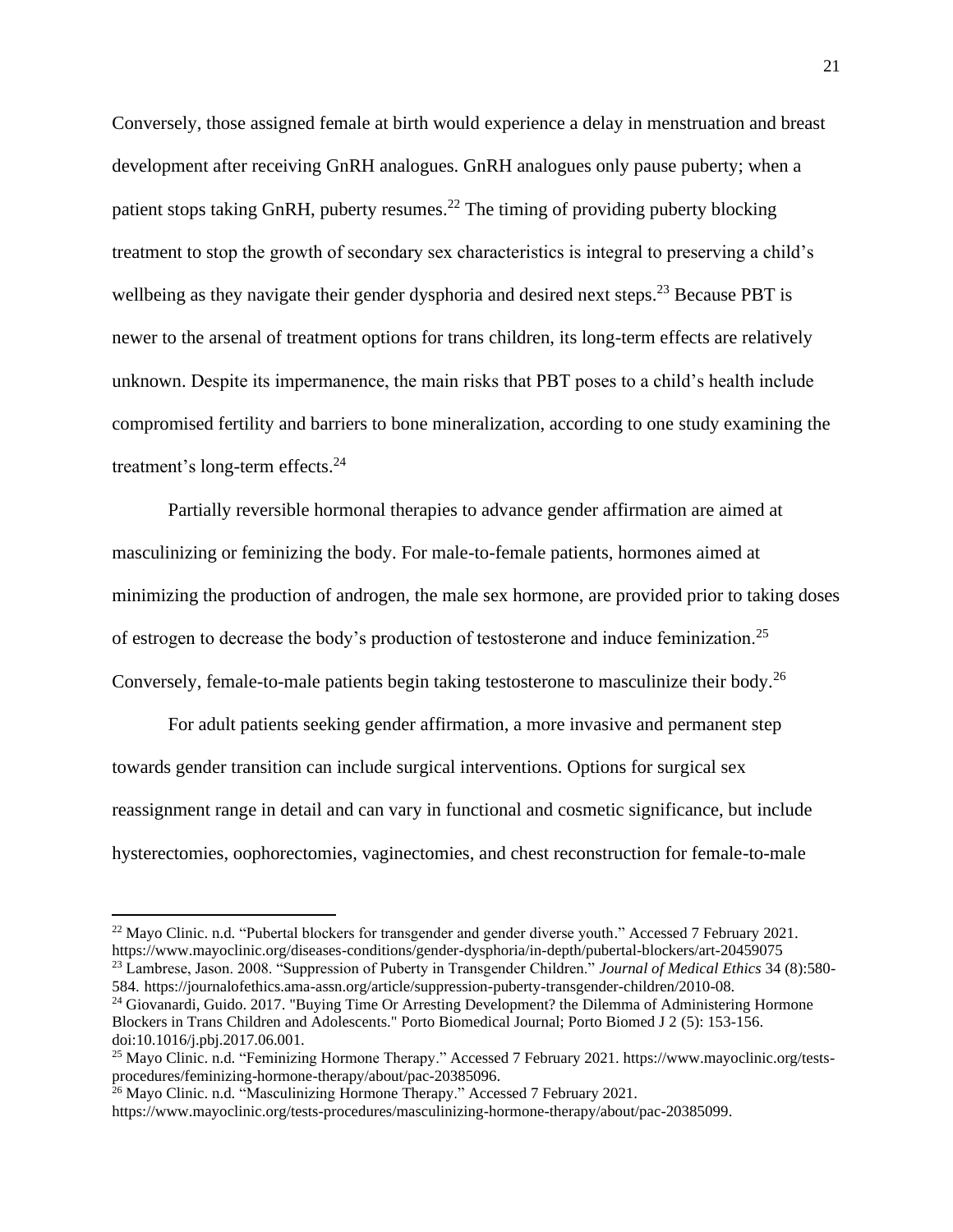patients and tracheal shaves, breast augmentations, facial feminization, or penile inversion vaginoplasty for male-to-female patients.<sup>27</sup>

# **III. PARENT/CHILD CLINICAL DISAGREEMENTS AND THE BEST INTEREST VIEW**

As explored in the previous section, puberty-blocking treatment (PBT) is most effective if taken prior to or early in pubertal development. As a trans child's body begins to develop secondarysex characteristics that are incongruent with their gender identity, the onset of puberty often inflicts harmful blows to their mental health and wellbeing. It is imperative that these treatments be administered as early as possible, when clinically indicated. Given the young age of children receiving this treatment, parental consent is necessary prior to the administration of any intervention. For children seeking PBT, their relationship with unsupportive parents, who possess the sole authority over care they feel is necessary, is a challenge. Though in a perfect world these discussions would be collaborative between parent and child, parents are in a position to quickly override a child's voice and delay PBT against a child's expression of need.

In the next section, I will explore several arguments echoing the best interest view, sketched in Chapter 2, that support parents having authority over a child's medical care in the context of starting PBT. One such argument is that parents are able to make decisions more informed than their child, unbiased by the child's own emotional strife accompanying their gender dysphoria. Those opposed to allowing young pediatric patients to start endocrine treatment argue that prepubescent children and young adolescents might be advocating for gender affirmation medical treatments with a fervor guided by their need for psychological

<sup>&</sup>lt;sup>27</sup> University of Michigan Medicine. n.d. "Gender Confirmation Surgery." Accessed 7 February 2021. https://www.uofmhealth.org/conditions-treatments/transgender-services/gender-confirmation-surgery.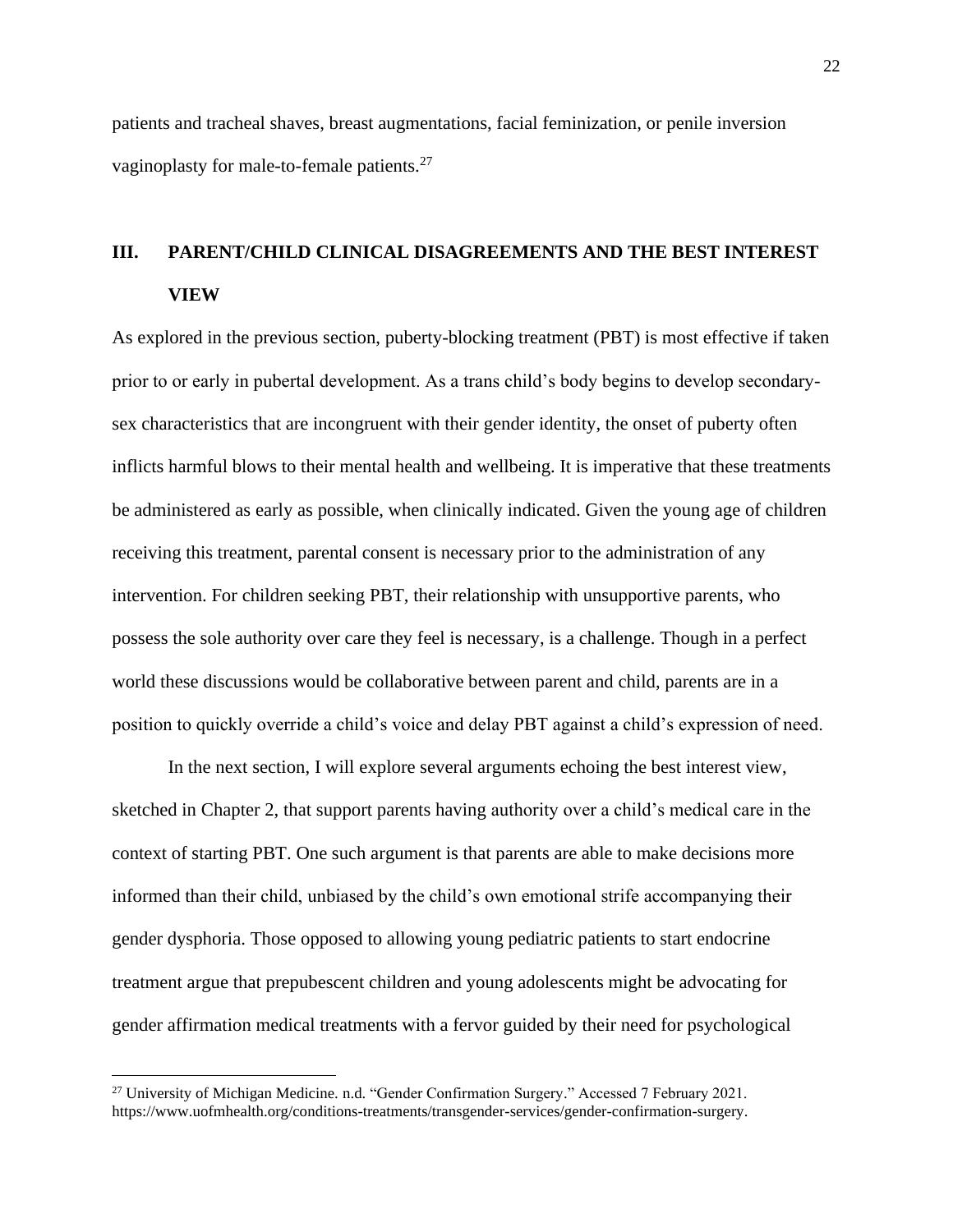wellbeing (as opposed to conformed and certain gender identity). Understandably, the psychological wellbeing of a child experiencing gender dysphoria is fragile. Many such children experience psychological disorders like depression, anxiety, and attention-deficit disorders at higher relevant frequencies than their cisgender counterparts.<sup>28</sup> During puberty, children whose bodies are developing into a gender they are uncomfortable with may feel a loss of control that could be focused and harnessed through PBT, therefore gender affirmation therapy could serve as a "quick fix" for the psychological discomfort they feel, questioning the authenticity of their gender identity. Therefore, an argument would follow that children are too emotionally biased to properly identify, with confidence, their gender dysphoria and should not be afforded greater latitude in these decisions over their parents, who may approach these choices with less emotional drive.<sup>29</sup>

Though concerns regarding a gender-dysphoric pediatric patient's soundness of judgement are important to consider, I argue against the presupposition that parents are inherently better suited to make these medical judgements, given their reduced emotional attachment to the issue. Revisiting the concept of ambiguous loss, parents of trans children can acutely experience feelings of loss or grief as they get accustomed to the change in their child's gender presentation. Not only do parents of transgender children experience compounded grief for the loss of their daughter/son, but they also grapple with the loss of normalcy they attributed to having cisgender children.

<sup>&</sup>lt;sup>28</sup> Davio, Kelly. "Transgender and Gender Nonconforming Youth More Likely to Experience Mental Health Disorders." *American Journal of Managed Care*. Accessed 3 May 2021. https://www.ajmc.com/view/transgenderand-gender-nonconforming-youth-more-likely-to-experience-mental-health-disorders.

 $29$  It is important to note that not all gender-questioning children continue to seek further gender-affirming interventions. Many children who experience gender dysphoria decide, after sufficient exploration, and decide to live on as the gender they were assigned at birth. These incidents are important to the discussion of pediatric authority in PBT decision making, however they will not be addressed in the remainder of this chapter. The next chapter of this thesis will further explore instances in which children undergo PBT and decide to discontinue medical interventions in greater depth as it pertains to my argument.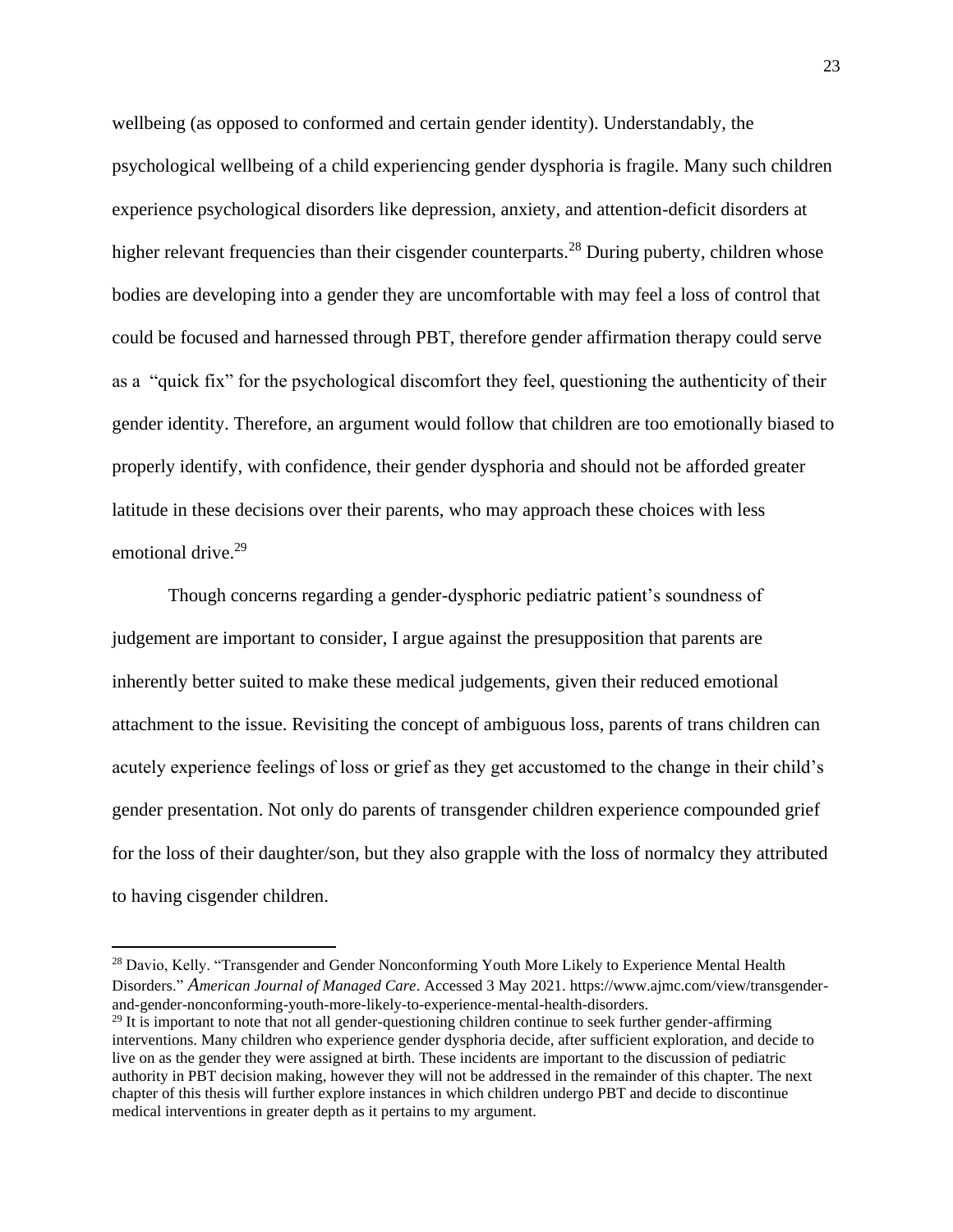Wahlig (2015) uses the framework of ambiguous loss to examine the process of grief and acceptance parents experience. Her work found that the anticipation of a shift in family dynamic away from their former, cisnormative structure serves as a source of discomfort for parents in this position.<sup>30</sup> When a child comes out to their parents regarding their newly disclosed gender identity, parents may grapple with the loss of these ideas and fantasies tied to the future of their relationship with their children. Additionally, parents may interpret their child's gender transition as the loss of their cisgender child, as opposed to the recognition of that child's gender identity. Though the child is still physically present, their change in gender presentation can be interpreted by parents as losing their child and being introduced to a new person.

Ambiguous loss is newly being used to define the relational and dynamic tension experienced in family systems of trans children, but it serves as a helpful way to classify and understand how parents conceptualize the experience of having a trans child. *Ambiguous Loss as a Framework for Interpreting Gender Transitions in Families* by Jennifer McGuire details the psychological or physical detachment that parents often embody, including relational distancing or attempting to delay a child's transition. These behaviors serve as a response to their own experience of ambiguous loss.<sup>31</sup> The levels at which ambiguous loss tends to be felt depends on the cisnormativity that guides parents and family dynamics generally, however this phenomenon is experienced even by supportive and accepting parents as they prepare to embark upon this change.

The psychological experiences of parents facing ambiguous loss in response to their trans child's attempt at gender confirmation serves as a major problem when these agents have sole

<sup>30</sup> Wahlig (2015), 305–326

<sup>&</sup>lt;sup>31</sup> McGuire, Jenifer K., Jory M. Catalpa, Vanessa Lacey, and Katherine A. Kuvalanka. 2016. "Ambiguous Loss as a Framework for Interpreting Gender Transitions in Families: Ambiguous Loss in Gender Transition." *Journal of Family Theory & Review* 8 (3): 373-385. doi:10.1111/jftr.12159.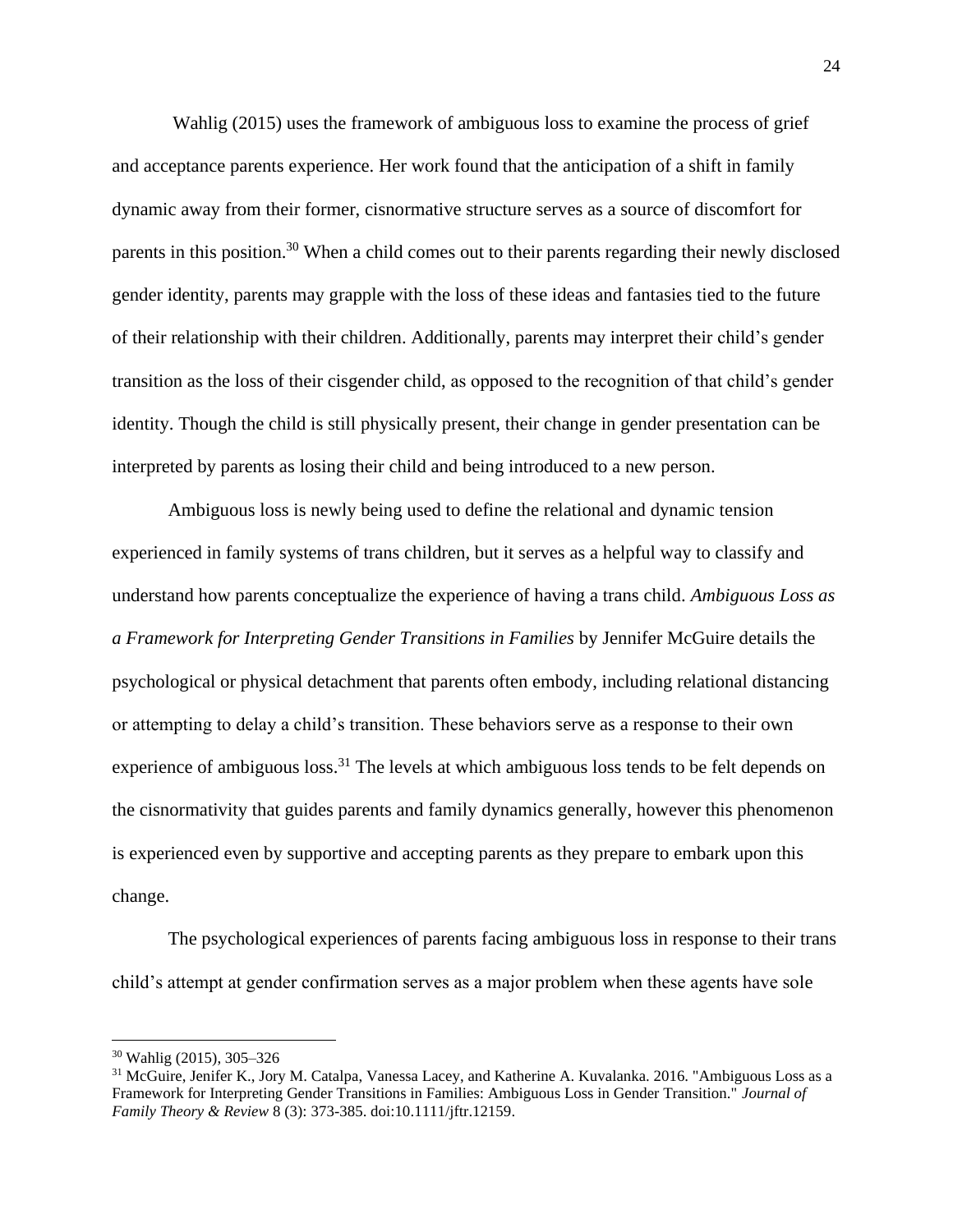authority over their child's medical treatment. Therefore, the incidence of ambiguous loss and its impact on a parent's attitude towards their child's transition minimizes the argument that parents are best suited to act in their child's best interest when deciding to receive PBT. Parents, no less than children, undergo challenges that will impede their ability to make these complex decisions based on their psychological experience. Utilizing a child's emotional struggle to discount their testimony and voice over their care, as Premise A of the best interest view implies, does not sufficiently prove that parents should, in turn, possess total authority in these circumstances.

#### **IV. TRADITIONAL HARM-BASED ARGUMENT FOR PARENTAL REJECTION**

In this section, I plan to dive deeper into the harms that occur when children are denied a voice in PBT medical decision-making. In order to understand the importance of providing children with a voice in PBT medical decision-making situations, we must understand the harm they endure when their self-advocacy is silenced and disregarded. By utilizing a traditional harm-based argument, I will explore the impact parents have over their trans children when they use their platform as both caregiver and principal decider, to withhold care from their child.

Priest (2019)<sup>32</sup> defends a traditional harm-based argument outlining the serious harms trans children experience when they face rejection and resistance from their parents. Priest notably explores the high incidence of homelessness within the trans community. Many trans people, adolescents included, are forced out of their homes due to complete withdrawal of support from their family, cornered into choosing whether to continue living in a household that forbids them from expressing their gender, or leaving behind their family and any type of financial support they receive to embrace their gender identity. Other studies have shown that

<sup>32</sup> Priest (2019), 45-59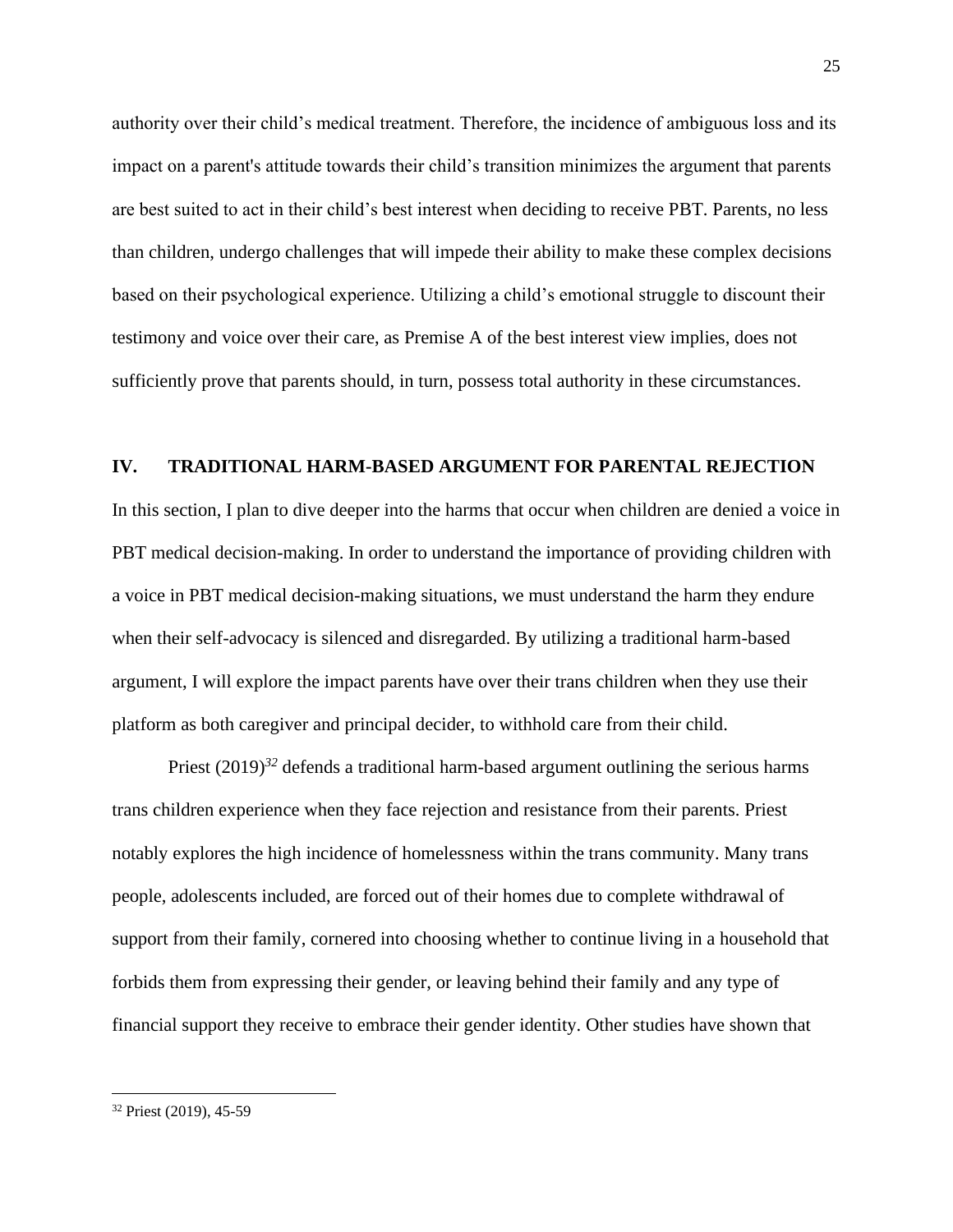financial stress is often cited by trans people as a challenge they experience as a result of their gender identity, one that often forces many into homelessness or sex work to support themselves.<sup>33</sup> Priest also raises concerns about high rates of suicide among trans youth. In her work, Priest cites two major studies that show that trans youth who receive support from their parents are  $82\%$  less likely to commit suicide.<sup>34</sup>

Priest's attempt to highlight the serious harms of unsupportive parents during a child's transition is compelling and important. Homelessness and suicide are serious dangers that plague the trans community. However, I think it is worthwhile to add to Priest's discussion of the more drastic harms and explore more universal common experiences trans youth face that threaten their wellbeing.

First, it is important to note the prevalence of non-suicidal self-injury (NSSI) and suicidal ideation among trans youth. Studies have shown that trans youth diagnosed with gender dysphoria experience NSSI and express suicidal ideation at higher rates than their cisgender counterparts.<sup>35</sup> Additionally, when examining how trans children describe their own mental health, a Canadian study found that 70% of their participants whose parents strongly support their gender identity report positive mental health, in contrast to only 15% of those whose parents were not supportive.<sup>36</sup> Studies that examine how to better support trans people experiencing NSSI and suicidal ideation directly cite the importance of greater support and

<sup>34</sup> Trans Pulse. 2012. "Impacts of Strong Parental Support for Trans Youth." Accessed 3 May 2021. https://transpulseproject.ca/research/impacts-of-strong-parental-support-for-trans-

<sup>33</sup> Singh, Anneliese A., Sarah E. Meng, and Anthony W. Hansen. 2014. ""I Am My Own Gender": Resilience Strategies of Trans Youth." Journal of Counseling and Development 92 (2): 208-218. doi:10.1002/j.1556- 6676.2014.00150.x.

youth/#:~:text=The%20most%20significant%20differences%20show,to%20those%20without%20strong%20parenta l.

<sup>35</sup> Marshall, Ellen, Laurence Claes, Walter Pierre Bouman, Gemma L. Witcomb, and Jon Arcelus. 2016. "Non-Suicidal Self-Injury and Suicidality in Trans People: A Systematic Review of the Literature." *International Review of Psychiatry (Abingdon, England); Int Rev Psychiatry* 28 (1): 58-69. doi:10.3109/09540261.2015.1073143.  $36$  Trans Pulse (2012)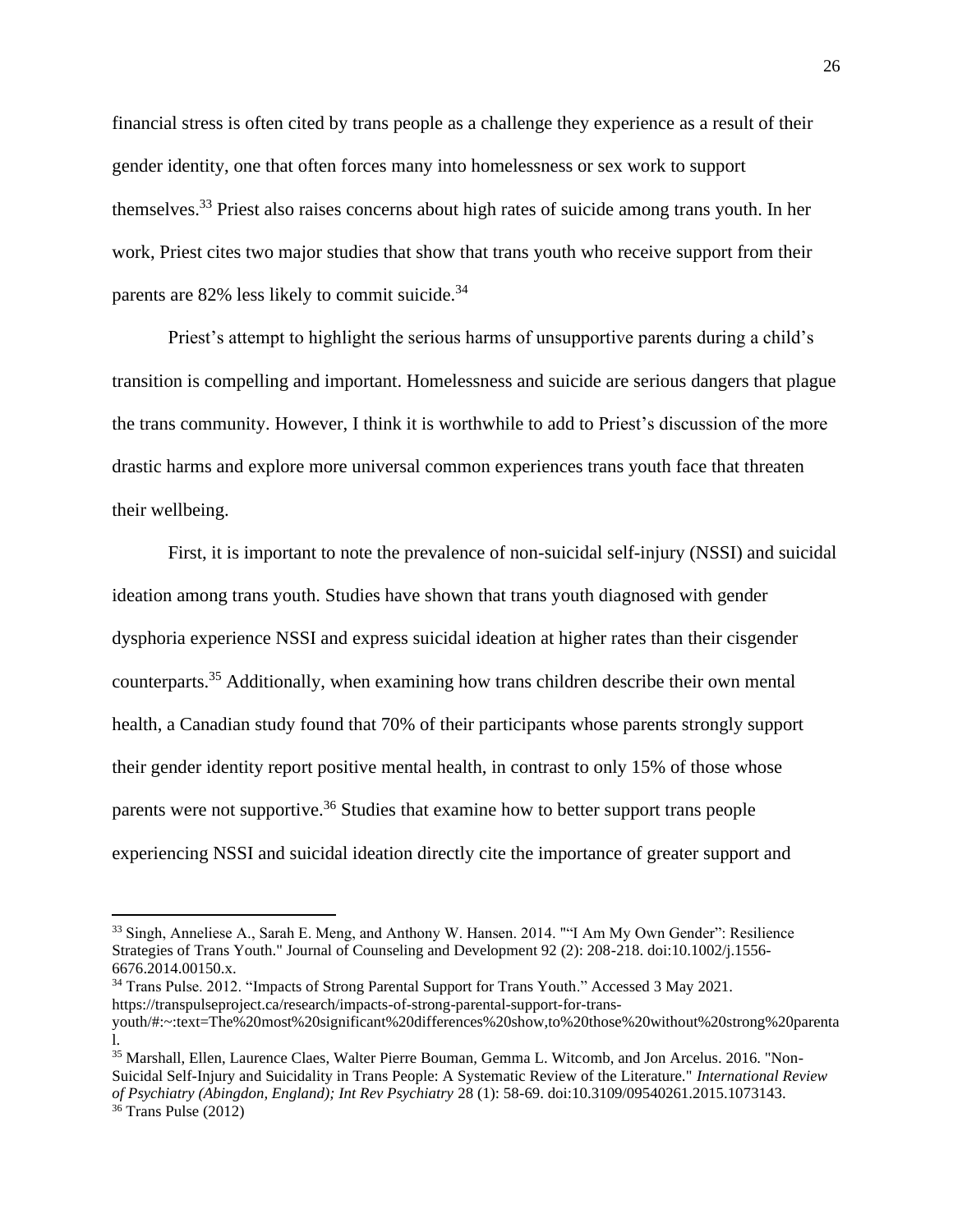dialogue between them and their support systems. If the importance of a present and validating support network is a clear way to better support this population, then the lack of such interpersonal connection, let alone the experience of blatant rejection, clearly stands to seriously harm these children.

Other difficulties trans children may experience and negatively internalize are changes to their intimate familial relationships. Damage to intimate connections at home can occur as parents distance themselves from their child, in both covert and more nuanced ways, as they come to terms with their child's gender variance. This type of withdrawal may be as seemingly innocuous as parents connecting less with their child than they would have prior to their child coming out, like resisting from engaging in small-talk, or more frequently avoiding eye contact with their children, for example. Children desire connectedness and validation from their parents, and a marked change or withdrawal of such connection ultimately poses harm to the child. Especially during a sensitive and vulnerable time for this population, children may identify and internalize a parent's change in behavior as a negative response to their self-advocacy and identity in much more acute ways than one might assume. These withdrawals and forms of parental rejection pose serious strains to a child's relationship with their parents, as well. It is important to note, from present literature and social survey data, that even perceived ambivalence from parents towards a child's gender identity poses a negative effect on a child's mental health.<sup>37</sup> Parents may not know that they are doing this, or they may justify their coldness by explaining that they need time to properly process this change and, as explored earlier, grapple with their ambiguous loss independently before they deem themselves able to engage

<sup>37</sup> Catalpa and McGuire (2018), 88-103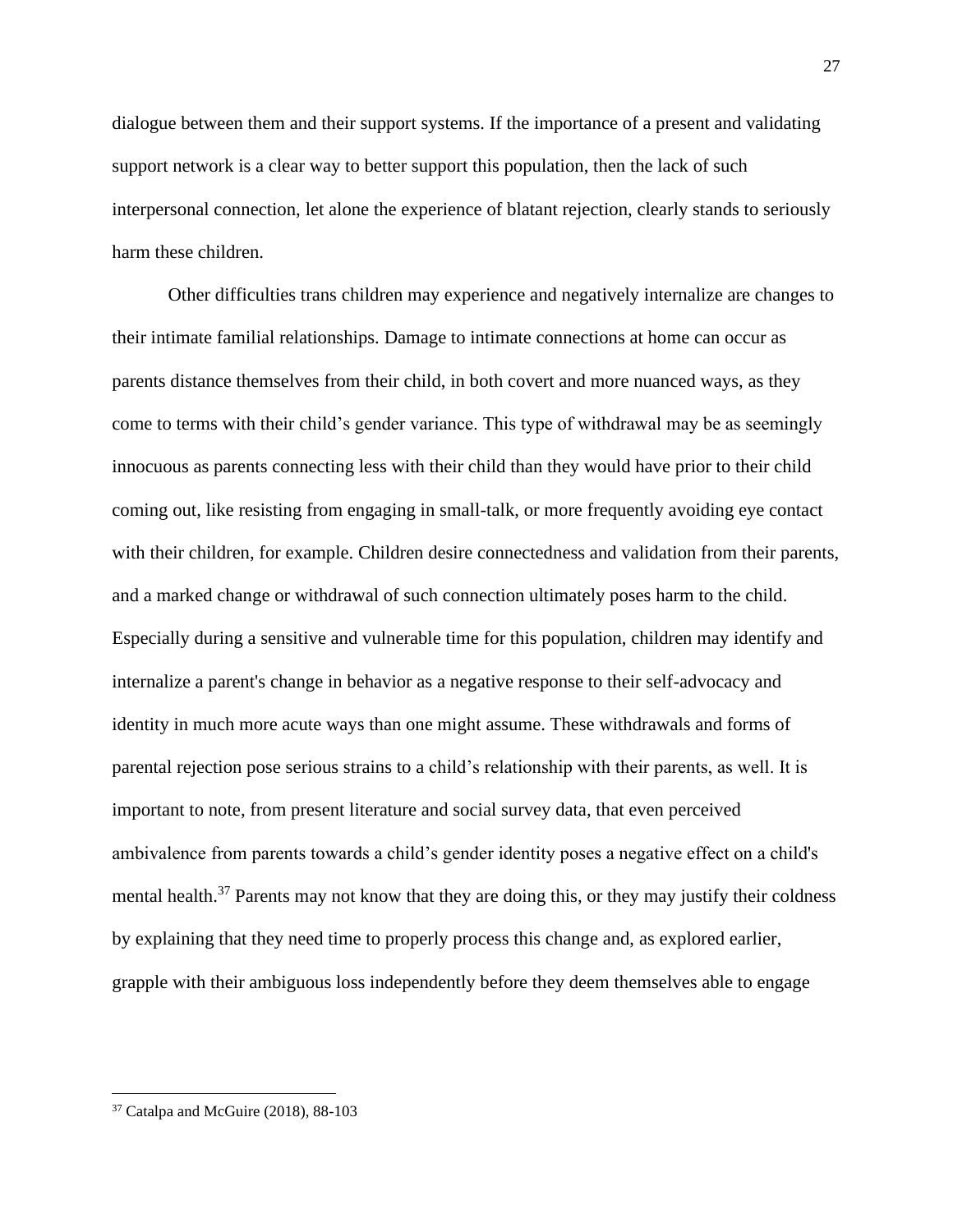with their child about it. However, it becomes clear that putting distance in the relationship between parent and child can cause lasting and damaging harm.

Parents' lack of effort in attempting to normalize their child's gender identity can also present as harmful rejection.<sup>38</sup> Some examples of ways parents can make such an effort include, but are not limited to, using a child's proper pronouns, respecting a child's name change, and supporting or engaging in their child's gender presentation. Parents who avoid leaning into these changes and opportunities to show their support or outwardly ignore these desires deepen a child's concern regarding their own self-knowledge and the acceptability of their personhood. It is important to note that facing rejection from parents can introduce harmful elements of selfdoubt that take a toll on a child's psychological well-being, regardless of a child's own certainty of their gender identity. Children are conditioned to take behavioral cues and direction from their parents based on the important role parents play in a child's overall identity formation. Providing a "cold shoulder" or a change in routine by ignoring or acting coldly towards a child also serve as nonverbal, subtle clues of disappointment, with the goal of motivating a child to rectify their behavior in an attempt to return normalcy to the relationship.

When these types of nuanced social behaviors start to appear once a child communicates their gender variance, children can internalize this behavior as a rejection or as a signal that they have done something wrong. Mimicking interpersonal responses reserved for shaping bad behavior, parental coldness in response to a trans child's identity imposes harm and complicates their own self-knowledge and places barriers that muddle their ability to seek PBT or other medical treatment. Based on the mental-health struggles trans children often already experience, finding coldness when they may need comfort and acceptance inflicts harm that permeates their

<sup>38</sup> Catalpa and McGuire (2018), 88-103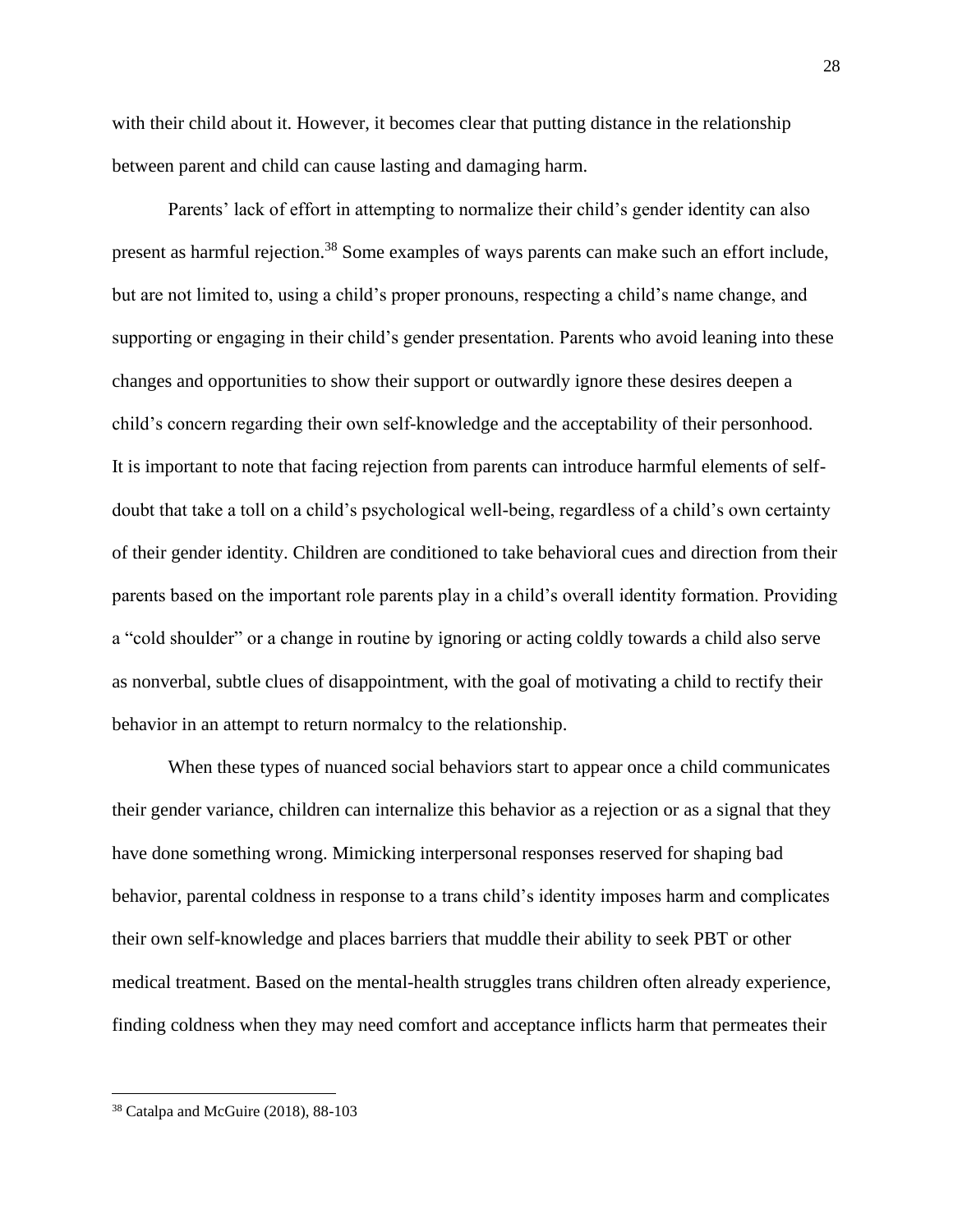daily-routine and seriously strains their identity formation, mental health, and familial relationships over time. As a child experiences these types of harms at home, it is understandable that conversations regarding how a child can seek medical intervention to support their transition may be stressful and difficult to handle. If a child attempts to advocate for themselves in this way, despite meeting such resistance, and is met again with parental rejection, despite their medical need and qualification for PBT, even more harm can be done.

On the note of harms resulting from interpersonal relationship dynamics enacted by parents, it is important to note here, too, that parents are commonly viewed as harm-reducers for their children. Their role as decision-makers is often defined by their unique ability to foresee and mitigate risks to their children. These ideas are central to another argument defending Premise B of the best interest view, as some purport that parents are positioned to act to reduce harm for their children. However, throughout this chapter's exposition of harms inflicted by parents, it is clear that parents themselves are unknowing sources of harm for their children. Therefore, the argument that parents should be sole decision makers for their children in these cases, on the grounds that they are best able to identify, understand, and prevent risk to their children, proves insufficient to defend exclusive parent authority over PBT decisions for their children.

# **V. TESTIMONIAL INJUSTICE AND CHILDREN EXPERIENCING GENDER DYSPHORIA**

As discussed in Chapter 2, testimonial injustice born from negative identity-prejudicial stereotypes affects populations who already experience broader social prejudice based on gender,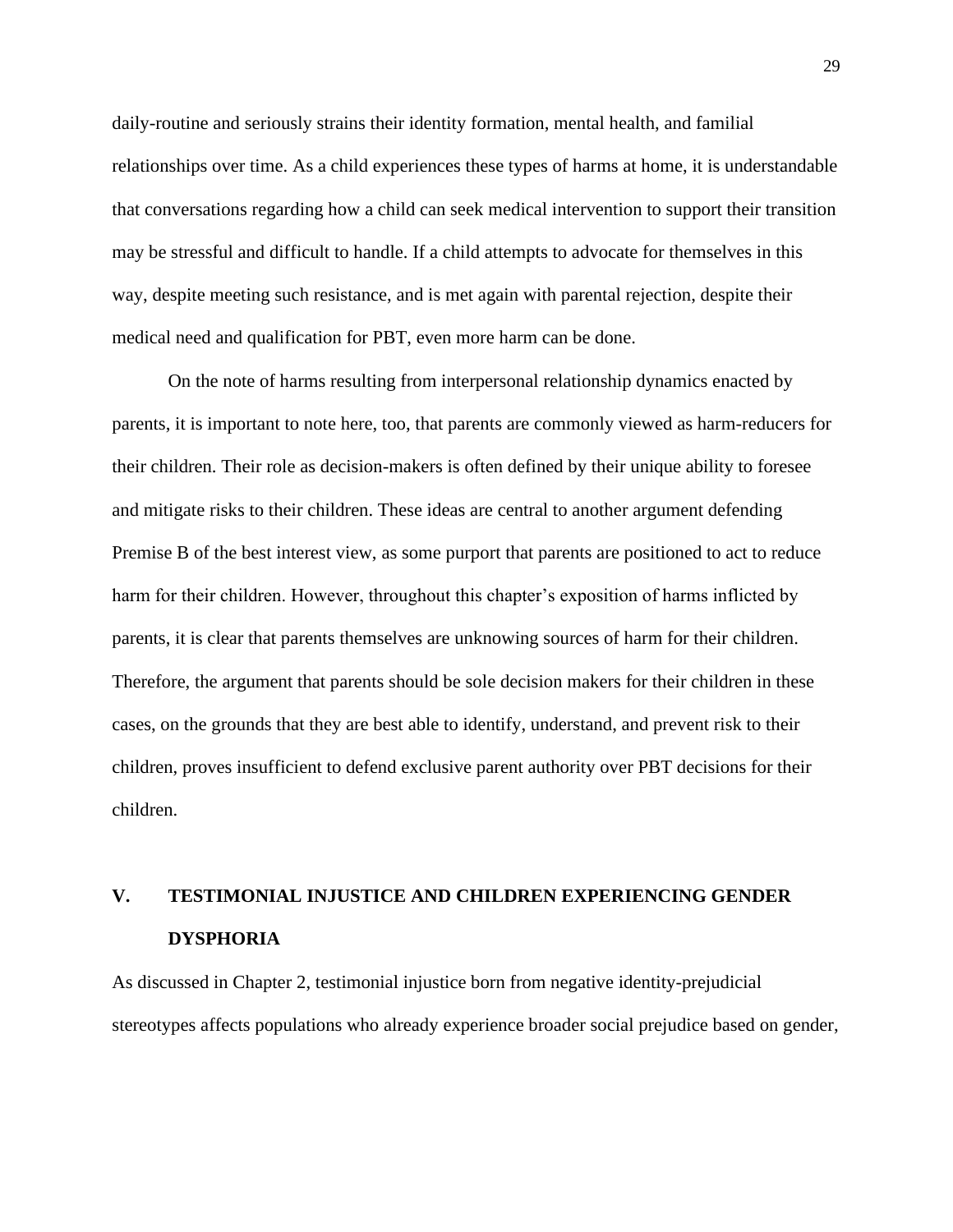race, or sexuality.<sup>39</sup> Though not initially included in Fricker's recent work, her framework of testimonial injustice is being extended to the frequent prejudicial stereotyping of children's testimony. Michael D. Burroughs and Deborah Tollefsen (2016) state that prejudicial stereotypes held against children include considering them as incompetent, untrustworthy, frequently exaggerating, and especially suggestible.<sup>40</sup> Havi Carel and Gita Györffy (2014) also note that children are more vulnerable to epistemic injustice due to differing epistemic abilities during various developmental stages.<sup>41</sup> Trans children, as a population, are likely to experience these identity-prejudicial credibility deficits, in response to prejudicial biases against their identity as both a child and transgender person. Identity-prejudicial credibility deficits provide hearers with leverage to discredit the value of a child due to biases against their age and sexuality. Throughout this section, I plan to explore the intersecting prejudices that trans children experience which may interfere with their ability to receive adequate credibility.

When children come out to their families as trans and request medical therapies to affirm their gender identity, they may be met with skepticism from parents who question the certainty and permanence of the child's newly presented gender. Parents may feel as though their child could not possibly be trans (as they had not exhibited any behavior that adult typically associated with transgender people), and therefore reject that child's testimony. This response, for example, exemplifies the potential for parents to carry their preexisting biases against trans people with them into decisions regarding whether to accept their child's testimony. When parents quickly write off a child's "coming out" as a phase, or question their assuredness, they operate what

<sup>39</sup> Burroughs and Tollefsen (2016), 359-377

<sup>40</sup> Burroughs and Tollefsen (2016), 359-377

<sup>&</sup>lt;sup>41</sup> Carel, Havi and Gita Györffy. 2014. "Seen but Not Heard: Children and Epistemic Injustice." The Lancet (British Edition); Lancet 384 (9950): 1256-1257. doi:10.1016/S0140-6736(14)61759-1.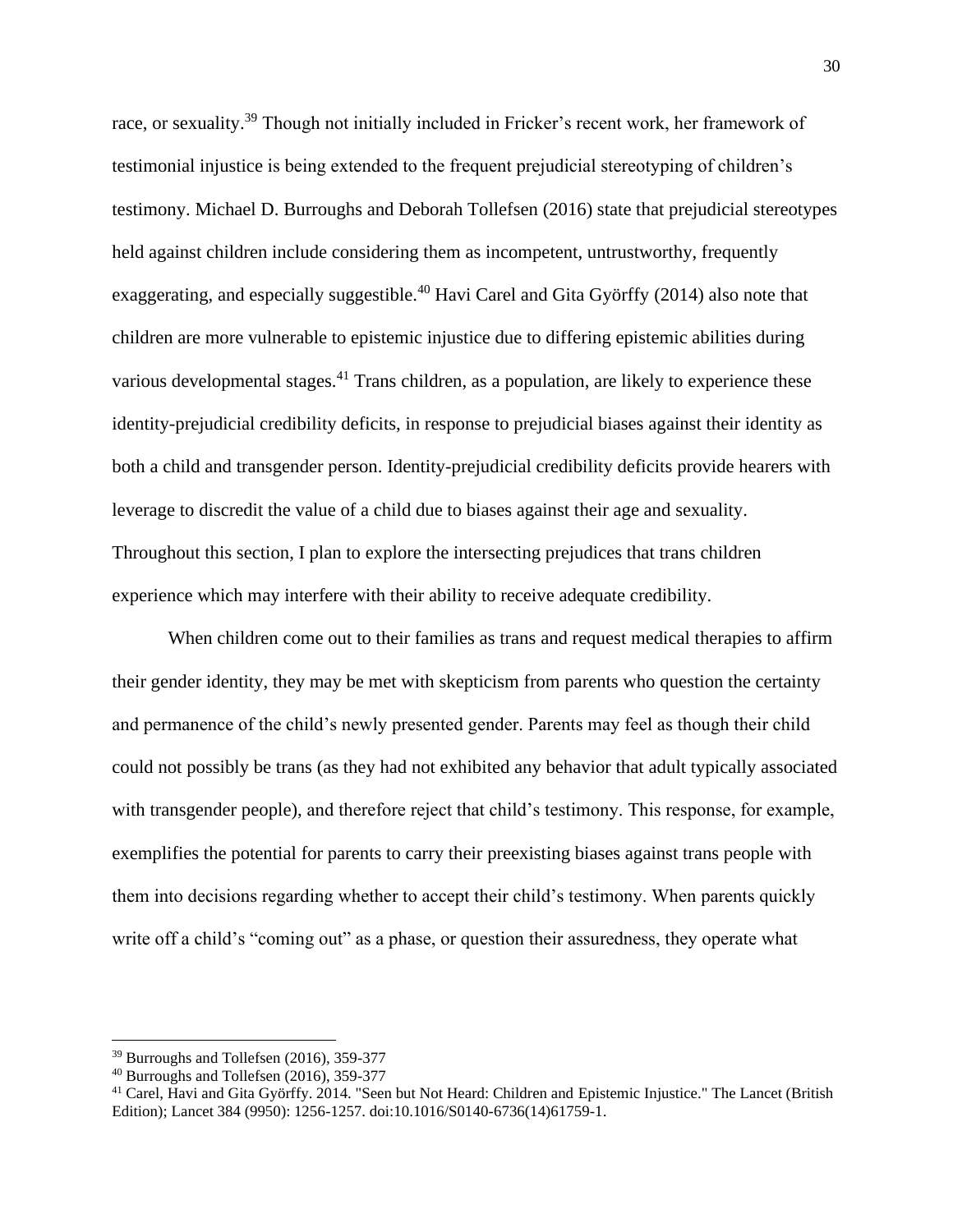Burroughs and Tollefsen call "childism."<sup>42</sup> Due to the notion that children are immature and impressionable, their testimony is often invalidated and given less credibility than an adult's testimony would be when sharing information of a similar kind.

As I previously explored, children with gender dysphoria often experience rejection and doubt when advocating for their needs, expressing the severity of their gender dysphoria, or the legitimacy of their gender identity. Prejudicial views regarding the emotional and intellectual capabilities of children may cause parents to view a child's expression of their gender identity as invalid, branding their emotional and gender struggle as a scapegoat for other social or identity challenges a child may be facing. However, children who express gender alignment with their sex assigned at birth rarely face testimonial injustice or criticism as they lean into their gender identity. Daughters assigned female at birth and who continue to identify and present as female seldom experience skepticism when they express alignment with their sex at birth. The testimony provided by trans children, on the other hand, is frequently discredited and subject to resistance from their parents. When they share discomfort with their sex assigned at birth, adults may voice fears that this shift in identity must be temporary or misguided. This asymmetry between cisgender and trans children compoundedly imposes barriers to trans children receiving the genderaffirming medical care they need, while withholding validation integral to their psychological health and development.

Much of the present literature regarding the incidence of testimonial injustice experienced by children explores the harms of testimonial injustice that children undergo in the context of sharing information developed in relation to encounters with others, or experiences of external events. Burroughs and Tollefsen explore these experiences of testimonial injustice by

<sup>42</sup> Burroughs and Tollefsen (2016), 359-377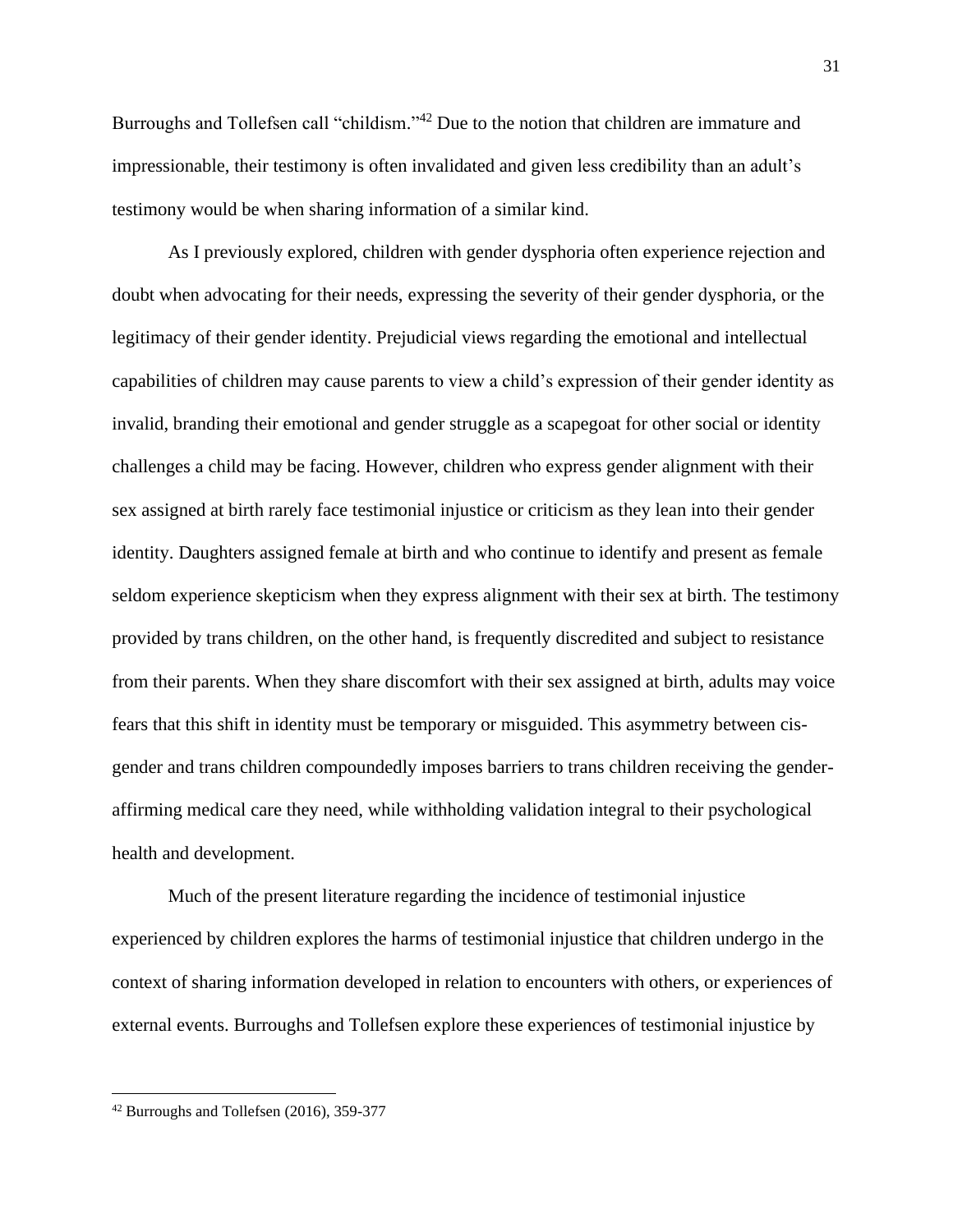extensively analyzing the conditions and considerations surrounding the use of children as witnesses in criminal investigations and trials. They note that, despite copious empirical evidence suggesting that children aged 6 or older are as accurate in recalling events and no more suggestible than adults when questioned appropriately, negative prejudicial stereotypes continue to brand children as unreliable testifiers. <sup>43</sup> This insight into how adults impose bias onto the testimony of children regarding memory or event recollection supplies helpful insight to understand the unique nature of testimonial injustice that trans children encounter.

I would like to build upon Burroughs and Tollefsen analysis of children's experience as testifiers to provide further evidence as to the severity of the epistemic harm incurred by trans children. Due to the unique testimony shared by trans children, I believe that trans children stand to encounter deeper, more nuanced forms of these harms. Unlike memory testimony sharing, in which observations of external events can be shared and verified to some degree, voicing one's identity and accompanying personal and intimate experiences is a different type of testimony.

A child's internal experience of their gender identity is often all-encompassing and only fully apparent by the agent experiencing this. The testimony shared by children regarding their internal experience and gender identity is solely provided by the child and cannot be sourced or affirmed elsewhere, unlike the utilization of children's memories in criminal cases where facts they provide can be corroborated or shared with others. For example, a child who reports that they saw a blue car run a red light at an intersection and hit a pedestrian can be cross-checked using CCTV footage or supporting statements from other witnesses. If a child were to report that they were feeling hurt by the actions of a peer, however, there is no way to verify this statement other than by using the information provided by the child. It's impossible to justifiably disagree

<sup>43</sup> Burroughs and Tollefsen (2016), 359-377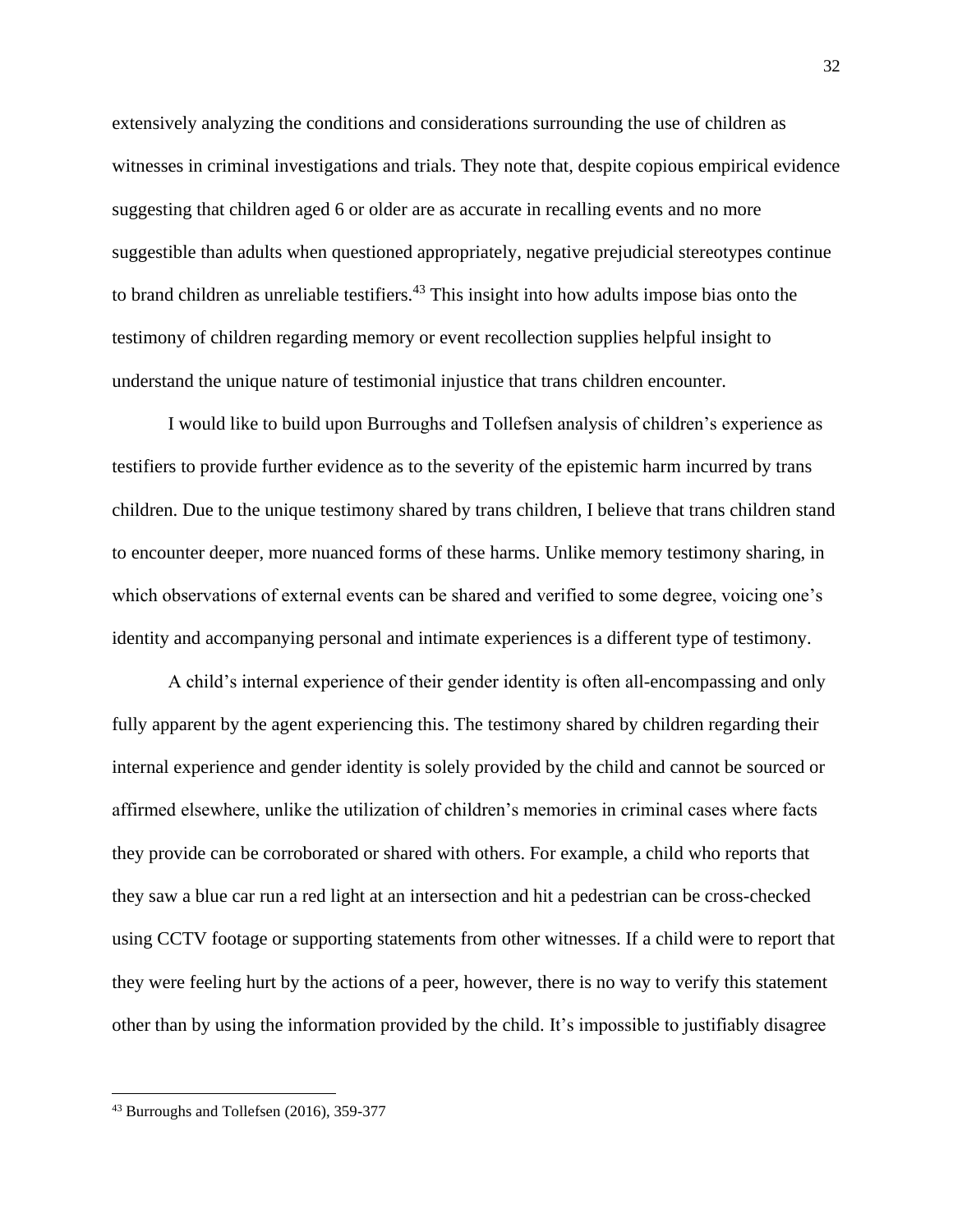with a child expressing their emotions, because they are the only agent who are experiencing that sadness and, thus, they are the sole person who can confirm these feelings. Even if, as a hearer, the cause of this strife seems trivial, and that the child's reaction seems disproportionate, it would be harmful to the child to invalidate their pain and tell them that they cannot be feeling that way.

In a similar way, parents learn directly and exclusively from their child about their gender identity and experience with gender dysphoria, and are therefore fully reliant on their child's testimony to understand and accept this testimony. The child's expression of their identity, too, is rooted deeply within themselves. Therefore, the rejection of identity-based testimony for children experiencing gender dysphoria is a compounded and unique harm that is incurred in response to parental rejection in these instances. Due to the complex and deeply uncomfortable nature of gender dysphoria for a child, the harms incurred by children experiencing testimonial injustice in these cases may present a serious challenge for this population.

The testimony shared by children regarding their long-term, compounded experience of their gender identity is information of a sensitive matter. Gender identity is complex and deeply individualized. Two components include the internal experience of gender and the external expression of gender. One may experience gender dysphoria within themselves but refrain from embodying this change in their gender presentation. Building off of Fricker's initial framework, Burroughs and Tollefsen echo Fricker's discussion of two important characteristics that make a credible testifier: competence and sincerity.<sup>44</sup> Competence surrounds a speaker's perceived knowledge regarding what they're testifying about, and sincerity pertains to confidence in a speaker's moral trustworthiness as it influences their testimony.<sup>45</sup> In cases of children with

<sup>44</sup> Burroughs and Tollefsen (2016), 359-377

<sup>45</sup> Fricker (2007), 76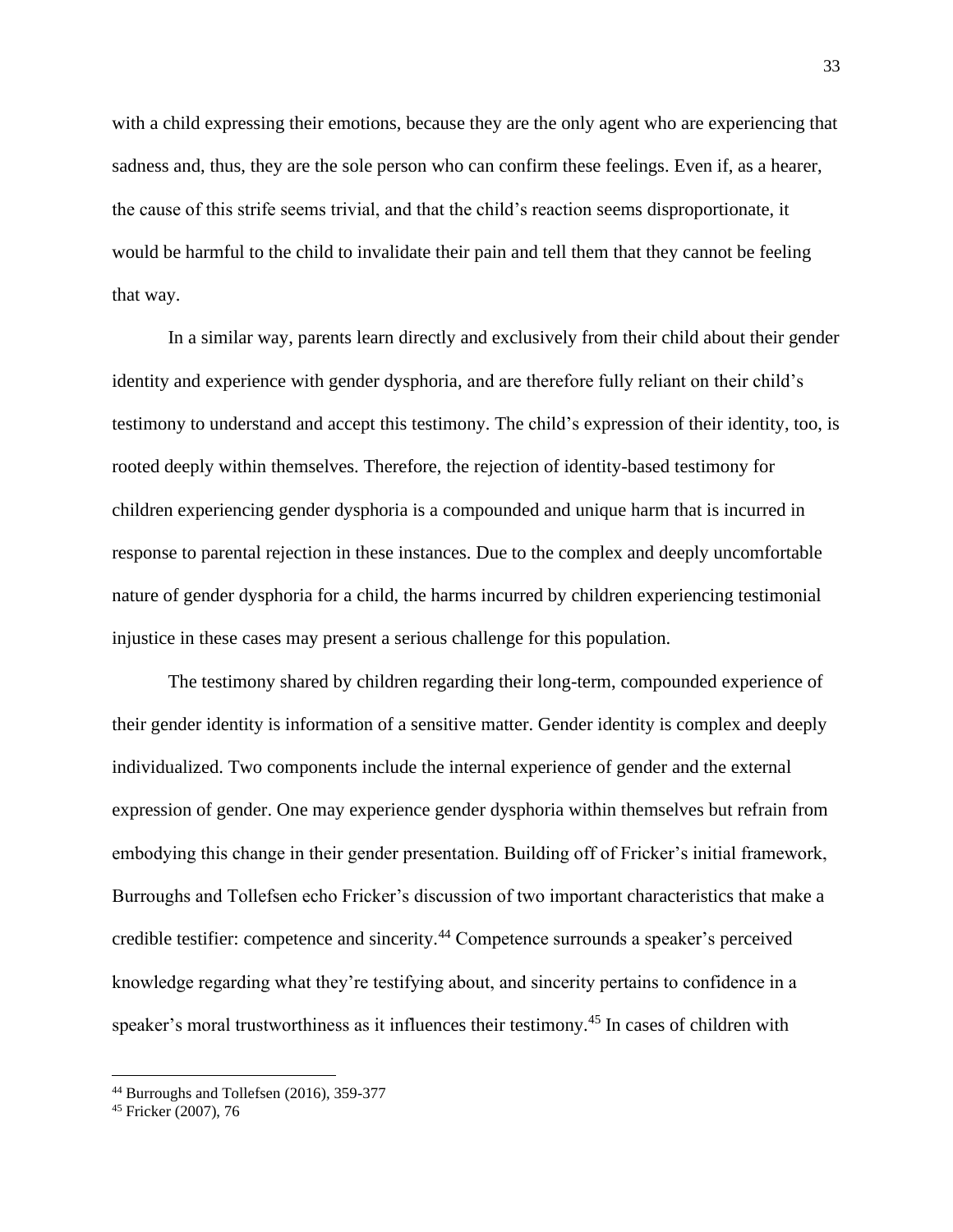gender dysphoria, their competence is called into question regarding their age and mental health. Questioning the sincerity of a child's testimony, on the other hand, serves to specifically invalidate the voices of these children in a unique way. When children share their gender dysphoria, their sincerity can be undermined and questioned regarding the history of their gender presentation, among other factors. Parents may deem a child's credibility deficient because they had never noticed abnormal behavior on behalf of their child that might signal their gender identity. This line of discrediting oversimplifies the complex intersections between gender identity and presentation, as they do not mutually guarantee each other. Branding a child as insincere because a parent does not believe their child fits the stereotypical trans archetype is one way in which trans children uniquely experience testimonial injustice.

In healthcare, persons are likely to experience testimonial injustice due to perceived emotional instability and cognitive unreliability.<sup>46</sup> Children with gender dysphoria are especially subject to these beliefs. As explored in the Section IV, trans children often experience resistance or criticism regarding their confidence in their effort to seek gender-affirming treatments, due to concerns about the mental and emotional stresses they may be experiencing in tandem with their gender dysphoria. It is important to note, as well, that even if the concerns raised by hearers regarding the credibility of a speaker's testimony are ultimately correct, the harms experienced by the speaker due to the hearer's invalidation remain.<sup>47</sup> This presents as significant in the discourse regarding fears of trans children "desisting," reverting back to their gender assigned at birth after undergoing the gender-affirmation process. It is important, then, to recognize that

<sup>46</sup> Havi, Carel, Ian James Kidd. 2014. "Epistemic Injustice in Healthcare: A Philosophical Analysis." *Medicine, Health Care, and Philosophy; Med Health Care Philos* 17 (4): 529-540. doi:10.1007/s11019-014-9560-2. <sup>47</sup> Carel and Kidd (2014), 529-540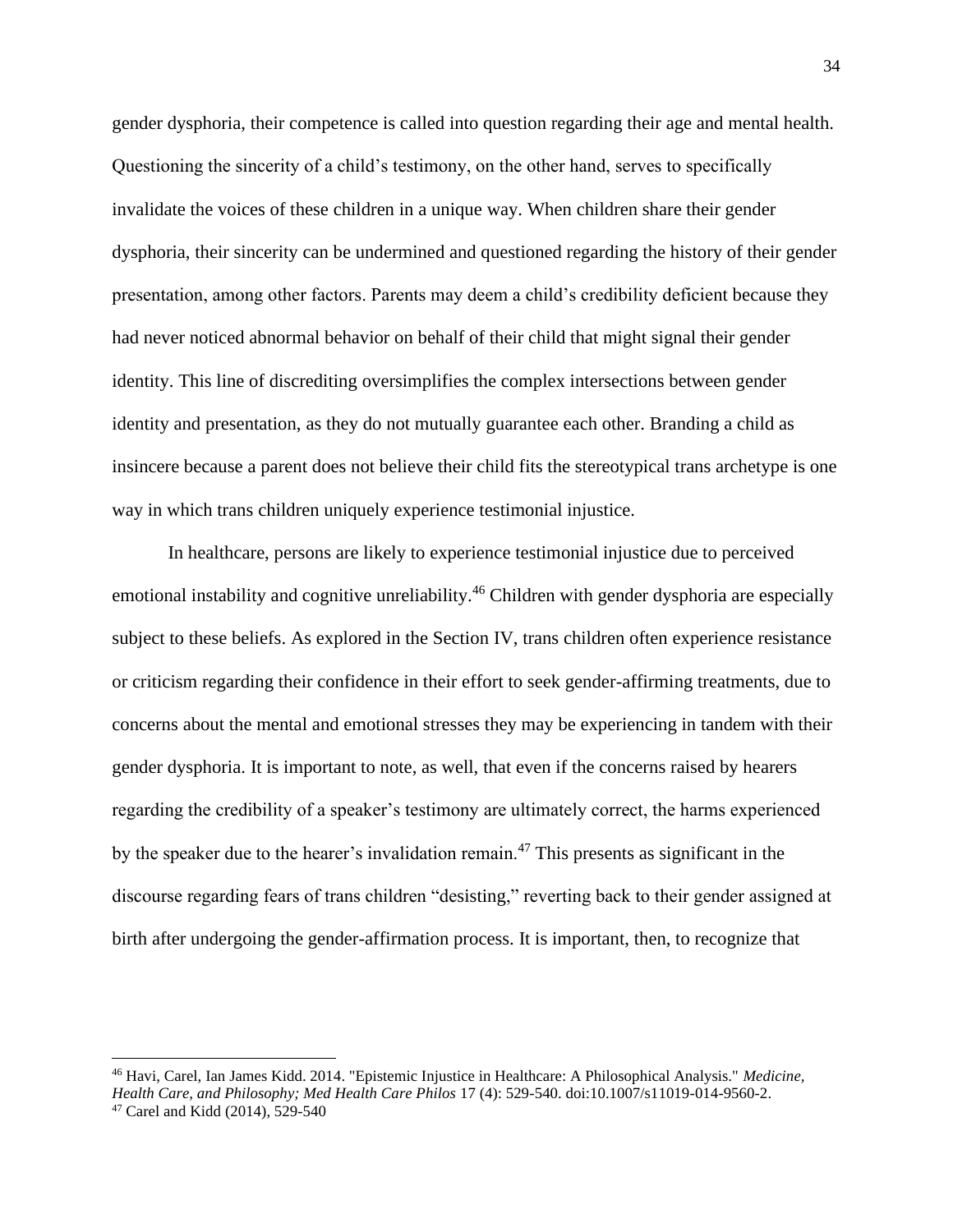children should be approached responsibly and with sensitivity when regarding their testimony and gender identity.

#### **VI. EPISTEMIC OBJECTIFICATION AND ITS HARM TO TRANS YOUTH**

Previously, I explored the influence of rejection on children with gender dysphoria. In a deeper sense, testimonial rejection hinders both the social and intrapersonal health of a person. It is known that children formulate much of their social identity through comparison with their peers.<sup>48</sup> The social comparison trans children experience as they witness their peers sharing testimony without resistance can provide a blow to their self-perceived competence and selfknowledge. Over time, the continuous doubt and skepticism these children face when sharing their testimony can diminish their sense of self and confidence in their introspective capabilities. Burroughs and Tollefsen state that a consequence of rejecting the testimony of children is that the development of their epistemic virtues and intellectual self-confidence are undermined, ultimately complicating one's identity as a reliable testifier.<sup>49</sup> Negative self-perception and loss of confidence in one's own intellectual abilities are two secondary, epistemic harms that children experiencing testimonial injustice can experience.

As outlined in Chapter 2, a speaker stands to incur both primary and secondary harms when they experience testimonial injustice. Earlier in this chapter, I outlined harms experienced by trans children that fall into the class of Fricker's secondary harms, or those that may occur as a consequence of testimonial injustice. These include homelessness or suicide, as Priest outlined in her piece, or residual mental health challenges following rejection or inability to access gender

<sup>48</sup> Boivin, Michel and Guy Bégin. 1989. "Peer Status and Self-Perception among Early Elementary School Children: The Case of the Rejected Children." Child Development; Child Dev 60 (3): 591-596. doi:10.2307/1130725.

<sup>49</sup> Burroughs and Tollefsen (2016), 359-377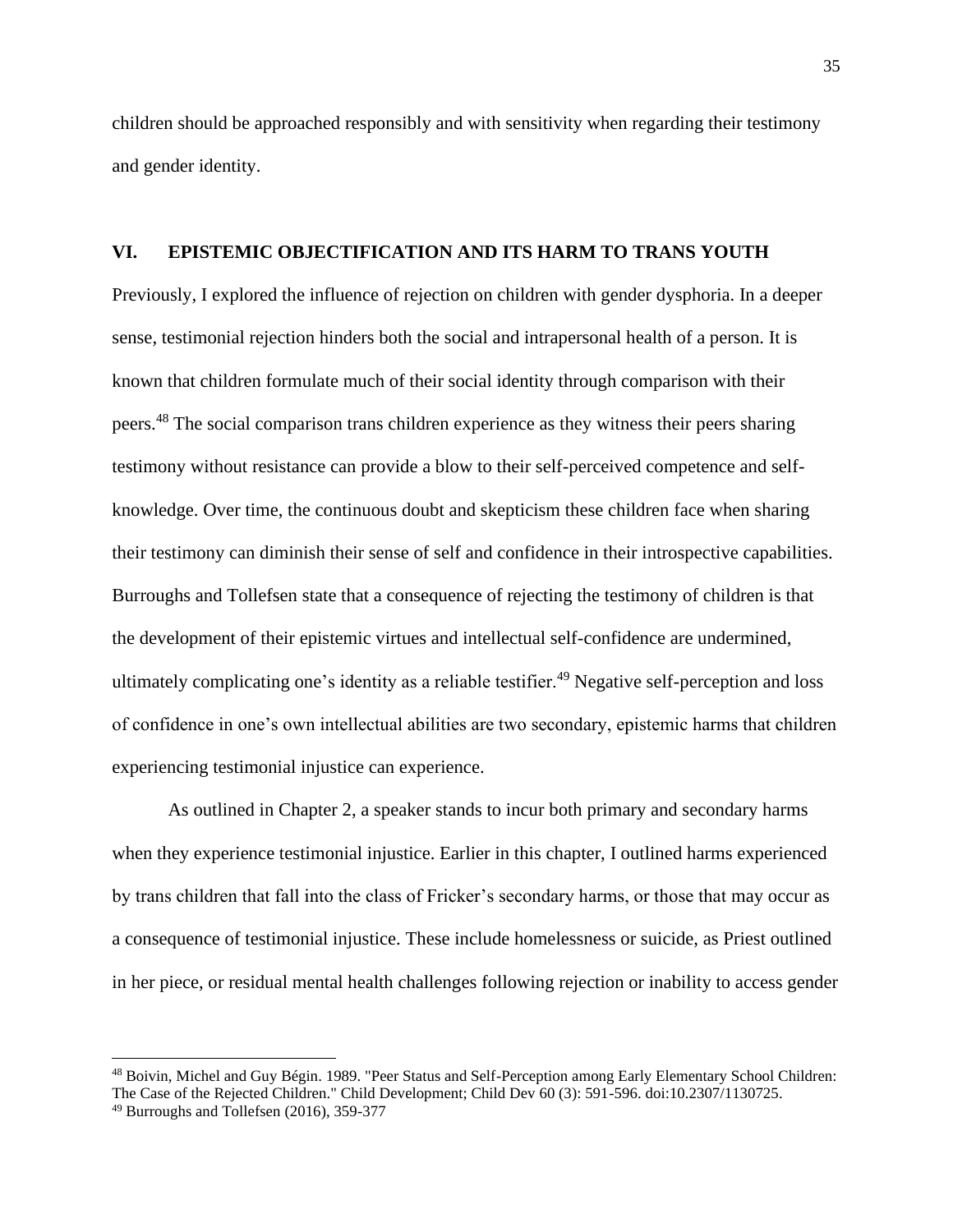affirmation PBT. In this section, I will dive deeper into epistemic objectification as the primary harm of testimonial injustice.

Epistemic objectification, according to Fricker, is the primary harm of testimonial injustice. Fricker (2007) defines epistemic objectification as the act of undermining a speaker's testimony and views them merely as a source for information rather than a being capable of possessing and engaging with knowledge; demoting them from "subject" to "object".<sup>50</sup> Aidan McGlynn (2020) outlines seven ways in which epistemic objectification operates. Miranda Fricker's description of epistemic inertness is one mode in which agents are harmed, in which the objectifier views the speaker as lacking epistemic agency.<sup>51</sup> Using Martha Nussbaum (1995) as a guide,<sup>52</sup> McGlynn identifies many further forms that epistemic objectification might take.

For children with gender dysphoria, there are two additional forms of epistemic objectification that are relevant to consider. The first is "denial of autonomy," whereby the objectifier treats the speaker as lacking in autonomy and self-determination. In the case of trans children, this is exemplified by parents who discredit a child's testimony regarding their gender identity and desire to receive PBT because they view their child as beings who are incapable of the contemplation and perspective necessary to make these decisions.

Another form of epistemic objectification is "ownership," in which the objectifier treats the speaker as being owned by another.<sup>53</sup> While "denial of autonomy" plays on a child's perceived immaturity and incompetence relative to their age, "ownership" supports notions that parents should possess autonomy over their child's desires. In both forms of objectification, the

<sup>50</sup> Fricker (2007), 133

<sup>51</sup> Fricker (2007)

<sup>52</sup> Nussbaum, Martha C. 1995. "Objectification." Philosophy & Public Affairs 24 (4): 249-291. doi:10.1111/j.1088- 4963.1995.tb00032.x.

<sup>53</sup> McGlynn (2020), 831-845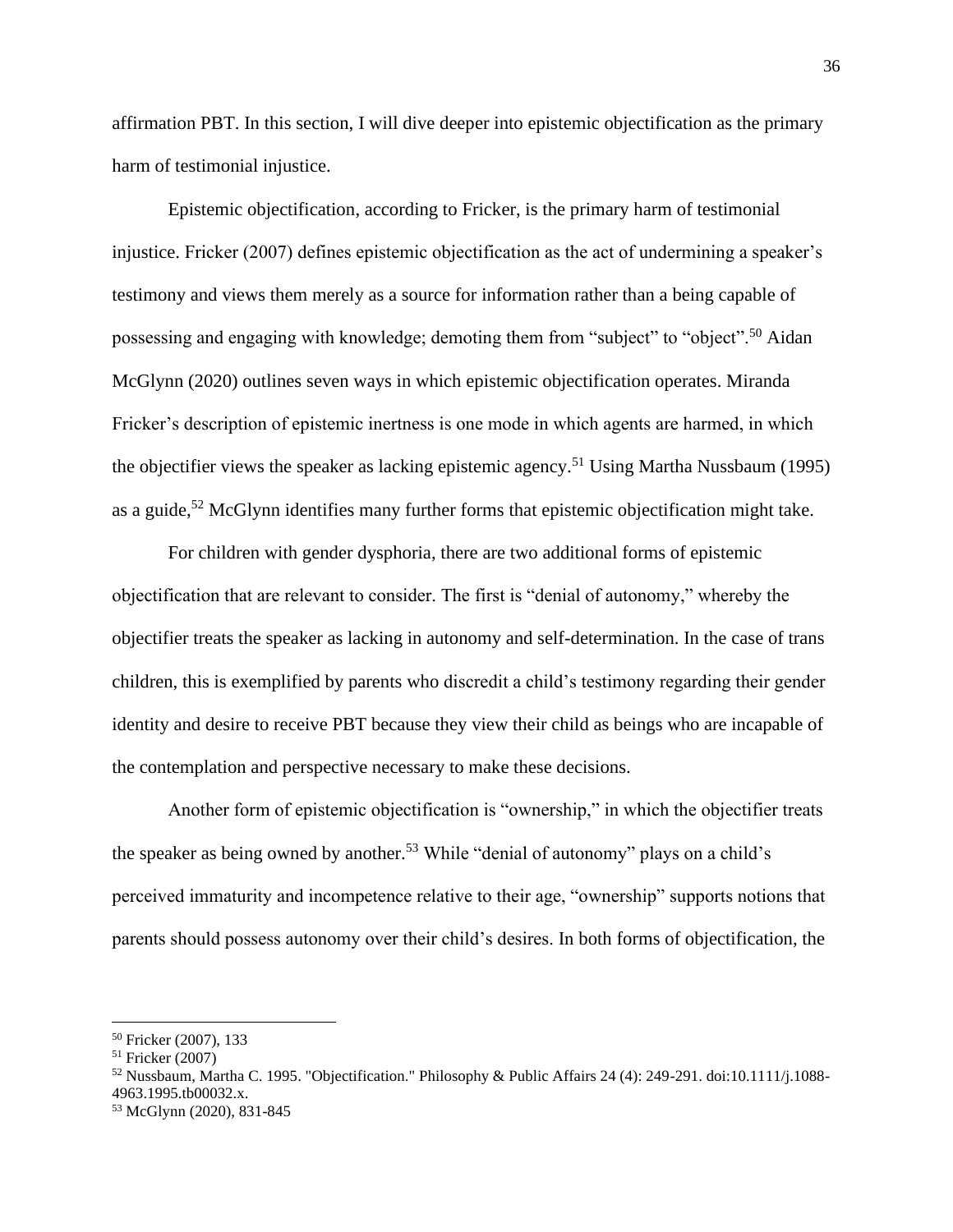capabilities of trans children to utilize their autonomy and express reflections on their selfknowledge are hindered. When trans children attempt to share their experience of gender dysphoria and gender identity and continuously face belittlement or rejection from adults, children can develop diminished confidence in their ability to know themselves. This self-doubt can pervade their social relationships and can inflict lasting harms to their emotional health and social wellbeing.

This primary harm not only acts to objectify and invalidate the epistemic agency of the knower, but also sets them apart as atypical and "other."<sup>54</sup> This discreditation of a person's epistemic agency isolates them from a greater social group and inflicts a deep sense of rejection onto the speaker. Though testimonial injustice can often inflict harm in interpersonal relationships and encounters, this phenomenon doubles as a method in which social or community powers assist in the experiences of discreditation and invalidation of agents being harmed.<sup>55</sup> In these instances, the capacity of children with gender dysphoria as epistemic agents capable of sharing testimony is objectified and rejected by the same cis-normative community that similarly inflicts acts of prejudice or exclusion on them in in practical, social ways (such as complicating their ability to use public restrooms). Interpersonal exercises of testimonial discreditation can be reinforced on greater social scales, amplifying the harms and entangling testimonial injustice in inescapable social dynamics.

#### **VII. CONCLUSION**

<sup>54</sup> McGlynn (2020), 831-845

<sup>55</sup> Wanderer, Jeremy. 2012. "Addressing Testimonial Injustice: Being Ignored and being Rejected: Addressing Testimonial Injustice." The Philosophical Quarterly 62 (246): 148-169. doi:10.1111/j.1467-9213.2011.712.x.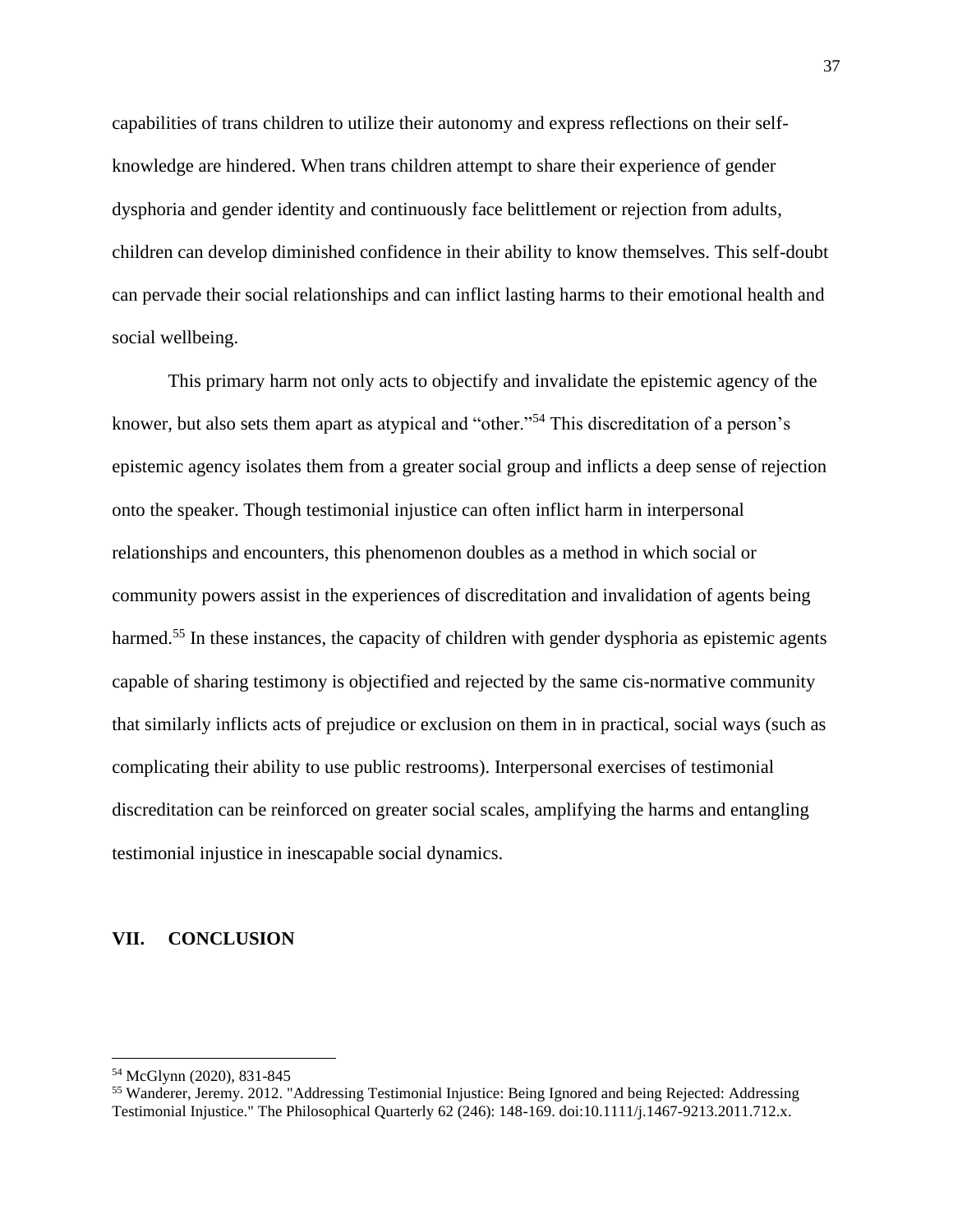Testimonial injustice provides a novel lens to understand the harms incurred by children experiencing gender dysphoria when they advocate for gender-affirming treatment against their resistant parents. In this chapter, I aimed to examine arguments, developed using the best interest view, that are used to uphold parental autonomy in pediatric gender-affirming care contexts. After questioning the soundness of claims regarding parent's general competence over their children and expectation of harm reduction, I led into a discussion of the traditional harm-based argument advocating for greater latitude for children over their medical decision making in identity-based care contexts. My focus on these harms aimed to underscore the damage that can be done when children experiencing gender dysphoria are rejected by their parents and withheld opportunities for affirming treatment for their gender identity. The population of children and adolescents are especially vulnerable, as their age and the natural process of puberty itself poses a harm to them, as they lose control and actively develop into a gender they feel disconnected with. In this chapter, I outlined the fragile position that children experiencing gender dysphoria are in and how imperative it is that comprehensive parental authority be questioned, as the decisions parents make may not always be done in a child's best interest.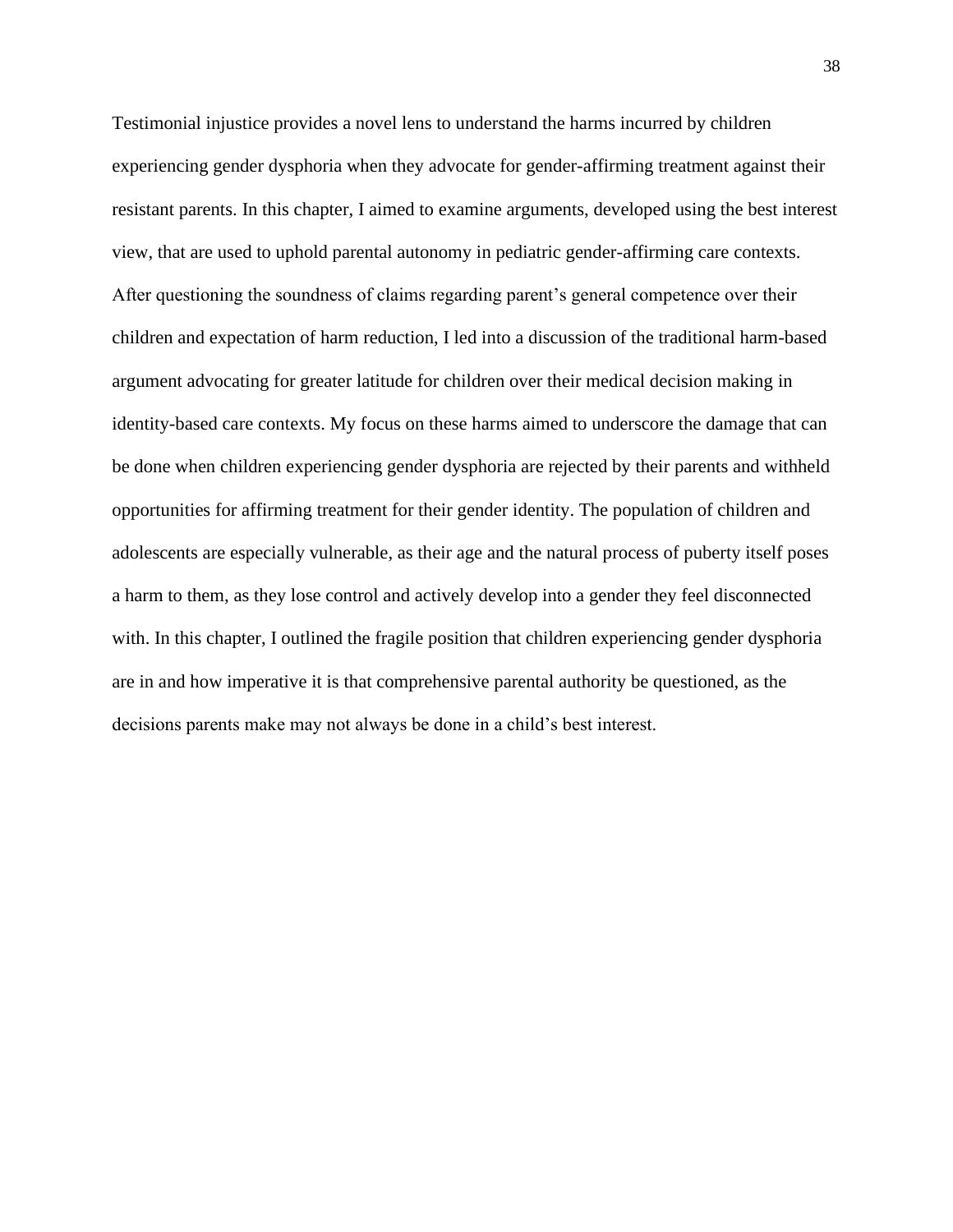# **CHAPTER 4: A POSITIVE ARGUMENT FOR PEDIATRIC AUTONOMY IN PBT DECISION-MAKING CONFLICTS**

### **I. THE POSITIVE ARGUMENT**

Throughout this thesis, I have presented a mainly negative argument against parents having sole decision-making authority when their children request PBT. In this section, I will provide a positive argument that children should have this decision-making authority. I argue for the maximization of pediatric autonomy in PBT medical contexts due to the reversibility and impermanence of PBT, along with the harms that parental involvement poses to children in these cases.

When making medical decisions that stand to affect some aspect of a child's identity, the child should be the primary decision-maker. As explored in the Chapter 3, deferring to parents when a gender dysphoric child voices their need for PBT has the potential to inflict serious harms, both epistemic and physical, on a child. Children experiencing gender dysphoria who may identify as trans are the most knowledgeable of their gender identity and thus are best positioned to determine whether PBT would be useful to support them through further identity exploration.

My argument, when broken down into concise premises, is as follows:

1. A child is epistemically best positioned with respect to their own gender identity, compared with anyone else.

2. If S is epistemically best positioned with respect to some aspect of their identity, then S is epistemically best positioned to determine whether doing X (where X affects S's identity) would be in their interest.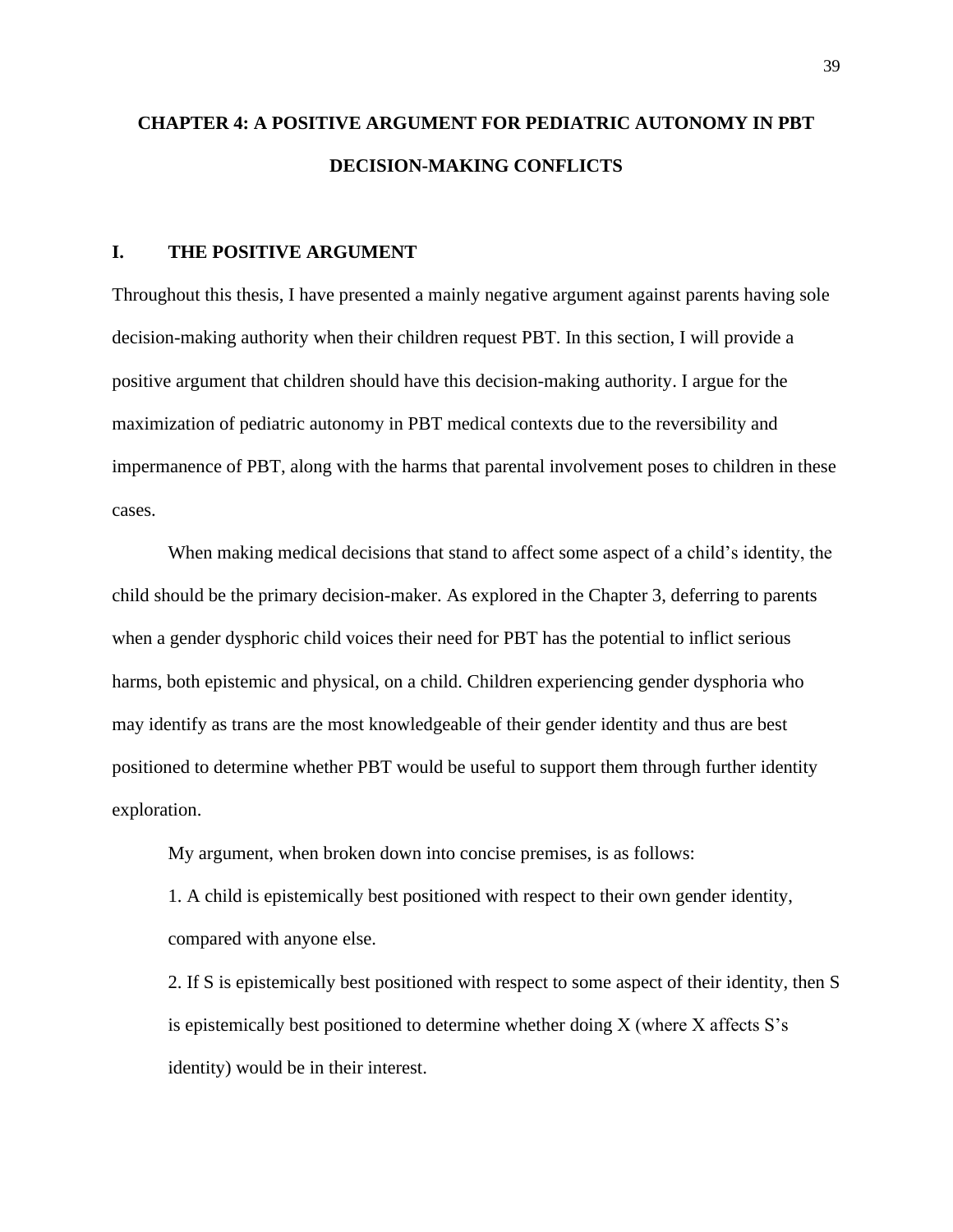3. A child with gender dysphoria is epistemically best positioned with respect to whether or not taking PBT would be in their interest.

4. Decision-making authority with respect to whether or not doing X (where X stands to affect S's identity) would be in S's interest ought to fall to whoever is epistemically best positioned with respect to whether or not doing  $X$  (where  $X$  stands to affect  $S$ 's identity) would be in S's interest.

C. The child with gender dysphoria ought to have decision-making authority with respect to whether or not taking PBT would be in their interest.

By establishing a child's epistemic positioning and ability to determine actions that fall within their best interests, this argument attempts to clarify that children are therefore better positioned than their parents might to make the decision to receive PBT based off of their gender identity and epistemic experiences. This is an argument on which the epistemic position the child is in regarding their gender identity justifies their decision-making authority in these cases. I would like to clarify, however, that my argument solely applies to PBT decision making. I will continue to explore this thought in further sections within this chapter, however I want to make it clear that I am not advocating for children to have total autonomy over their medical care. For example, children voicing their dissent over vaccinations or other necessary practices for more trivial reasons like avoiding discomfort does not apply to my argument— I am only defending a child's autonomy in pertinence to identity-based decisions. I will revisit this concept in Section IV of this chapter. I feel that PBT is circumstance unique from others due to the extent with which it intersects with a child's identity formation.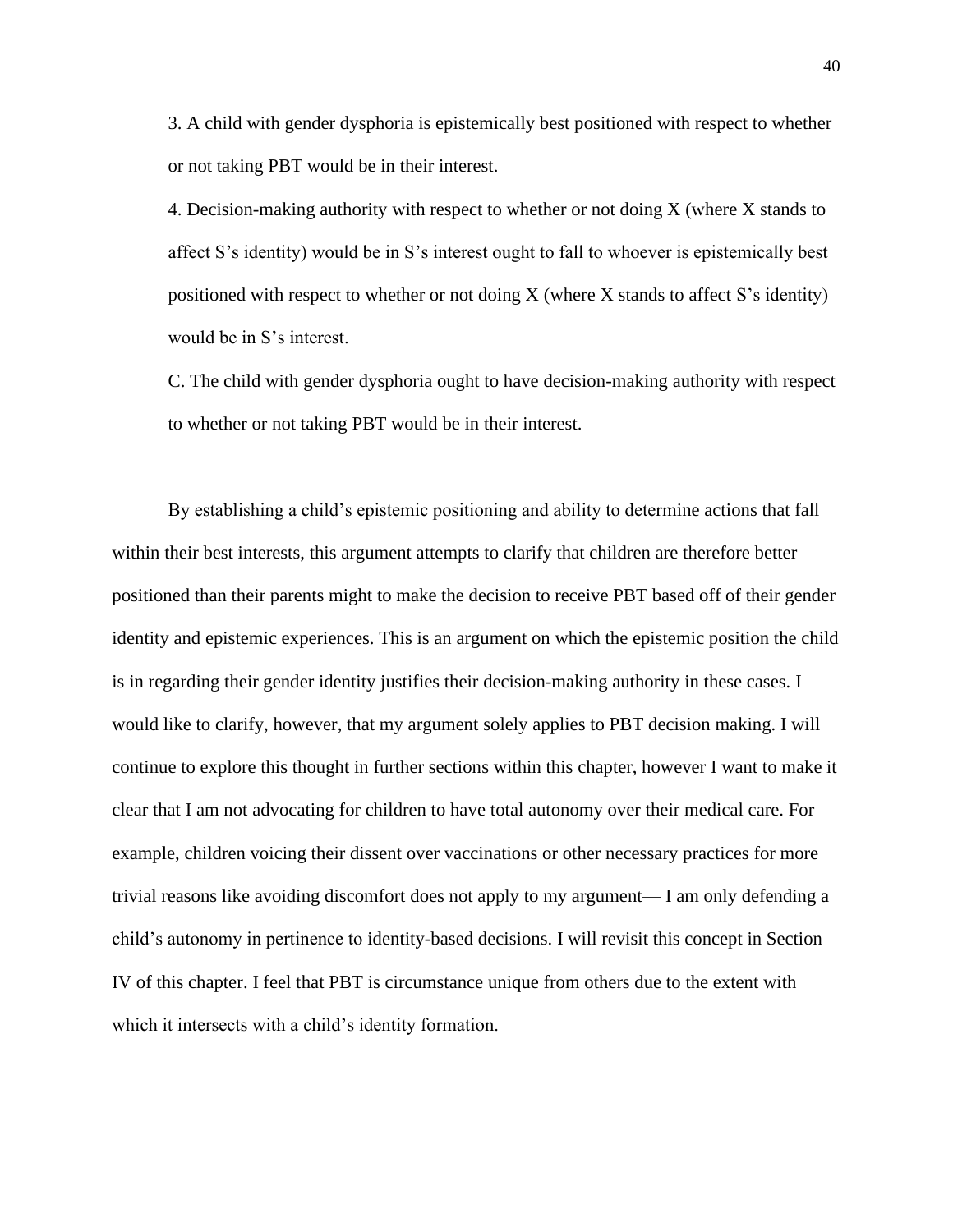Another caveat to my argument that will be expanded upon in later sections relies on its exclusive use for PBT and no other gender-affirming medical treatment. Though there are further options for gender-affirming treatment, including the use of estrogen or testosterone, these treatments are not as easily reversible, and therefore requiring deeper certainty about one's gender identity and plan to transition. PBT, as a more neutral and reversible intervention, supplies that necessary intermediate option before further gender-affirming care, if a child were to pursue further action. If a child were to decide that they would like to seek further gender affirmation interventions following the administration of PBT, further medical consultation and even parental discussion could warrant that choice. But due to the more serious nature of those other treatments, I consider them exempt from this discussion.

The remainder of this chapter will consider and respond to objections to the premises of my argument. Though I focus primarily on objections to premises 3 and 2, objections to all premises will be considered. By utilizing case studies and considering objections, I plan on further clarifying and qualifying my argument to support the conclusion that children experiencing gender dysphoria ought to have decision-making authority with respect to whether or not taking PBT would be in their interest.

### **II. RESPONDING TO OBJECTIONS – PREMISE 2**

Let's now consider objections to premise 2 of my argument, which reads "If S is epistemically best positioned with respect to some aspect of their identity, then S is epistemically best positioned with respect to whether or not doing X (where X affects S's identity) would be in their interest." As mentioned in the earlier section, my argument regarding pediatric patients receiving greater autonomy for PBT decision making does not necessarily apply to other medical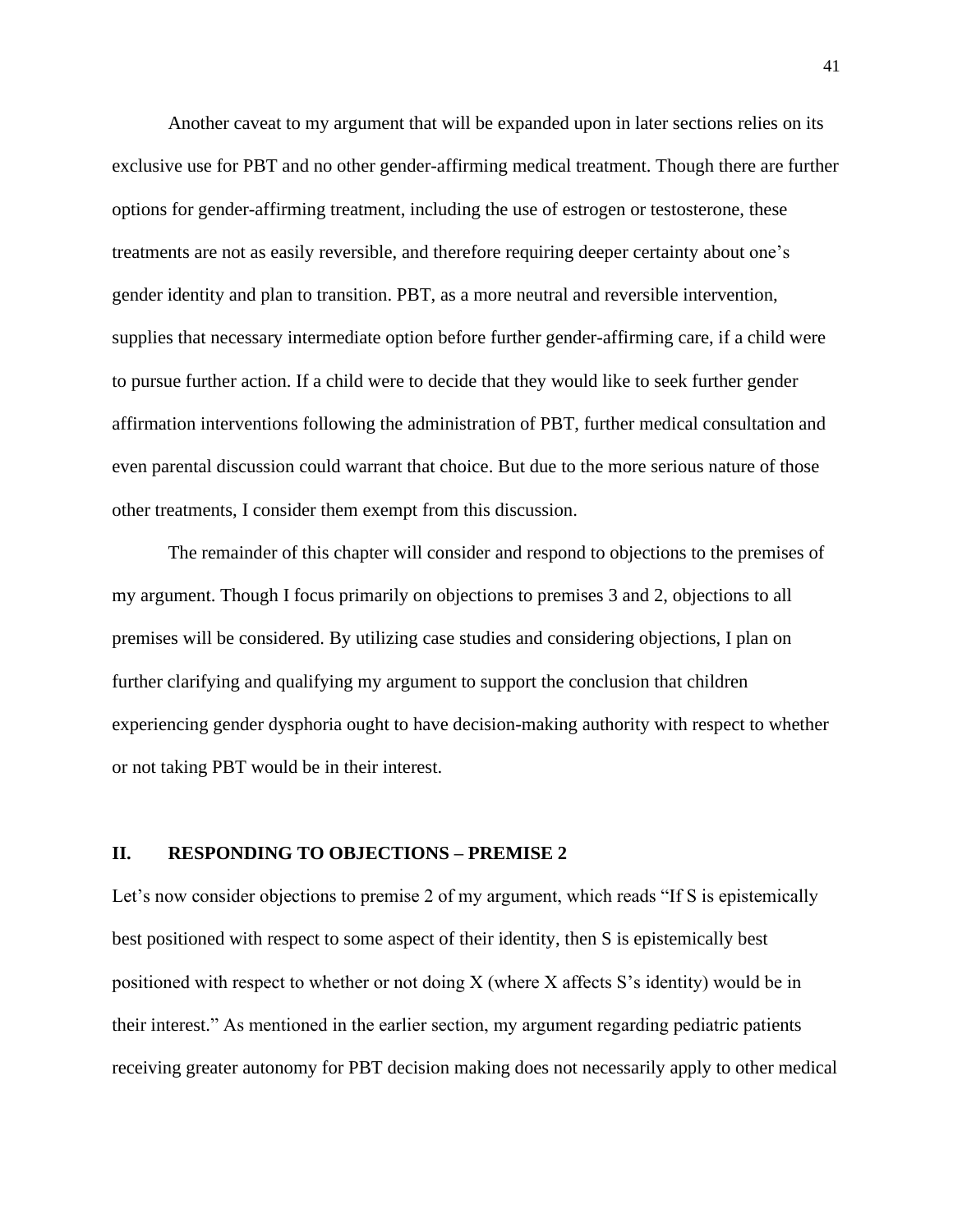decisions. When supported by physicians who are familiar with the child and provide medical approval, children should have greater autonomy solely when medical interventions pertain to their identity, because they are best positioned to know their best interest.

Some objectors may claim that children, though they may formulate needs and desires based on their identity, are not necessarily *best* positioned to act on these interests. They may argue that this premise gives way for a "slippery slope" in which children are provided greater latitude in decision-making settings, wherein children could refuse essential medical treatments such as vaccinations or medications. Though this concern is understandable, my argument as laid out in this thesis solely applies to medical decisions that stand to affect a child's identity. This "slippery slope" type of objection is invalid when applied to my argument, because I am solely endorsing children's decision-making autonomy when such decisions hold significant weight over a child's identity and when parents or other decision-making proxies are unable to best understand a child's need. The caveat of "identity based" epistemic positioning is integral to providing a principled end to the slippery slope.

Requesting medical interventions to support a child's gender identity exploration or affirmation is unique from other essential medical services due to the deep, epistemic and secondary harms and dangers that accompany inaction (as outlined in Chapter 3, Sections IV and V). If a child were to dissent to receiving something like an essential vaccine or medical procedure despite parental consent and medical necessity, the needs and benefits of vaccination and grounds with which they may argue with this treatment are likely less entangled with epistemic or identity factors than a child with gender dysphoria. Children dissenting due to feelings of fear, anticipation of discomfort, or other factors should be validated and heard,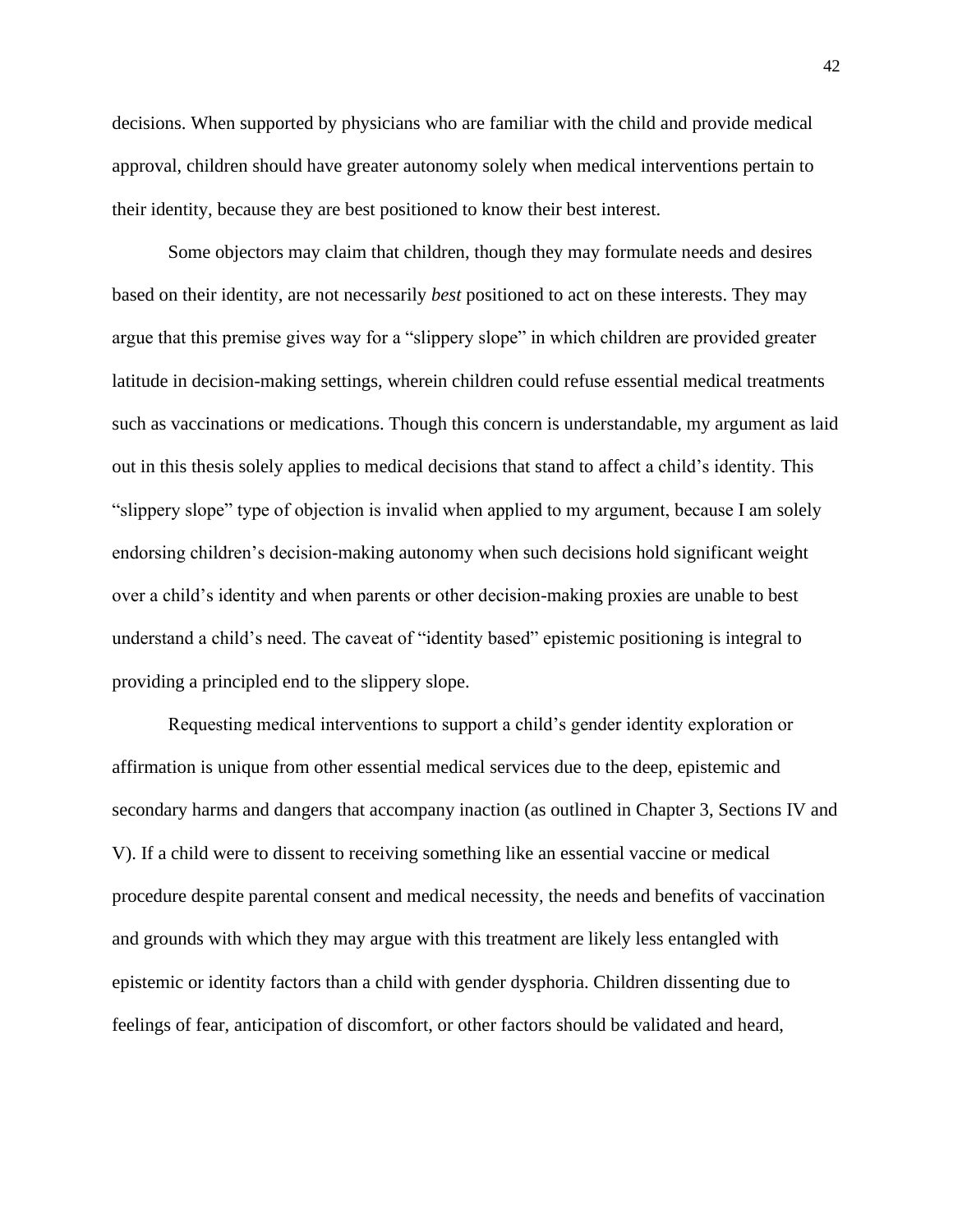however the depth and severity of need that these expressions of dissent may not provide as compelling leverage that a gender dysphoric child may have.

One could argue that medical issues, like essential medical care that a child fundamentally disagrees with, may be a case in which a child's identity is at risk for changing, in which case my argument and premise 2 may be of use. Let's say there is a child who has begun to gravitate towards and identify closely with the "anti-vax" movement. Their parents disagree and are in favor of vaccines. An objector may try to argue that my second premise would permit this child the autonomy to refuse essential vaccinations, as they are the best epistemically positioned to understand how receiving a vaccine might weigh upon their identity.

However, I would push back against this claim. While there may be structural similarities between the anti-vax child and the child with gender dysphoria, the harms and potential outcomes are very different. In Chapter 3, I attempted to explore an in-depth analysis of the harms experienced by gender dysphoric children when they do not receive PBT, or when they face rejection when attempting to embrace or explore their gender identity. Those harms provide a clear outline of the importance of providing children who request PBT with decision-making authority. In the anti-vax case and other similar cases where medical decisions may hold more ambiguous but clear weight on a child's identity, the consequences that may arise on either end of the spectrum of action—either providing this behavior-altering treatment or withholding it must be analyzed to a similar degree. However, I believe that due to the unique and widely pervasive harms that transgender or gender dysphoric children experience, my argument suits PBT delivery and does not apply to other medical treatments or interventions. Additionally, the allegiance to a specific identity group like "anti-vaxxer" is very different from a child's gender identity. For a child to question their gender identity involves both psychological, social, and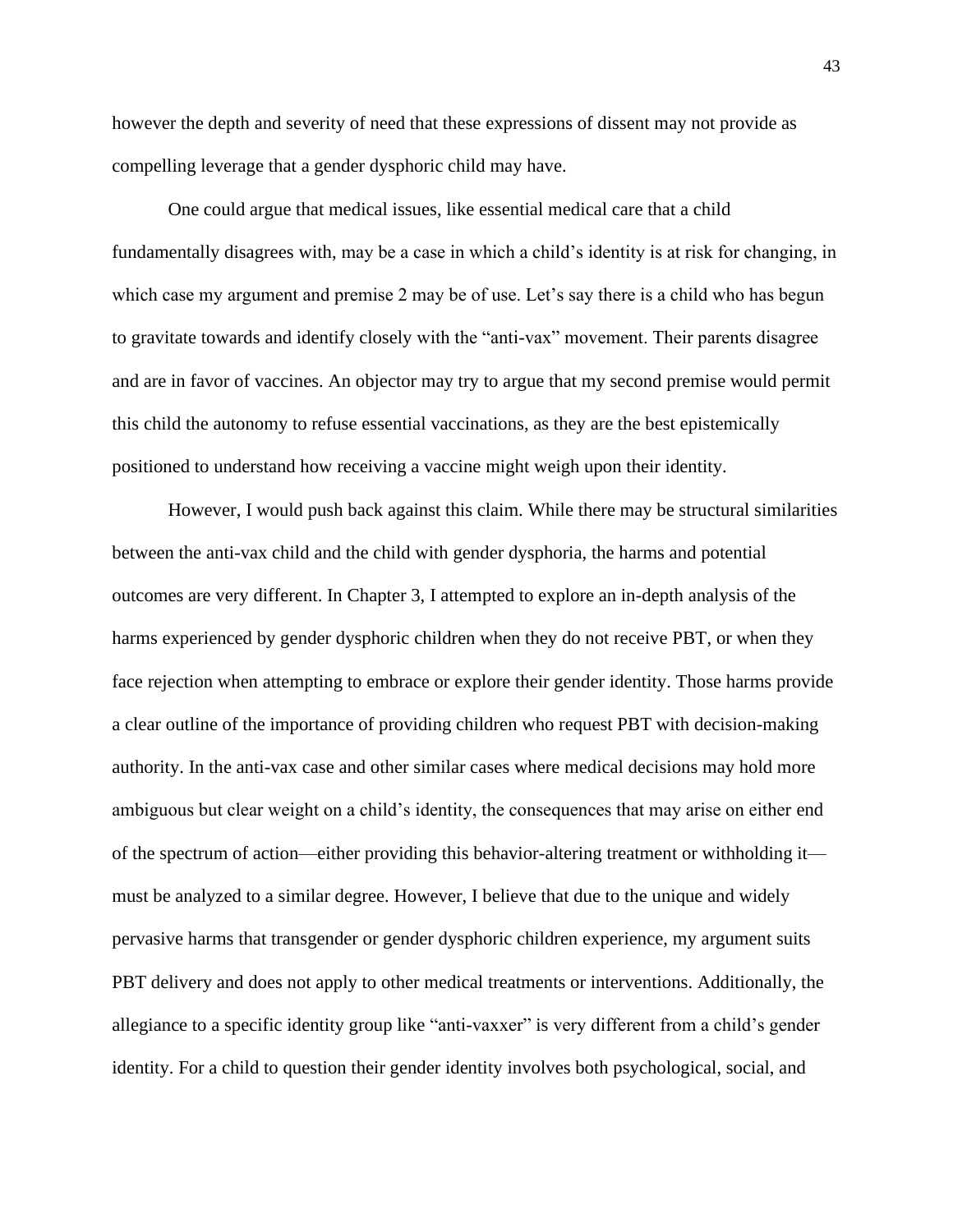identity-based factors that culminate in their need for medical support as they navigate this transition. As explored earlier in this thesis, the nature of gender dysphoria is unique from other medical disagreements due to gender's deep intertwinement with a child's identity and the serious harms resulting from inaction or rejection in response to these identities.

To conclude, some may object to premise 2 of my argument, "if S is epistemically best positioned with respect to some aspect of their identity, then S is epistemically best positioned with respect to whether or not doing X (where X affects S's identity) would be in their interest," on the grounds that this presents a slippery slope: children would then have the authority to consent or dissent to treatments because they may view some action as in their "best interest," when they may be misled or incorrect. I am exclusively endorsing this claim as it pertains to PBT decision-making in cases where children with gender dysphoria are attempting to receive genderaffirming, necessary care. I am not, at this point, supporting greater pediatric autonomy in pertinence to other medical situations, in which their dissent or assent may be valid but are less attached to a child's unique, epistemic positioning and identity formation. As outlined earlier, there are some circumstances that prove to be a little more ambiguous when compared against my argument, such as the use of pharmaceutical treatments for mental health or behavioral diagnoses that stand to influence a child's identity or personality. Though further consideration and thought needs to be done regarding these types of grey areas, I continue to argue that these instances are unique from and do not hold weight over the delivery of PBT for gender dysphoric children.

### **III. RESPONDING TO OBJECTIONS – PREMISE 3**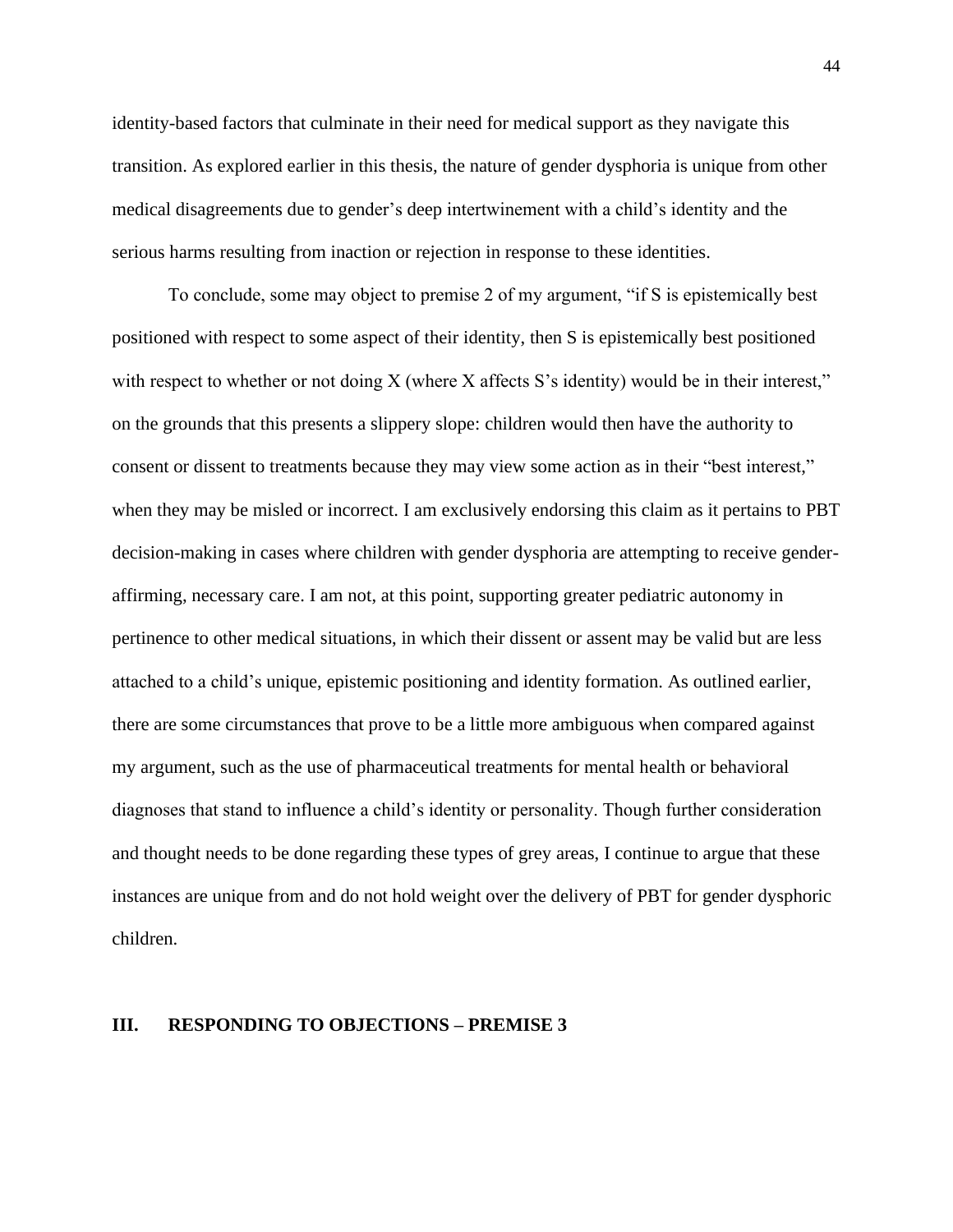This section will consider objections to premise 3 of my argument, which states that "a child with gender dysphoria is epistemically best positioned with respect to whether or not taking PBT would be in their interest." One might be skeptical of accepting this premise, citing that a high percentage of children who identify as transgender or experience gender dysphoria do not continue to identify as trans later in life. Therefore, an objector may say that, because many children diagnosed with gender dysphoria do not continue to fully identify as transgender or receive further gender affirmation treatment, children are not best positioned to determine whether PBT would be in their best interest.

Integral to the discussion of childhood gender dysphoria is a phenomenon often referred to as "desistance," the occurrence of children whose gender dysphoria does not continue into adolescence or adulthood. I would like to acknowledge that this term carries controversy and criticism, due in part to its enforcement of gender binaries, which will be addressed within this section. However, the term is often brought up by objectors to access to gender-affirming care for pediatric patients experiencing gender dysphoria, so, for the purpose of this discussion, I will refer to it in this section. In order to fully address claims made in opposition to premise 3, it is important to understand the significance and incidence of desistance within this population.

Much of the research regarding desistance and persistence (the terminology used to describe lasting experiences of gender dysphoria) is controversial, as some clinicians say it misrepresents gender identity; using language like "persistence" or "desistance" reinforces gender binaries. Academic studies of these phenomena are heavily influenced "by changing cultural norms, the self-perceptions of children and the ways that researchers interpret them." 56

<sup>56</sup> Brooks, Jon. "The Controversial Research on 'Desistance' in Transgender Youth." *KQED*. Last modified 23 May 2018, accessed 22 February 2021. https://www.kqed.org/futureofyou/441784/the-controversial-research-ondesistance-in-transgender-youth.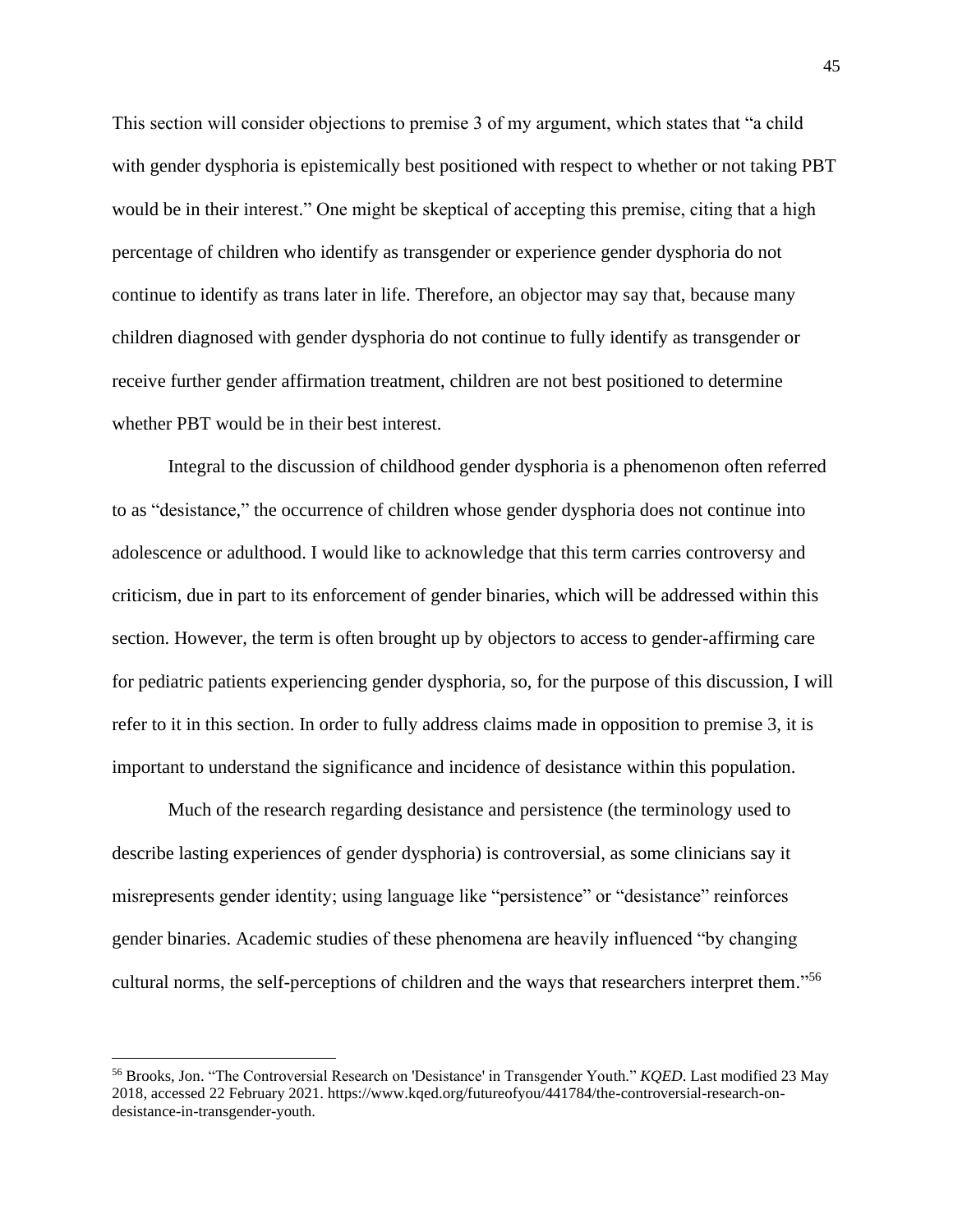Nonetheless, the incidence of children whose gender dysphoria does not persist into adulthood presents a potential argument against awarding children with greater autonomy over their gender-affirming medical care.

One controversial study that is commonly cited in the desistance debate is Thomas D. Steensma et. al. (2013). Steensma et al.'s piece recognizes prior data collected that found persistence rates varied by study between 2% to 27%.<sup>57</sup> Through informational interviews, Steensma found that desisters reported their gender discomfort gradually decreasing between the ages of 10 and 13. Steensma et al.'s study identified three factors associated with increasing or decreasing feelings of gender dysphoria: a child's social environment, sexual orientation, and feelings towards puberty.<sup>58</sup>

Regarding the influence of a child's social environment, many participants reported that between the ages of 10 and 13, a natural social distance between females and males increased. This "social distance" phenomena described by Steensma et al. describes the division that occurs in childhood between social groups, where children begin to gather more closely with peers of the same sex and engage less frequently with peers of the opposite sex. This social event often pushes children towards more gendered interests or hobbies as well. For persisters, this caused an increase in their pre-existing preferences for friends whose gender mirrored the gender they identified with, resulting in deeper discomfort with their gender role. Desisters found themselves taking up gender-typical interests and ultimately felt a greater affiliation with their sex assigned at birth.<sup>59</sup>

<sup>57</sup> Steensma, Thomas D et al. 2013. "Factors associated with desistence and persistence of childhood gender dysphoria: a quantitative follow-up study." *Journal of the American Academy of Child and Adolescent Psychiatry*. vol. 52 no. 6: 582-90. doi:10.1016/j.jaac.2013.03.016

<sup>58</sup> Steensma (2013), 582-590

<sup>59</sup> Steensma (2013), 582-590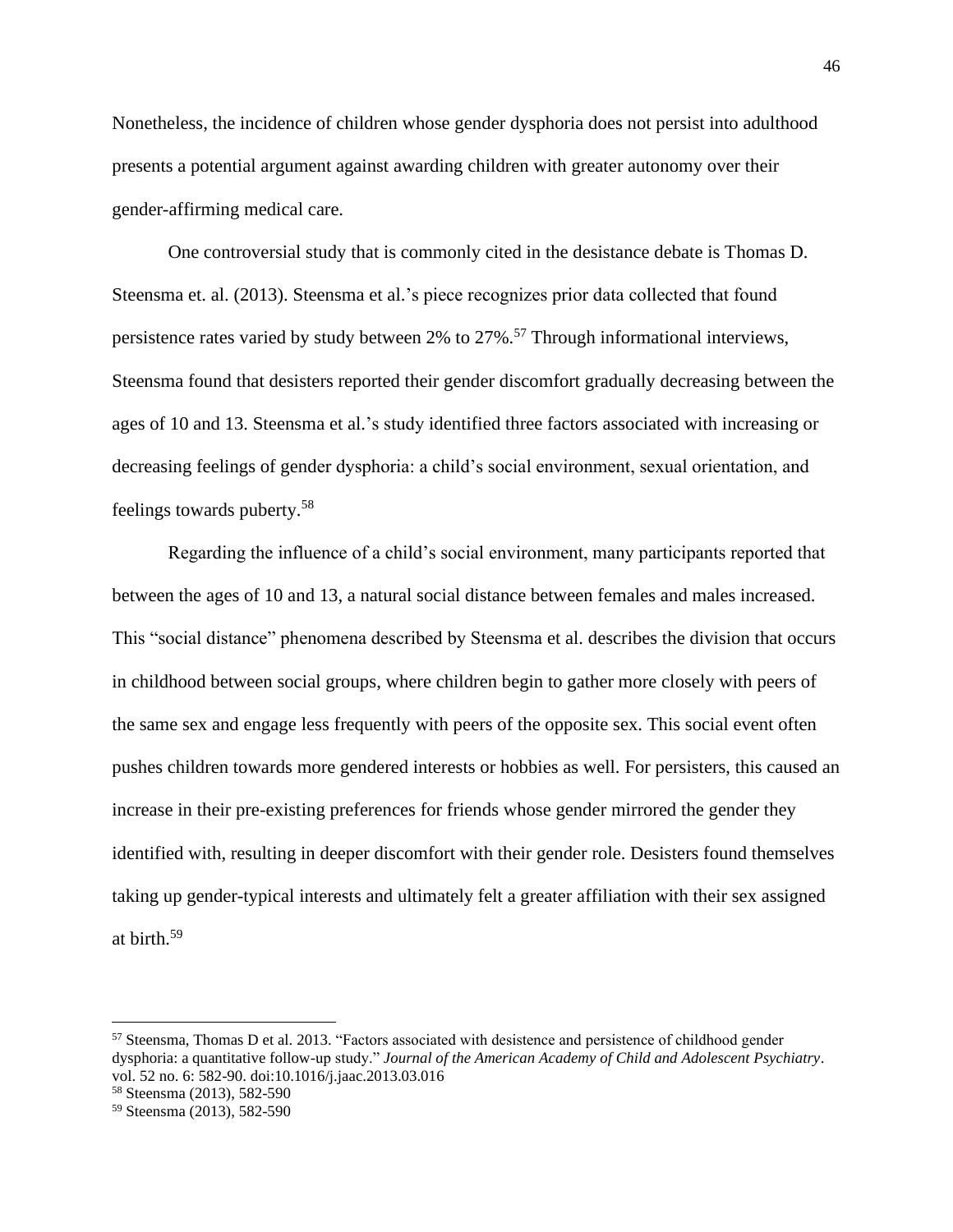Sexual orientation was also cited as a factor influencing these participant's gender dysphoria. Several desisters reported the "disappearance" of their gender dysphoria following their first experience of falling in love and a developing awareness of sexual attraction. Persisters in this study all reported attraction to members of their sex assigned at birth. Steensma et al. conclude that as children come to understand the genders they feel sexual attraction to, their gender identity responds in turn. According to Steensma et al., desisters, experiencing attraction to the sex opposite their sex assigned at birth, use this cue as evidence of their cis-gender identity, while persisters, feeling attracted to those of their sex assigned at birth, feel further clarity regarding gender dysphoria and continue to identify as trans. Though this pattern was present in this study, it is important to note that being transgender does not imply any specific sexual orientation. One's gender identity is not synonymous with their sexual orientation.

Finally, when discussing attitudes towards puberty, Steensma et al. found that both persisters and desisters experienced anxiety prior to and during the early stages of puberty. Children who were identified as persisters found puberty to be extremely distressing and felt a strong desire to seek further gender affirmation interventions. Desisting children did not report experiences of severe distress in anticipation of puberty and found that, though some felt insecure, the viewed their secondary sex characteristics as favorable.<sup>60</sup>

Steensma et al.'s study is highly controversial, in part due to their admittance of participants into their study who did not fit updated DSM diagnostic criteria for gender dysphoria diagnosis (some participants may have been "subthreshold" for a gender dysphoria diagnosis). The study also relied on questions that many have identified as leading or potentially problematic questions, such as "Are you a boy or a girl?" Critics have voiced their concern with using lines

<sup>60</sup> Steensma (2013), 582-590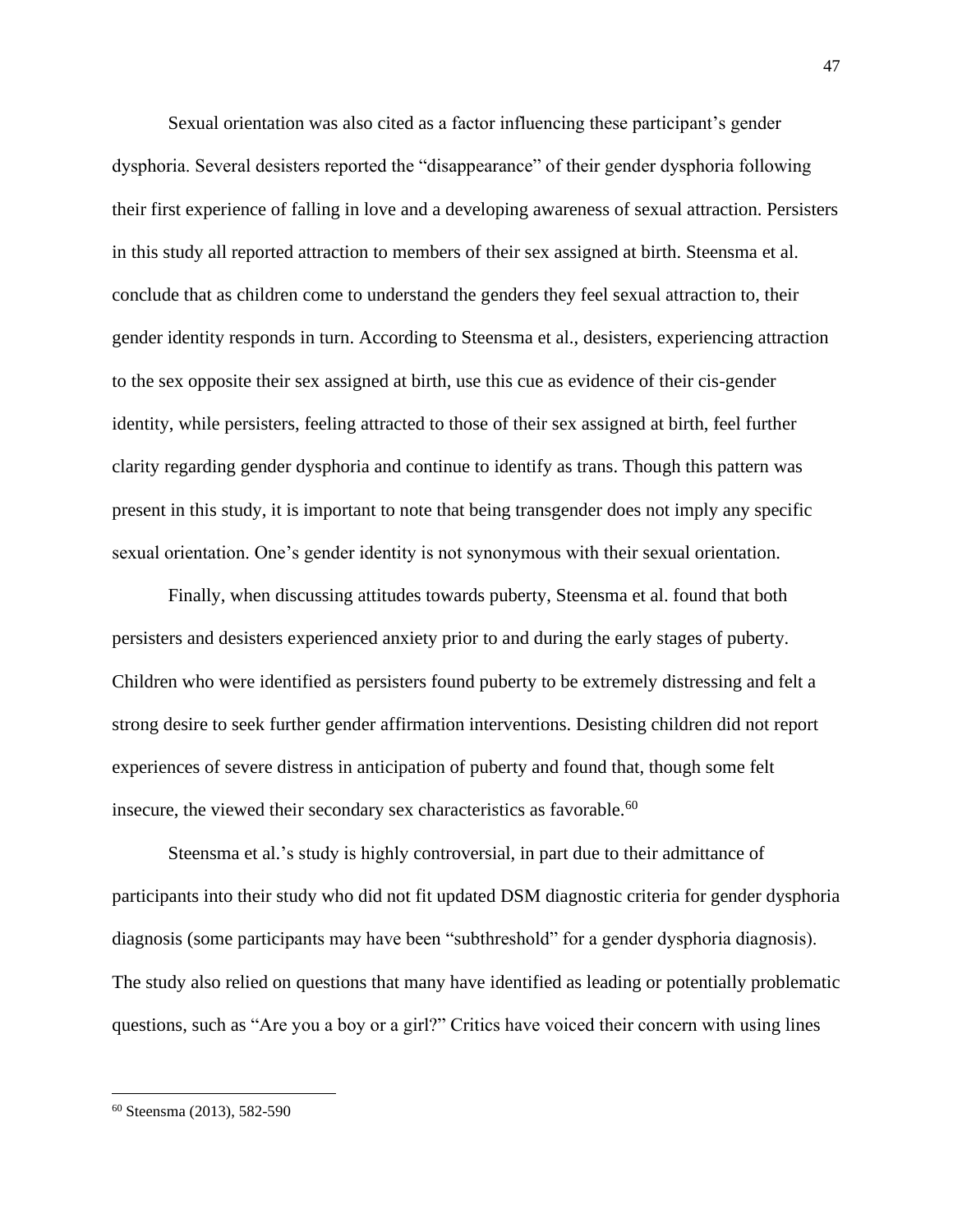of questioning that enforce a gender binary, believing that gender dysphoric children may struggle to answer such a straightforward question as they attempt to integrate the gaps in personal and cultural understanding of gender dysphoria along with language barriers (this study was conducted in the Netherlands). Additionally, the study fails to address gender as a fluid spectrum and approaches many of their participants and results with a binary lens, failing to leave room for those who may identify as non-binary or gender nonconforming.

Though desisting is an important factor that should be considered when discussing access to PBT for trans youth, I do not necessarily believe that the incidence of desistance is critical enough to bar pediatric autonomy in PBT decision-making. My argument to provide children with greater authority during PBT decision-making circumstances accounts for the potential for a child to change their mind and potentially desist. Especially when such revelations surround their gender identity, which can be deeply intertwined with social and intrapersonal factors, a child's gender identity exploration is a fluid and personal process. Self-discovery often requires trial and error, and general decisions made during childhood are often subject to change or evolve over the course of a child's lifetime. Because PBT is impermanent, as reviewed in Chapter 3, it can serve as a helpful tool for clinicians to provide some respite for gender dysphoric children prior to more permanent or invasive gender affirmation medical interventions. PBT provides pediatric patients experiencing gender dysphoria with a "pause" prior to further sexual development. If a child enrolls in PBT and decides to desist, they are able to halt PBT and resume puberty to continue to further develop their sex assigned at birth. If a child's gender dysphoria persists after PBT, they are able to consider further gender affirmation treatments. Providing children with greater latitude in these medical contexts gives children the opportunity to explore gender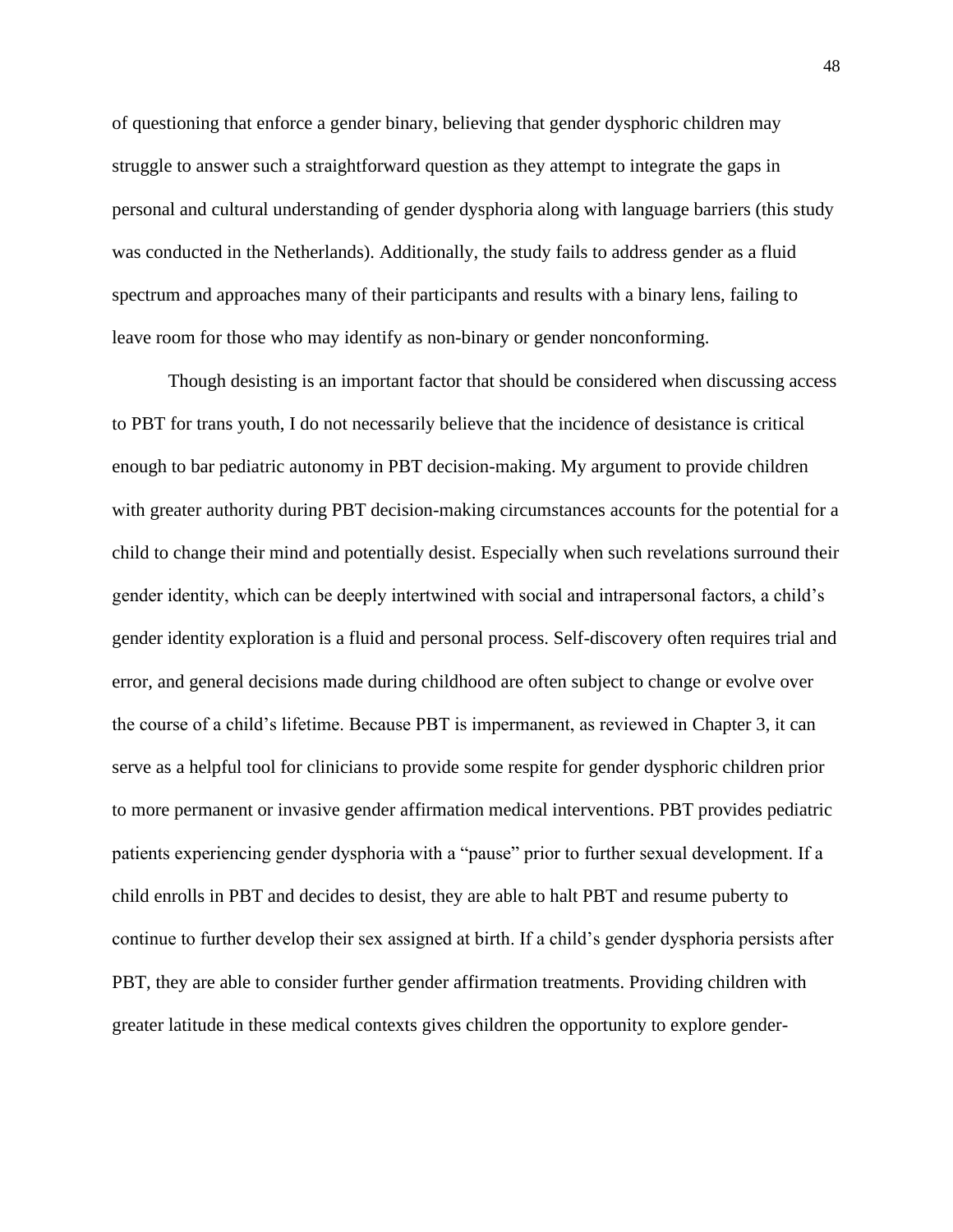affirming treatment options while eliminating instances in which children may experience testimonial injustice, as mentioned in Chapter 3.

#### **IV. RESPONDING TO OBJECTIONS – PREMISE 1**

Finally, we will examine objections posed to the first premise of my formal argument. Premise 1 states that a child is epistemically best positioned with respect to their own gender identity, compared with anyone else. Some may push back against this claim by arguing that parents are actually more knowledgeable of a child's identity and can better synthesize a child's identity and needs to better act in their child's interest. However, I would like to discuss the important and unique dynamics that pervade decisions made by cisgender parents on behalf of their trans or gender-questioning children.

Often, parents are able to directly understand or empathize with the concerns or fears that their children may express regarding medical care. Parents themselves, in cases of vaccination or medical procedure, have the experience and knowledge to sympathize and understand their child's perspective. Parents of gender dysphoric children who have not experienced the pain and discomfort that their children are undergoing as they requestion medical affirmation treatment are unable to epistemically position themselves to adequately determine the severity of need and benefit of this treatment in a comparable way.

Further objections to this premise might question whether care providers might be better positioned to make these decisions for children if parents cannot be. Though care providers and physicians are better positioned from a *medical* standpoint, I still hold that children are uniquely capable of accurately recognizing and sharing their epistemic needs. That is not to say that a child who experiences gender dysphoria and requests PBT, but who does not meet the clinical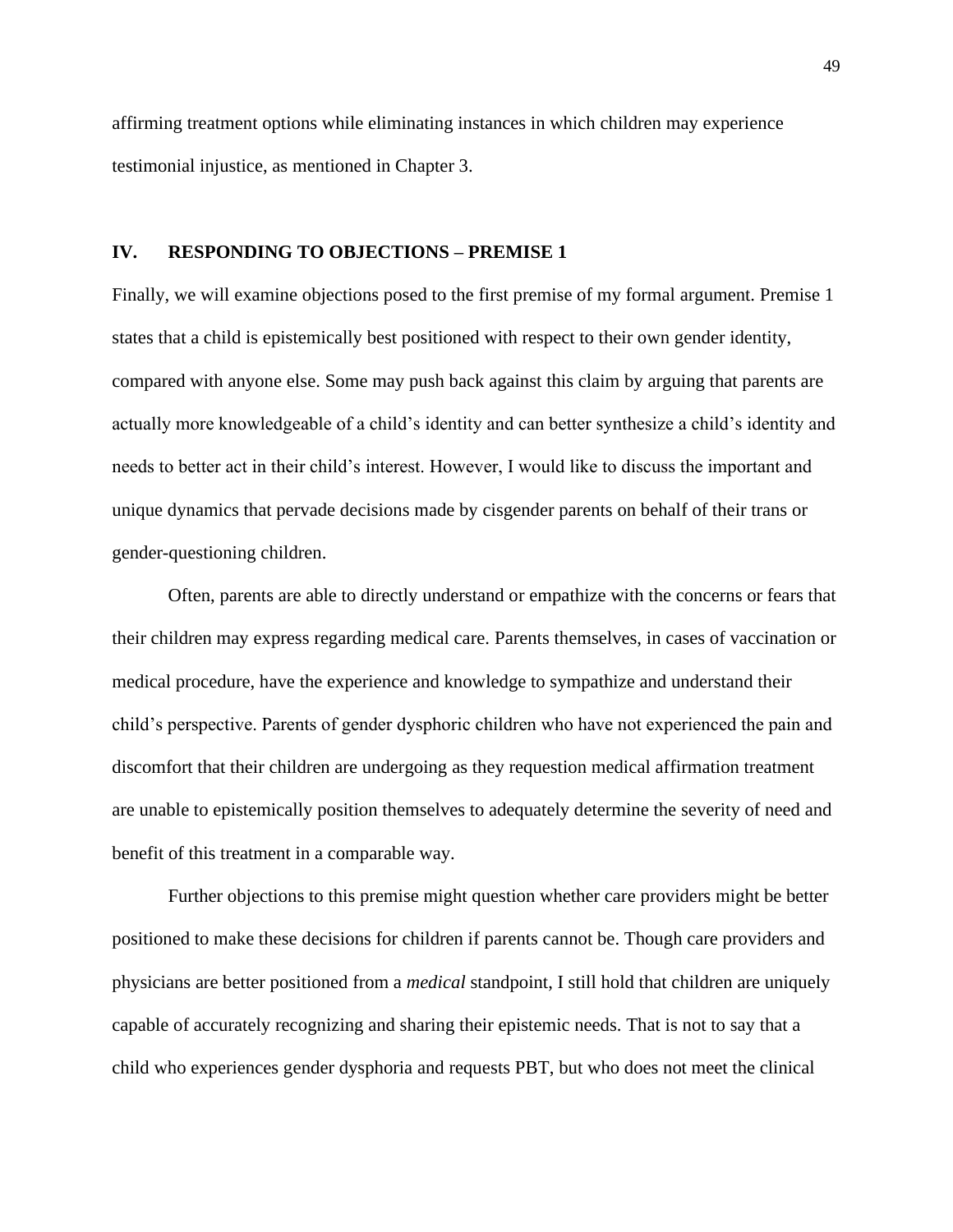markers of eligibility (which were outlined in Chapter 2 of this thesis), should unequivocally receive PBT despite physician's denial. So long as a physician is withholding PBT for strictly medical reasons and not because of bias they hold against children with gender dysphoria, my argument permits physicians to deny or postpone PBT to children. Although children are not positioned to veto clinical or diagnostic barriers to care, they are still epistemically best positioned with respect to their gender identity.

As explored in the Chapter 3, the epistemic gravity with which identity-based or identityforming choices are made hold serious weight that stands to incur harm when their needs and interests are overridden by other agents. Therefore, children experiencing gender dysphoria are the better positioned over their parents in specific cases in which a child's identity is the central reason they are requesting this treatment.

### **V. RESPONDING TO OBJECTIONS – PREMISE 4**

Premise 4 of my positive argument attempts to connect a child's decision-making authority with their epistemic positioning by stating that "decision-making authority with respect to whether or not doing X (where X stands to affect S's identity) would be in S's interest ought to fall to whoever is epistemically best positioned with respect to whether or not doing X (where X stands to affect S's identity) would be in S's interest." Objections to this premise may include the argument that children cannot possibly be "best" positioned to make serious medical decisions in ways their parents or adult guardians can, as children are unable to adequately foresee and act properly with respect to a decision's future impact.

But children are frequently provided the latitude and opportunity to control their gender expression in non-medical ways, including using a new name, changing their pronouns, and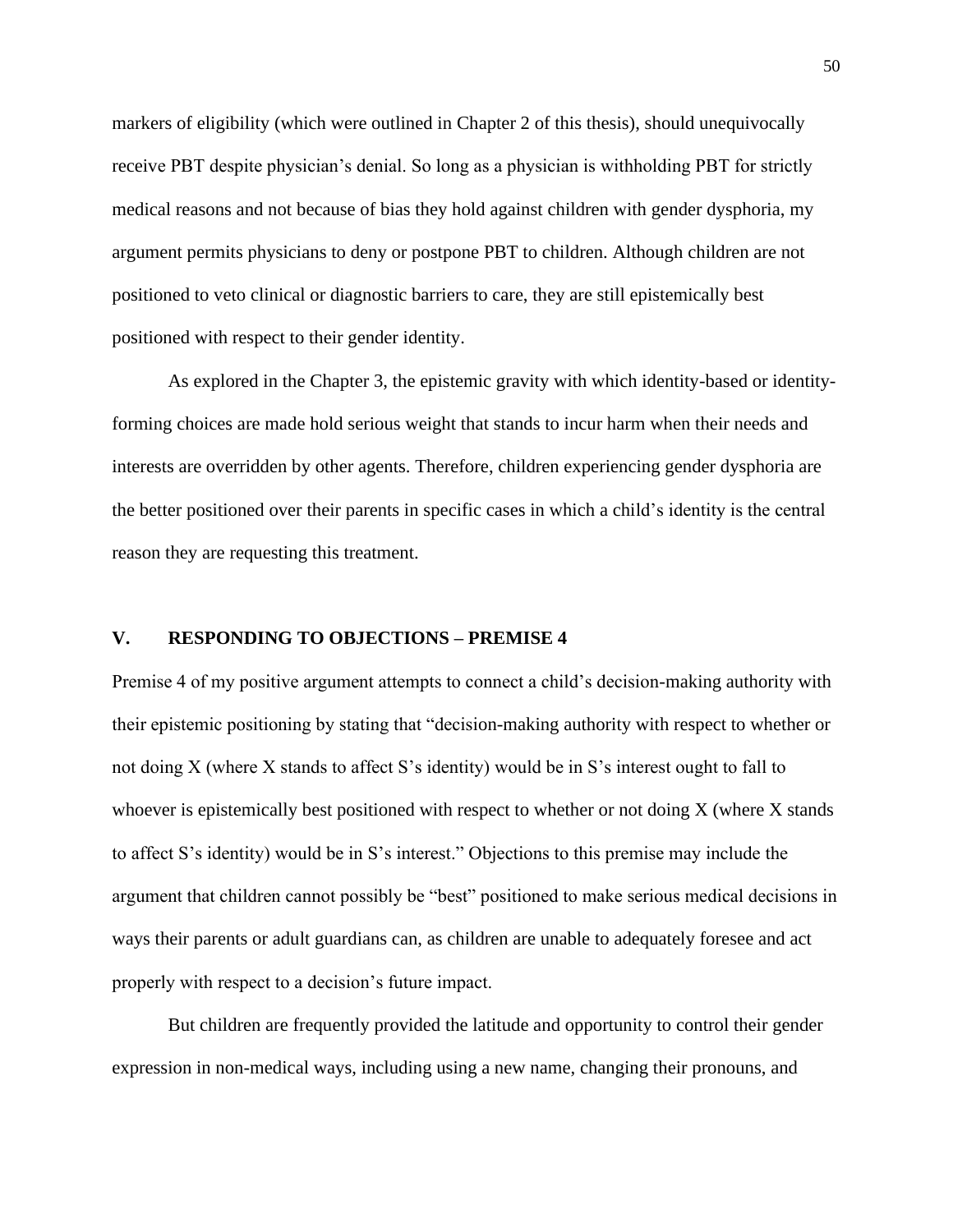presenting themselves through their clothing. These means of "socially transitioning," as some call it, are impermanent and guided by a child's identity and determination of need. PBT pushes this social transition one step further, as a way to afford them more time to explore their gender identity without the pressure of puberty and biological development.

Because PBT is impermanent, I believe it operates in a similar way. Though PBT is obviously more serious and complex of a process than changing pronouns or gender presentation, children who pursue in PBT receive medical supervision and accompanying support. In order to receive PBT in the first place, children must be diagnosed with gender dysphoria and receive medical and social support to address any pre-existing medical or psychological conditions that could interfere with their treatment. With physician supervision, PBT can provide helpful and often necessary respite for children exploring their gender identity. Their requests for and consent to treatment should be viewed as a sufficient to make them eligible for this low-risk, high reward treatment. It is important to be weary of the risks and potential harms that accompany the parental voice in these cases.

#### **VI. CONCLUSION**

Throughout this chapter, I presented a positive argument in favor of providing children experiencing gender dysphoria with greater decision-making authority when they request PBT. My argument aims to establish a connection between the child's epistemic position to know what is in their best interest as it pertains to their identity and their decision-making authority. In this section, I explored potential objections to each of the four premises. I explored instances of "desistance" and halting concerns regarding "slippery-slopes" to further qualify my argument in favor of pediatric autonomy in the decision-making process.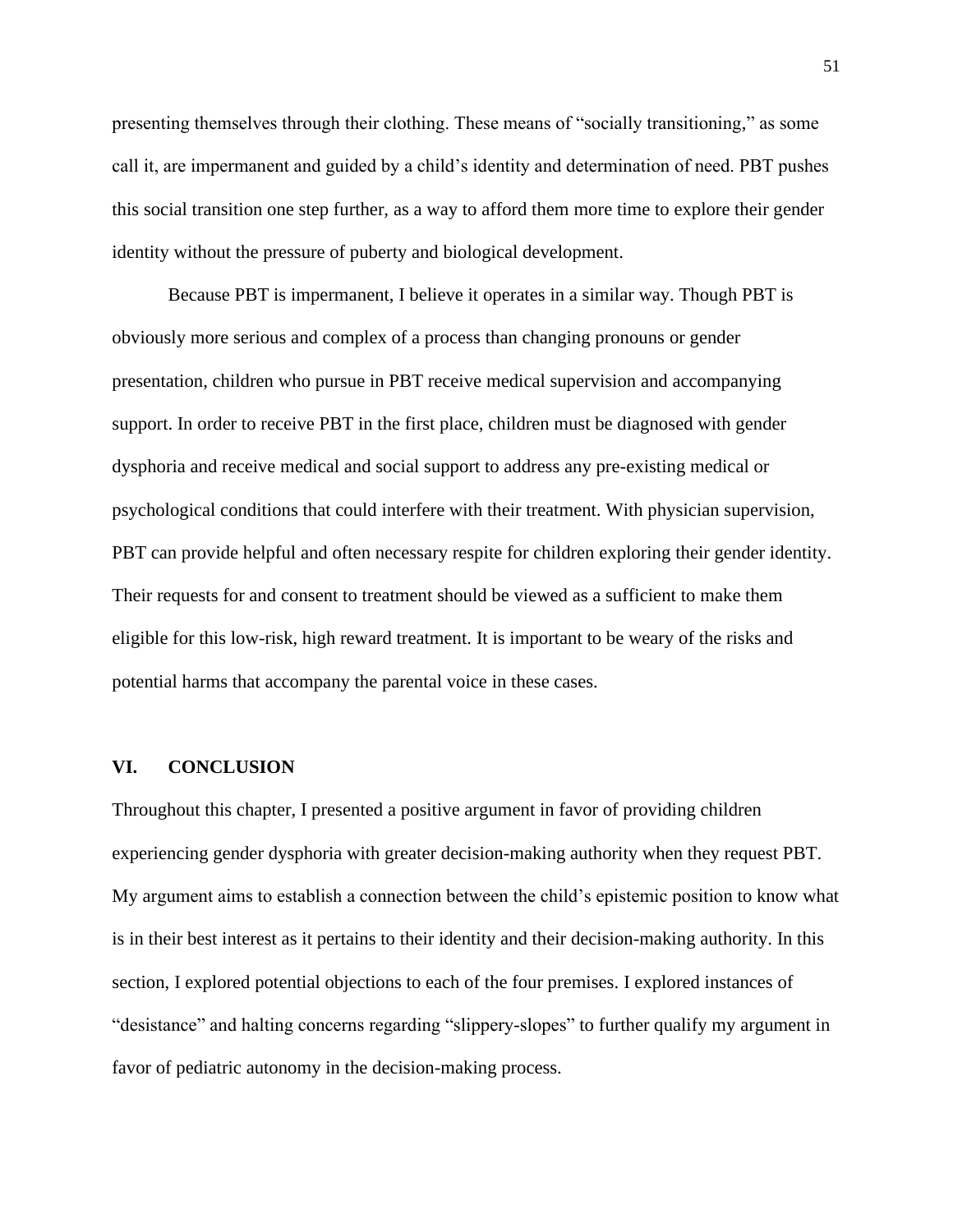#### **CHAPTER 5: CONCLUSION**

#### **I. OVERVIEW OF THE CENTRAL ARGUMENTS**

As mentioned in Chapter 1, the current social and political landscape in the United States has persistently and relentlessly disenfranchised transgender and genderqueer people. Hindering their access to basic resources such as bathroom use, participation in athletics, and (of utmost importance in this thesis) medical care constitute serious attacks against this vulnerable population. The SAFE Act, among many others of the same kind, is one example of legislation that specifically targets children whose gender identity does not fall within the cisnormal boundaries most commonly accepted in our present-day society. Throughout this thesis, I have argued in favor of greater decision-making autonomy for children with gender dysphoria who qualify for and request PBT, but who are denied access by their parents or guardians who possess sole authority over their child's medical care.

This thesis began with an exploration into the nature of parental authority. In looking at why parents or guardians are generally tasked with making decisions and providing consent for their children, I examined the "best interest view," which rests on two central premises: (A) that children are incapable of understanding their best interests and, conversely, (B) that parents can know and act in acting upon their child's best interests. I dedicated sections to exploring both premises and objecting to these claims, often referring to or expanding on work done by Downie and Randall (1997), who argue in favor of pediatric autonomy.

Following this general dive into the best interest view, I began to apply the best interest view to the issue of children who experience gender dysphoria and who request PBT. Chapter 3 began by presenting basic information regarding best practices and diagnostic criteria for transgender children. I then defended a negative argument against granting parents sole authority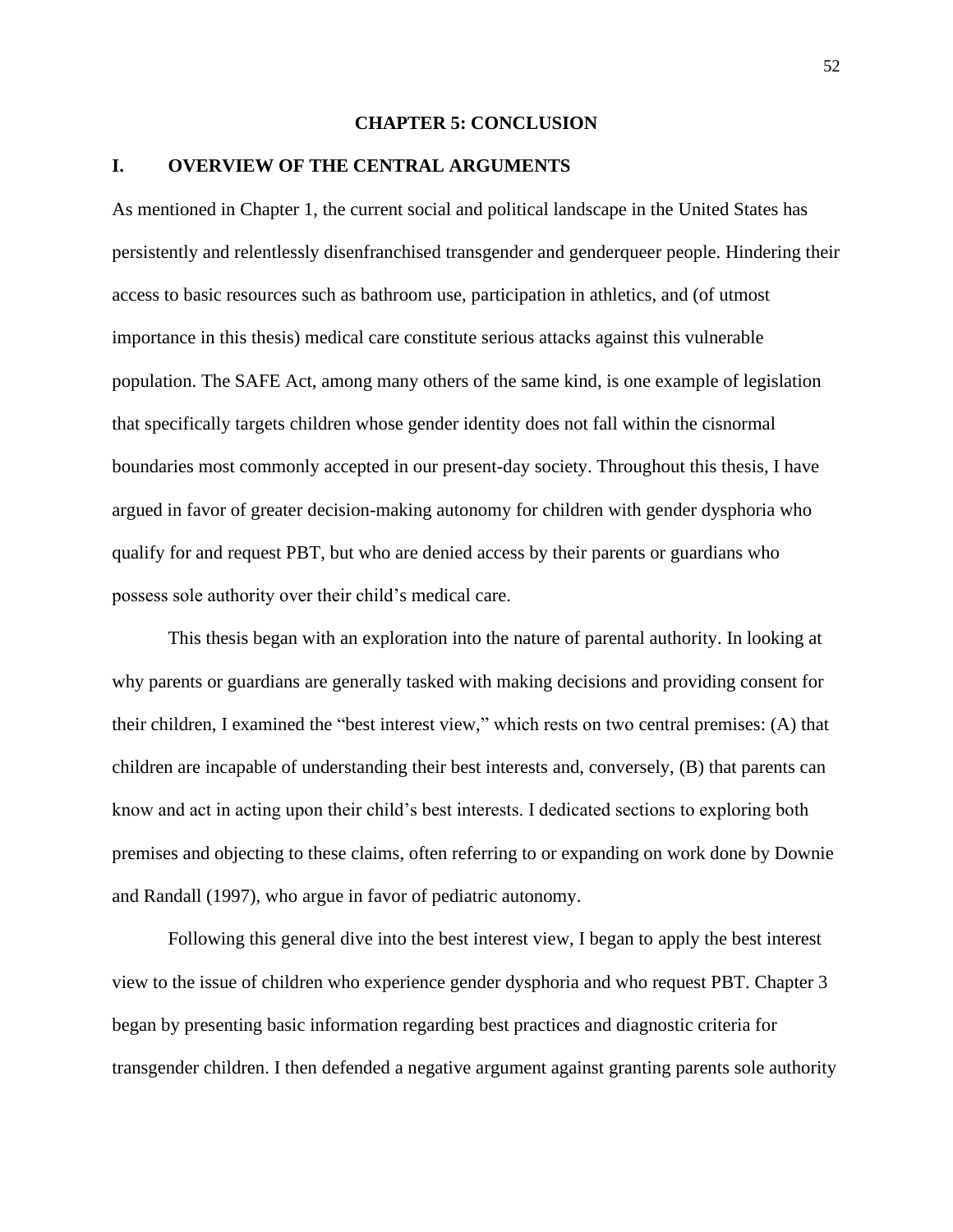over their child's care when children request PBT and their parents refuse to accede to those requests. By exploring concepts like "ambiguous loss" and a traditional harm-based argument against granting parents sole decision-making authority, Chapter 3 aimed to reject claims that parents are better positioned to make decisions about gender affirmation treatment on behalf of their child with gender dysphoria. Chapter 3 then segues into a novel negative argument that rests on the epistemic harms that children experience when their voices are discounted in medical decisions that hold serious weight over their identity. Drawing on the framework provided in Fricker (2007), I argued that parent-child disagreements over care that stands to profoundly influence a child's identity, in the way that gender dysphoria and PBT do, can inflict deep epistemic harms on children.

Chapter 4 of this thesis aimed to defend a positive argument for the view that children should possess greater decision-making authority in PBT medical decision-making, concluding that children with gender dysphoria ought to have decision-making authority with respect to whether or not taking PBT would be in their interest. I dedicated sections to objections to each of the premises within the four-premise argument, considering issues objectors tend to raise in these debates.

#### **II. FURTHER WORK**

This thesis provided a comprehensive dive into medical decision-making for gender dysphoric children requesting puberty blocking therapy (PBT). I laid out both positive and negative arguments that support pediatric authority for medical decision making in these situations. Based on my conclusions, further work could be done to explore whether these arguments could be applied to gender-affirming treatments that are less-reversable or more invasive, including but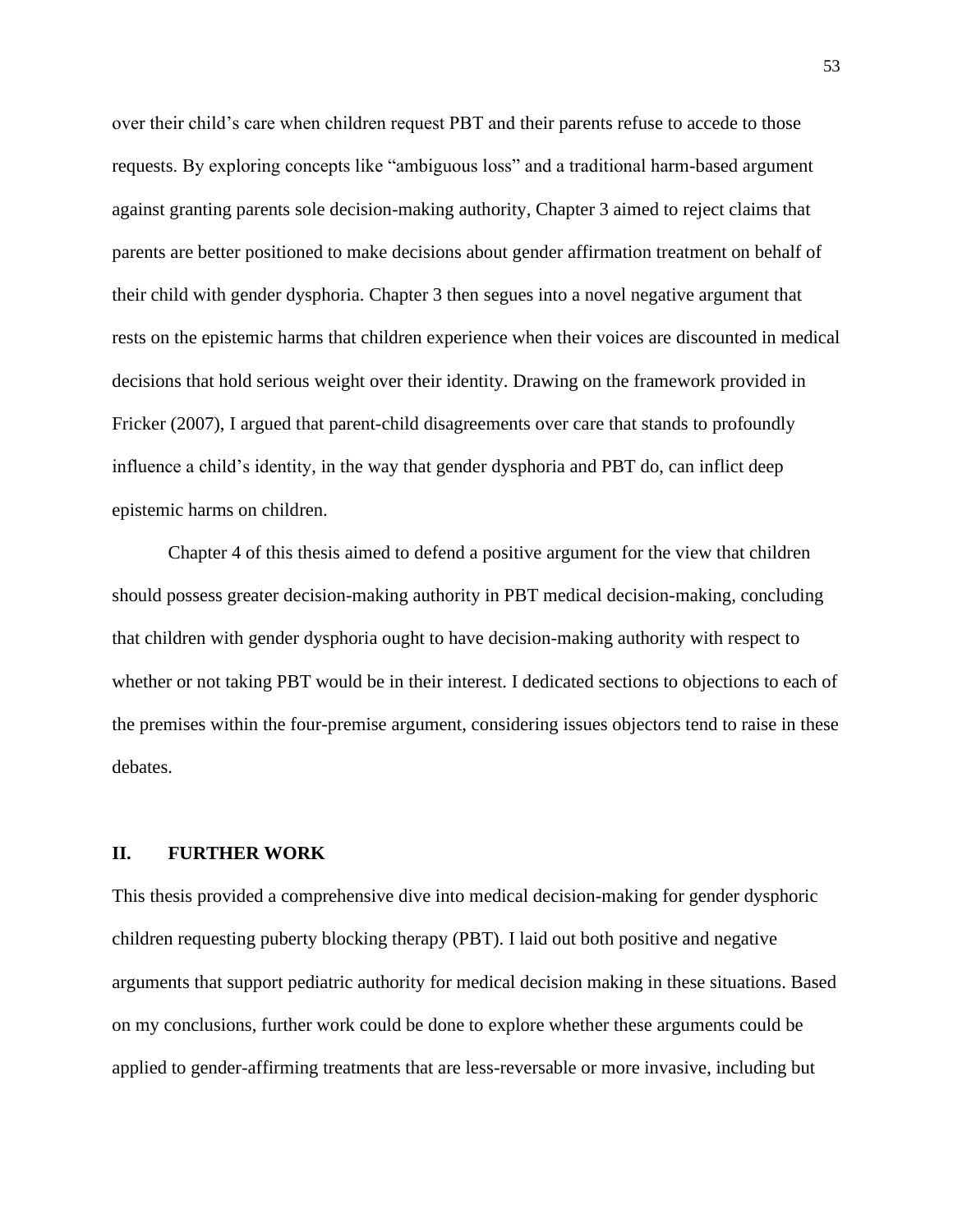not limited to hormone therapies to feminize or masculinize the body, or sex reassignment surgeries. Unlike PBT, these measures would require much deeper certainty in a child's judgement and decision-making capabilities, due to the relative permanence of the procedure. I would be inclined to assert that this argument remains relevant to less invasive gender-affirming methods that would be more challenging but capable of reversibility, like estrogen or testosterone hormone therapy. However, I am much more reluctant to extend my work to afford for pediatric autonomy when serious things like surgery are introduced into the conversation. In this case, I think that permanence and irreversibility serve as prominent obstacles that significantly rely on a patient's ability to understand permanence and make life-long and costly medical decisions. Despite this hesitation about permanence, the dive into the persistent harms that rejection or withholding access to care poses on children experiencing gender dysphoria leaves me feeling unsatisfied with the solution of mandating these children to sit in their discomfort and wait until their experience gets worse or develops before they are permitted to receive the interventions they seek.

More work should be done to examine how one's epistemic position can be strengthened over time to reach the necessary certainty that would allow for more permanent interventions. This more general question could provide further insight into the development of one's epistemic agency as it pertains to their ability to make lasting decisions about their identity and interests. Though it is relatively clear that as one ages, their epistemic agency and capacities as knowers are strengthened, I think it would be valuable to investigate what specifically contributes to the gradual increase in autonomy. Furthermore, more work could be done to examine what might qualify a teenager, in this case, to exercise absolute authority over all aspects of their genderaffirming care. Essentially, one might be interested in examining the how a child, teen, or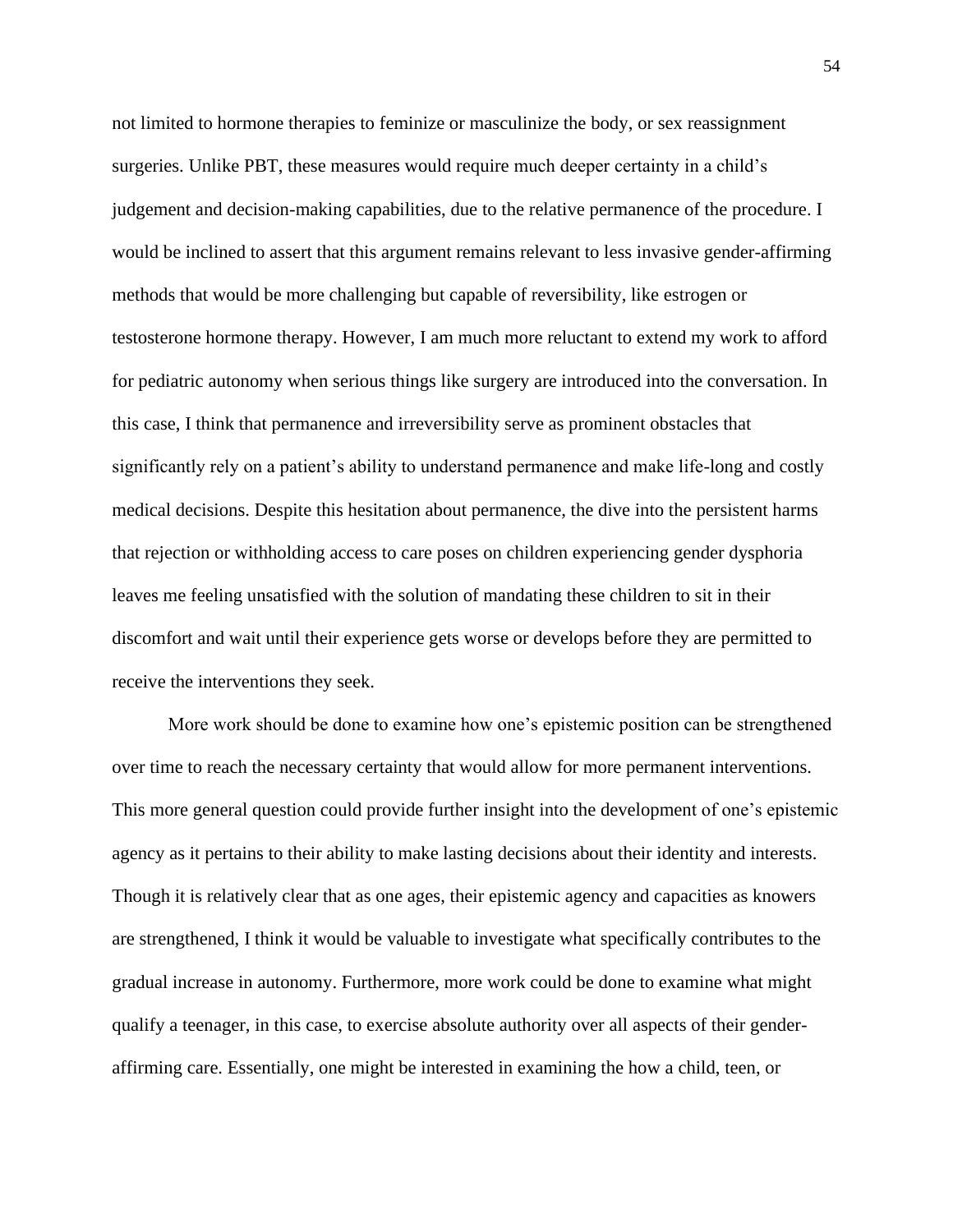adolescent's epistemic agency can be strengthened over time as it pertains to medical decision making. I believe that the arguments provided in my thesis extend solely to identity-based medical decisions for children, and that permanence and gravity of certain medical decisions would have to correlate with a child's relative age and, therefore, possession of autonomy.

I think that the significance of testimonial injustice in cases where children are ineligible to make identity-based medical decisions should be further examined. In these cases, it seems that the harms of testimonial injustice as outlined in Chapter 3 would be outweighed by the risk of harm that results from permitting a child to act autonomously in specific medical contexts. I am interested in how the degrees of harm can be rationalized in the terms of testimonial injustice in these medical contexts, and I look forward to future work that might elucidate this conflict in a clearer, more generally applicable way.

Finally, in a broader sense, I would like to explore whether the arguments presented in this thesis apply to other areas of pediatric autonomy. In Halle Paredes (2019),<sup>61</sup> I began an exploration into how pediatric autonomy and assent weighs on decisions made by parents to withhold prognostic and diagnostic information from their terminally ill children. I argued that withholding this information fails to meet a standard of care for these patients, and that ageappropriate information should be conveyed to the patient regardless of their age. I hope to see how my arguments for pediatric autonomy in contexts where children are deciding to pursue PBT might connect with my earlier work examining end-of-life care and information sharing. I think that the notion of epistemic harm or objectification would be worth analyzing in these cases, as well. Can persons experience any type of epistemic harm or injustice if they are completely excluded from dialogue?

<sup>&</sup>lt;sup>61</sup> Paredes, Halle. 2019. "The Littlest Voice: Ethical Considerations in Maintaining Patient Respect Through Communication During Pediatric End-of-Life Care," *Duke Journal of Medical Ethics* 1, no. 1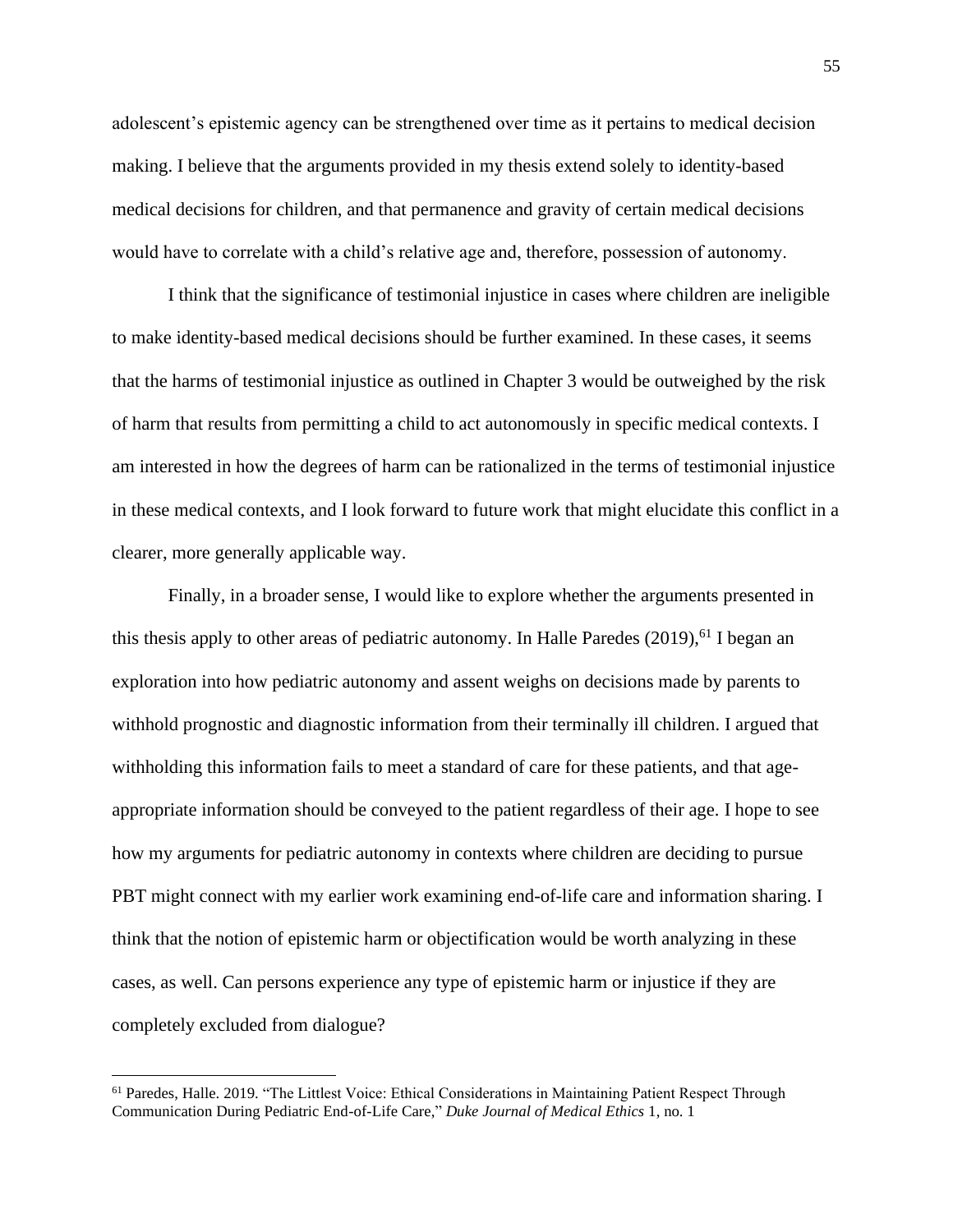This thesis provided the important foundations integral to many contemporary issues in bioethics and health policy discussions, and I look forward to continuing this dive into pediatric autonomy and epistemic agency as it applies to their experiences in health care.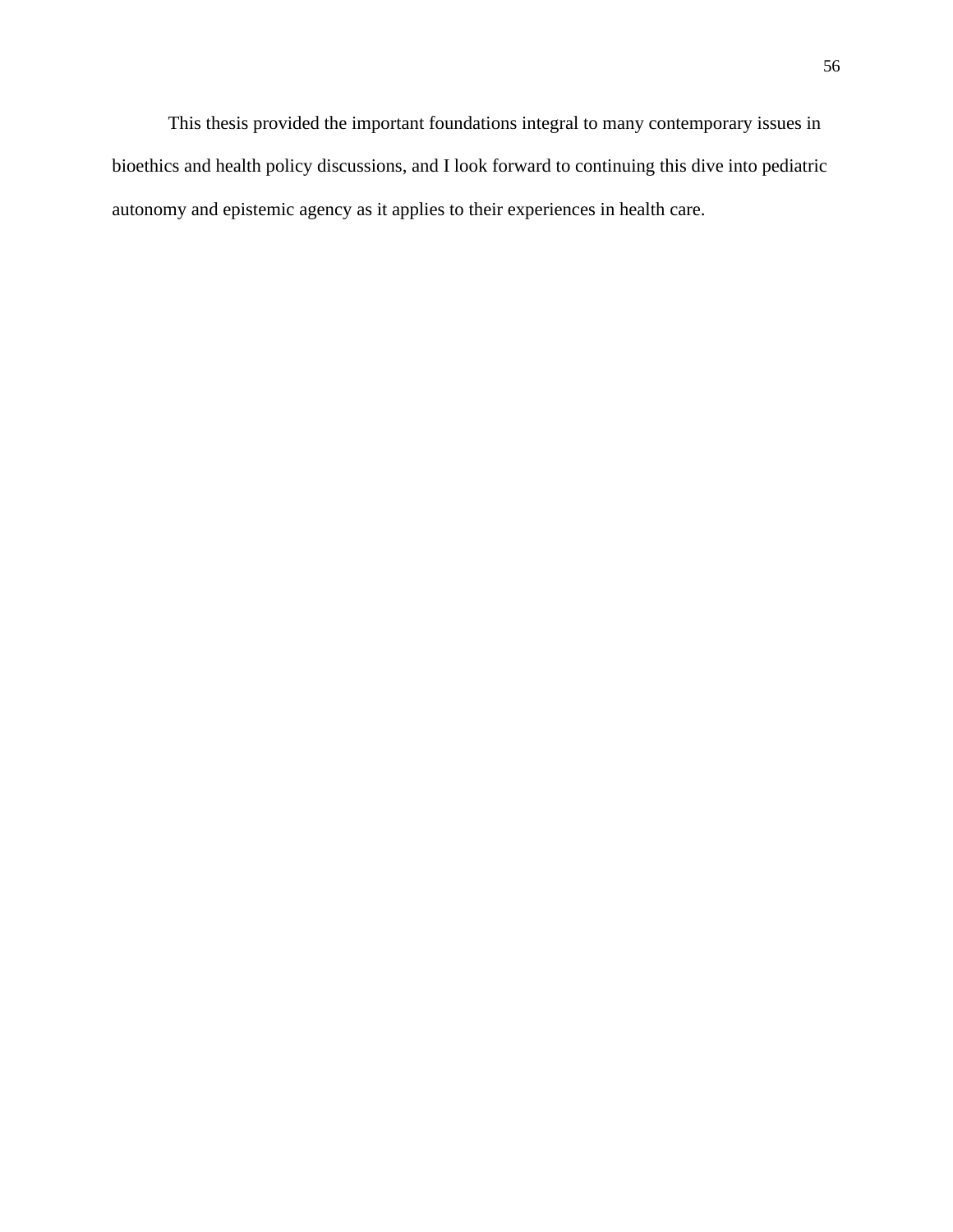#### Bibliography

- American Psychiatric Association. 2013. Diagnostic and statistical manual of mental disorders: DSM-5. Arlington, VA: American Psychiatric Association.
- Arkansas SAFE Act of 2021. House Bill 1570, Arkansas 93rd General Assembly. Accessed 4 May 2021. https://legiscan.com/AR/text/HB1570/2021.
- Ashley, Florence. 2019. "Puberty Blockers are Necessary, but they Don't Prevent Homelessness: Caring for Transgender Youth by Supporting Unsupportive Parents." *American Journal of Bioethics.* 19 (2): 87-89. doi:10.1080/15265161.2018.1557277.
- Boivin, Michel and Guy Bégin. 1989. "Peer Status and Self-Perception among Early Elementary School Children: The Case of the Rejected Children." *Child Development.* 60 (3): 591-596. doi:10.2307/1130725.
- Boss, Pauline. 2016. "The Context and Process of Theory Development: The Story of Ambiguous Loss." *Journal of Family Theory & Review.* 8 (3): 269-286. doi:10.1111/jftr.12152.
- Brooks, Jon. "The Controversial Research on 'Desistance' in Transgender Youth." KQED. Last modified 23 May 2018, accessed 22 February 2021. https://www.kqed.org/futureofyou/441784/the-controversial-research-on-desistance-intransgender-youth.
- Burroughs, Michael D. and Deborah Tollefsen. 2016a. "Learning to Listen: Epistemic Injustice and the Child." *Episteme*. 13 (3): 359-377. doi:10.1017/epi.2015.64.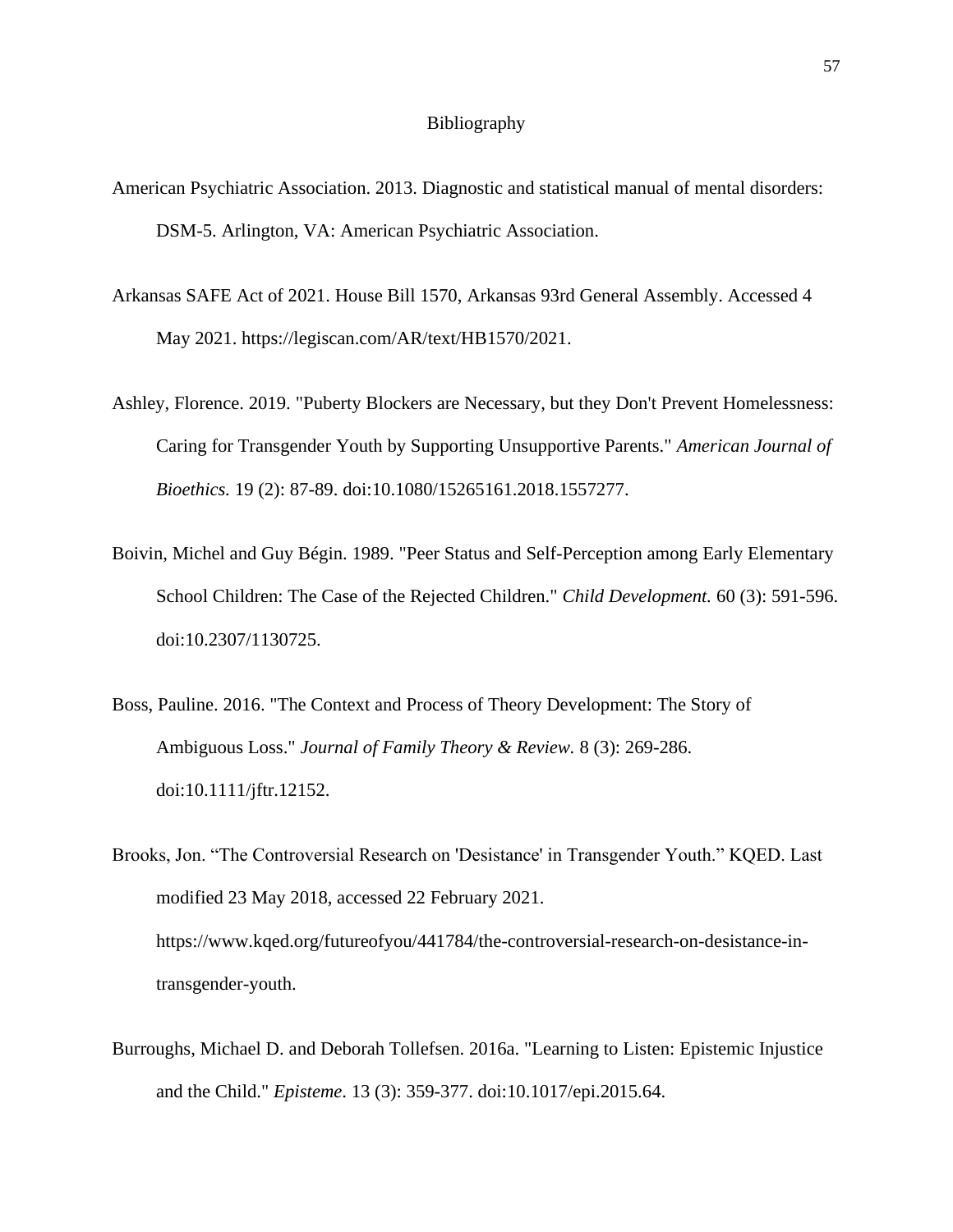- Carel, Havi and Gita Györffy. 2014. "Seen but Not Heard: Children and Epistemic Injustice." *The Lancet (British Edition); Lancet*. 384 (9950): 1256-1257. doi:10.1016/S0140- 6736(14)61759-1.
- Carel, Havi and Ian James Kidd. 2014. "Epistemic Injustice in Healthcare: A Philosophical Analysis." *Medicine, Health Care, and Philosophy; Med Health Care Philos* 17 (4): 529- 540. doi:10.1007/s11019-014-9560-2.
- Catalpa, Jory M. and Jenifer K. McGuire. 2018. "Family Boundary Ambiguity among Transgender Youth." *Family Relations* 67 (1): 88-103. doi:10.1111/fare.12304.
- Davio, Kelly. "Transgender and Gender Nonconforming Youth More Likely to Experience Mental Health Disorders." *American Journal of Managed Care*. Accessed 3 May 2021. https://www.ajmc.com/view/transgender-and-gender-nonconforming-youth-more-likelyto-experience-mental-health-disorders.
- Downie, Robin S. and Fiona Randall. 1997. "Parenting and the Best Interests of Minors." *The Journal of Medicine and Philosophy.* 22 (3): 219-231. doi:10.1093/jmp/22.3.219.
- Fricker, Miranda. 2007. Epistemic Injustice: Power and the Ethics of Knowing. Oxford: Oxford University Press.
- Giovanardi, Guido. 2017. "Buying Time Or Arresting Development? the Dilemma of Administering Hormone Blockers in Trans Children and Adolescents." *Porto Biomedical Journal*. 2 (5): 153-156. doi:10.1016/j.pbj.2017.06.001.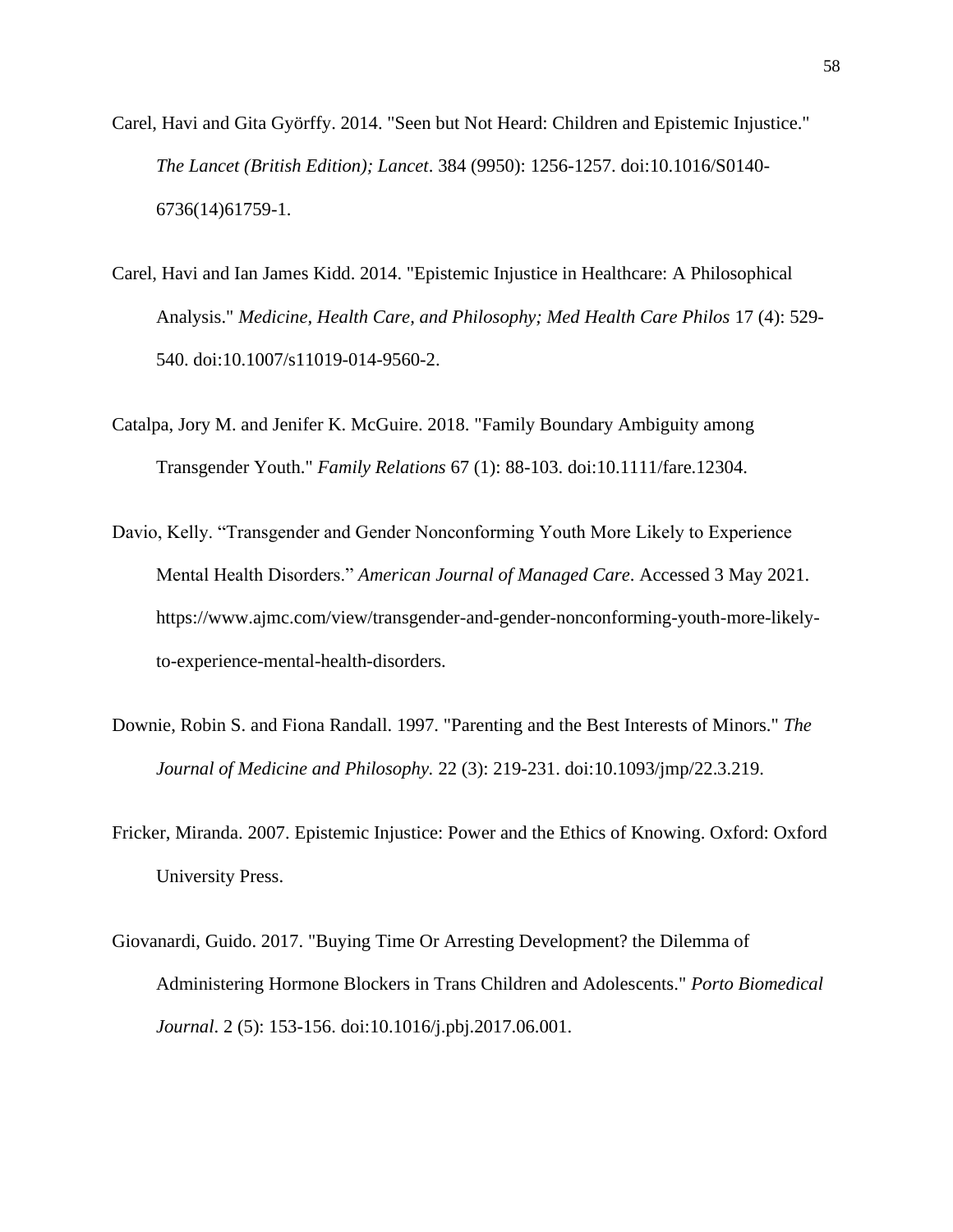- Krishnakumar, Priya. "This Record-Breaking Year for Anti-Transgender Legislation would Affect Minors the Most." CNN, last modified 15 April 2021, accessed 20 April 2021, https://www.cnn.com/2021/04/15/politics/anti-transgender-legislation-2021/index.html.
- Lambrese, Jason. 2008. "Suppression of Puberty in Transgender Children." *Journal of Medical Ethics* 34 (8):580-584. https://journalofethics.ama-assn.org/article/suppression-pubertytransgender-children/2010-08.
- Marshall, Ellen, Laurence Claes, Walter Pierre Bouman, Gemma L. Witcomb, and Jon Arcelus. 2016. "Non-Suicidal Self-Injury and Suicidality in Trans People: A Systematic Review of the Literature." *International Review of Psychiatry.* 28 (1): 58-69. doi:10.3109/09540261.2015.1073143.
- Mayo Clinic. n.d. "Feminizing Hormone Therapy." Accessed 7 February 2021. https://www.mayoclinic.org/tests-procedures/feminizing-hormone-therapy/about/pac-20385096.
- Mayo Clinic. n.d. "Masculinizing Hormone Therapy." Accessed 7 February 2021. [https://www.mayoclinic.org/tests-procedures/masculinizing-hormone-therapy/about/pac-](https://www.mayoclinic.org/tests-procedures/masculinizing-hormone-therapy/about/pac-20385099)[20385099.](https://www.mayoclinic.org/tests-procedures/masculinizing-hormone-therapy/about/pac-20385099)
- Mayo Clinic. n.d. "Pubertal blockers for transgender and gender diverse youth." Accessed 7 February 2021. https://www.mayoclinic.org/diseases-conditions/gender-dysphoria/indepth/pubertal-blockers/art-20459075.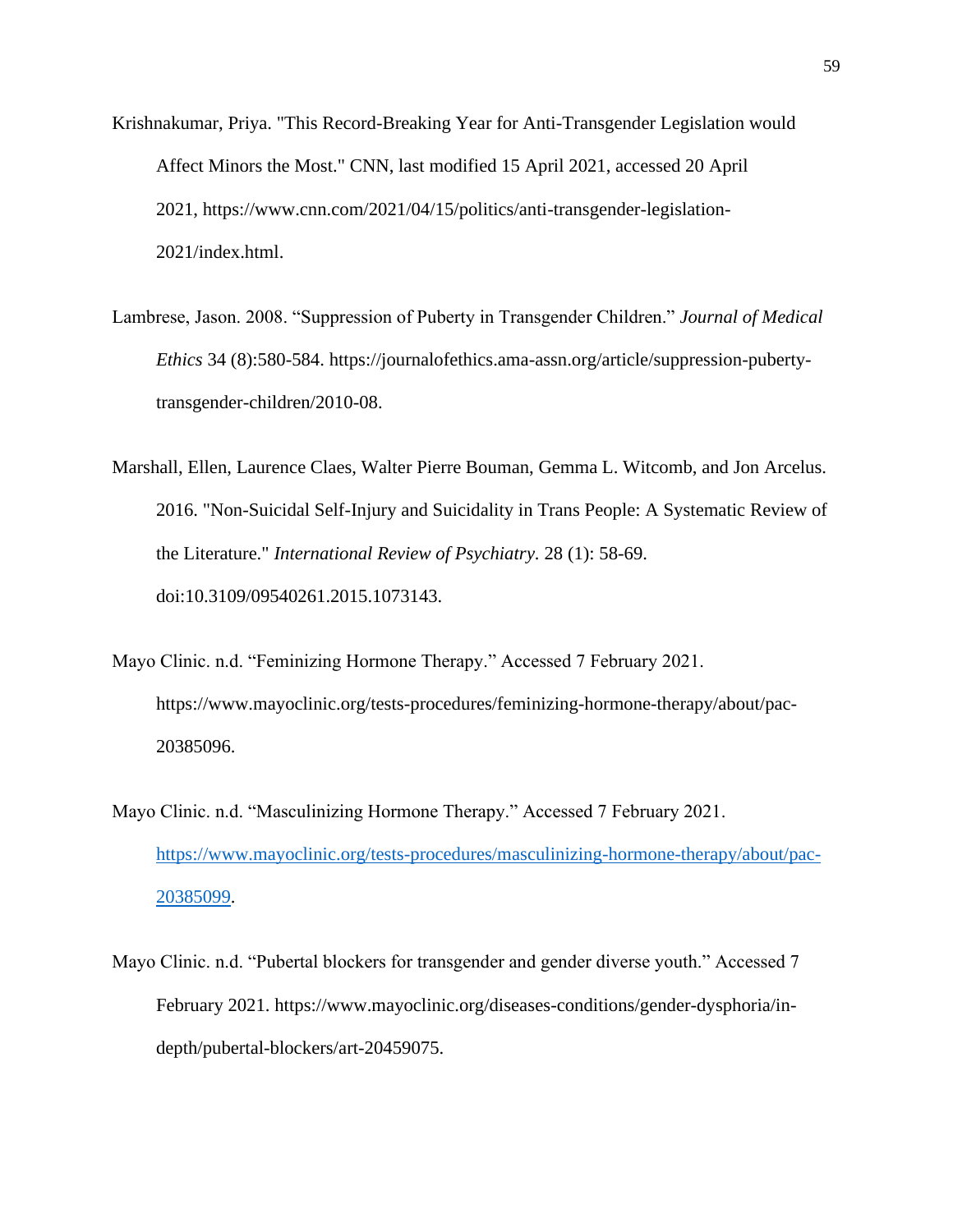- McGlynn, Aidan. 2020. "Objects or Others? Epistemic Agency and the Primary Harm of Testimonial Injustice." *Ethical Theory and Moral Practice*. 23 (5): 831-845. doi:10.1007/s10677-020-10078-z.
- McGuire, Jenifer K., Jory M. Catalpa, Vanessa Lacey, and Katherine A. Kuvalanka. 2016. "Ambiguous Loss as a Framework for Interpreting Gender Transitions in Families: Ambiguous Loss in Gender Transition." *Journal of Family Theory & Review*. 8 (3): 373- 385. doi:10.1111/jftr.12159.
- McKinnon, Rachel. 2016. "Epistemic Injustice," *Philosophy Compass* 11, no. 8. https://doi.org/10.1111/phc3.12336.
- Nussbaum, Martha C. 1995. "Objectification." *Philosophy & Public Affairs.* 24 (4): 249-291. doi:10.1111/j.1088-4963.1995.tb00032.x.
- Paredes, Halle. 2019. "The Littlest Voice: Ethical Considerations in Maintaining Patient Respect Through Communication During Pediatric End-of-Life Care," *Duke Journal of Medical Ethics* 1, no. 1
- Priest, Maura. 2019. "Transgender Children and the Right to Transition: Medical Ethics when Parents Mean Well but Cause Harm." *American Journal of Bioethics*. 19 (2): 45-59. doi:10.1080/15265161.2018.1557276.
- Singh, Anneliese A., Sarah E. Meng, and Anthony W. Hansen. 2014. ""I Am My Own Gender": Resilience Strategies of Trans Youth." *Journal of Counseling and Development*. 92 (2): 208-218. doi:10.1002/j.1556-6676.2014.00150.x.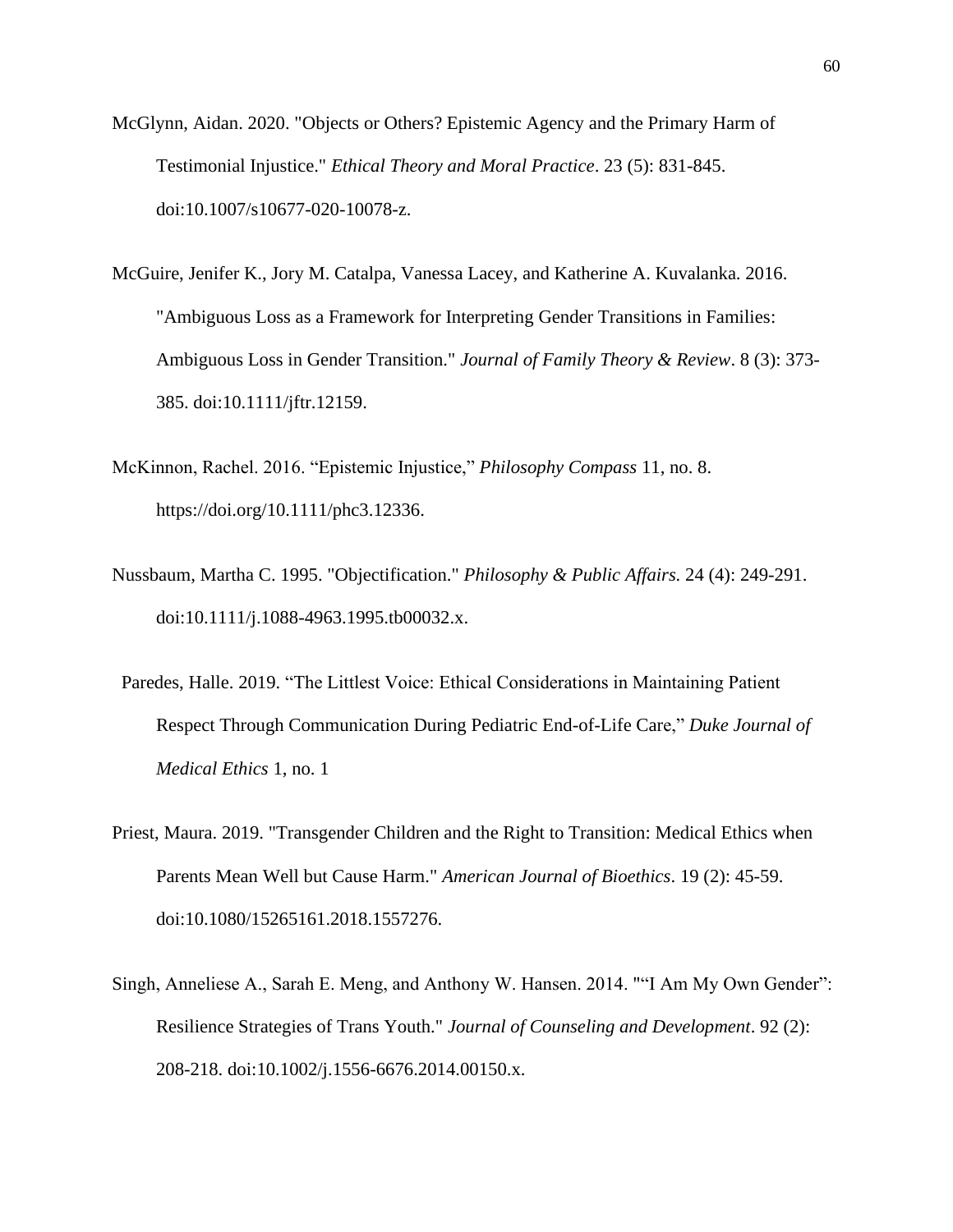- Steensma, Thomas D et al. 2013. "Factors associated with desistence and persistence of childhood gender dysphoria: a quantitative follow-up study." *Journal of the American Academy of Child and Adolescent Psychiatry*. vol. 52 no. 6: 582-90. doi:10.1016/j.jaac.2013.03.016
- The White House. "Executive Order on Preventing and Combating Discrimination on the Basis of Gender Identity or Sexual Orientation." *The White House*, last modified 21 January 2021 accessed 20 April 2021, www.whitehouse.gov/briefing-room/presidentialactions/2021/01/20/executive-order-preventing-and-combating-discrimination-on-basis-ofgender-identity-or-sexual-orientation/.
- Trans Pulse. 2012. "Impacts of Strong Parental Support for Trans Youth." Accessed 3 May 2021. https://transpulseproject.ca/research/impacts-of-strong-parental-support-for-transyouth/#:~:text=The%20most%20significant%20differences%20show,to%20those%20with out%20strong%20parental.
- University of Michigan Medicine. n.d. "Gender Confirmation Surgery." Accessed 7 February 2021. https://www.uofmhealth.org/conditions-treatments/transgender-services/genderconfirmation-surgery.
- Wahlig, Jeni L. 2015. "Losing the child they thought they had: Therapeutic suggestions for an ambiguous loss perspective with parents of a transgender child." *Journal of GLBT Family Studies*. 11(4), 305–326. https://doi.org/10.1080/1550428X.2014.945676.